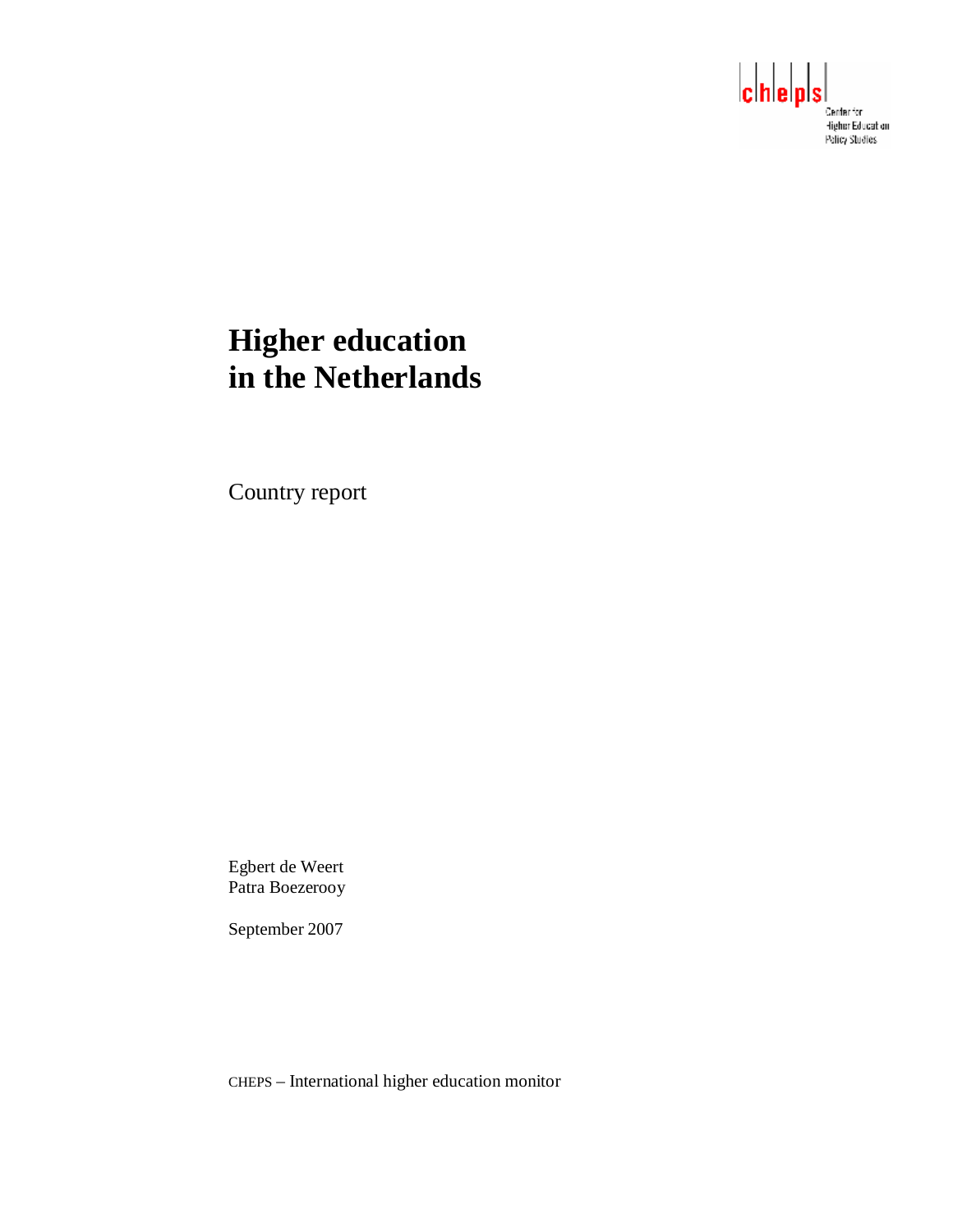Center for Higher Education Policy Studies (CHEPS Universiteit Twente Postbus 217 7500 AE ENSCHEDE The Netherlands

T +31 53 489 3263<br>F +31 53 434 0392  $F$  +31 53 434 0392<br>E secr@cheps.utwenter E [secr@cheps.utwente.nl](mailto:secr@cheps.utwente.nl)

W <u>[www.utwente.nl/cheps](http://www.utwente.nl/cheps)</u>

CHEPS, September 2007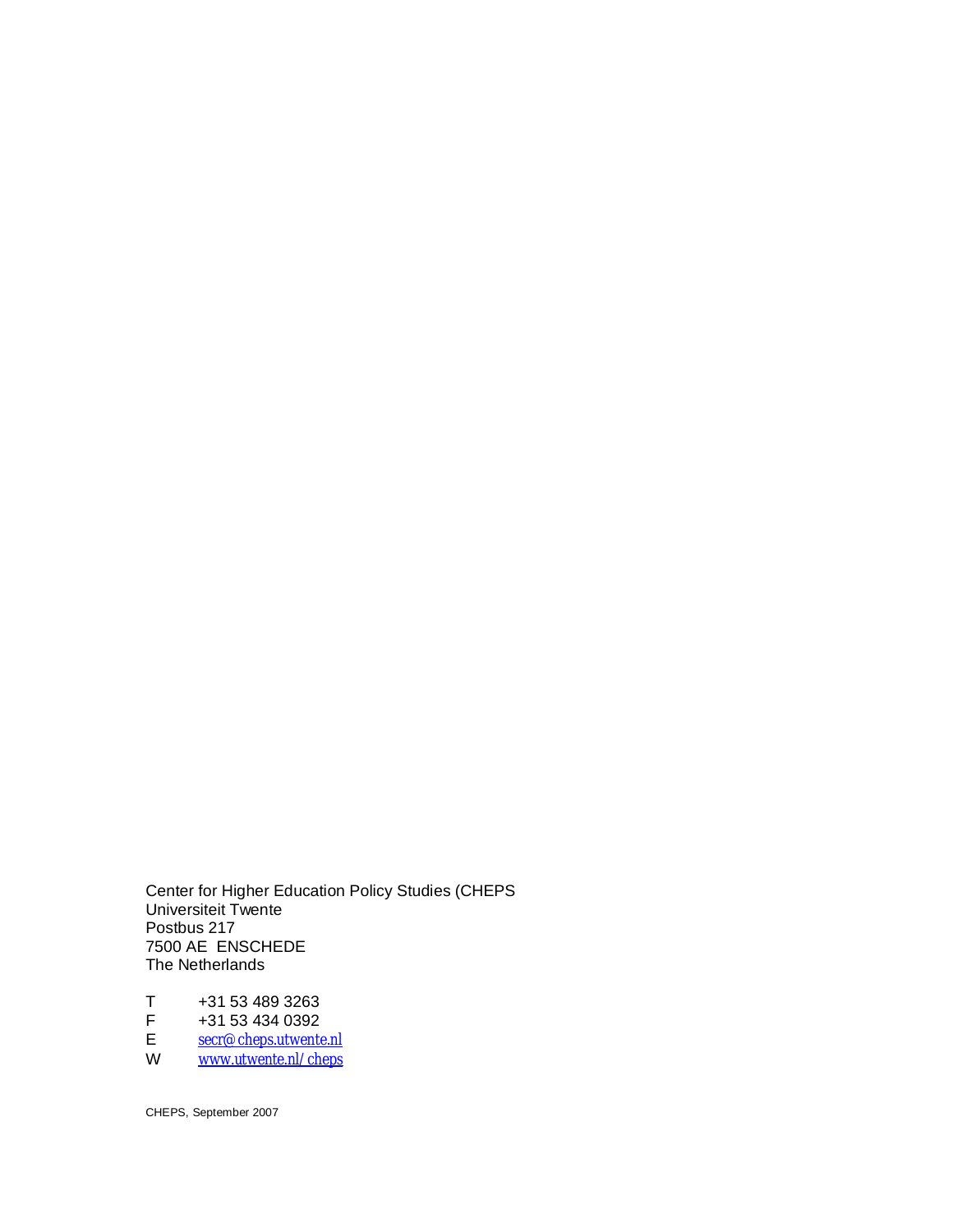## **TABLE OF CONTENTS**

| $\mathbf{1}$   | <b>INTRODUCTION</b>                                           | $\overline{7}$   |
|----------------|---------------------------------------------------------------|------------------|
| 1.1            | The Dutch educational system                                  | 7                |
| 1.2            | Secondary education                                           | $\boldsymbol{8}$ |
| 1.3            | Pathways to higher education: the second tier of VWO and HAVO | 8                |
| 1.4            | Upper secondary vocational and adult education                | 10               |
| $\overline{2}$ | <b>HIGHER EDUCATION</b>                                       | 11               |
| 2.1            | <b>Introduction</b>                                           | 11               |
| 2.2            | History and legislation                                       | 11               |
| 2.2.1          | University sector                                             | 11               |
| 2.2.2          | The development of the hogescholen                            | 12               |
| 2.2.3          | Higher Education and Research Act 1993                        | 13               |
| 2.2.4          | Higher Education and Research Plan (HOOP)                     | 14               |
| 2.2.5          | Implementation of the Bachelor Master structure               | 16               |
| 2.3            | Sector for higher professional education (HBO)                | 16               |
| 2.3.1          | Structure                                                     | 16               |
| 2.3.2          | Access                                                        | 17               |
| 2.3.3          | Enrolment                                                     | 19               |
| 2.3.4          | Outflow                                                       | 19               |
| 2.3.5          | Education - Labour market                                     | 20               |
| 2.3.6          | Personnel                                                     | 20               |
| 2.4            | University sector                                             | 22               |
| 2.4.1          | Structure                                                     | 22               |
| 2.4.2          | Access                                                        | 22               |
| 2.4.3          | Enrolment                                                     | 23               |
| 2.4.4          | Outflow                                                       | 24               |
| 2.4.5          | Education - Labour market                                     | 25               |
| 2.4.6          | Personnel                                                     | 25               |
| 2.5            | Post -graduate education                                      | 26               |
| 2.5.1          | Policy and regulations                                        | 26               |
| 2.5.2          | The AiO system                                                | 27               |
| 2.5.3          | The research school                                           | $28\,$           |
| 2.6            | Policy developments                                           | 28               |
| 2.6.1          | Internationalisation                                          | $28\,$           |
| 2.6.2          | Access and participation                                      | 29               |
| 2.6.3          | The research function in the HBO-sector                       | 31               |
| 2.6.4          | ICT in Higher Education                                       | 32               |
| 2.6.5          | <b>OECD Thematic Review of Dutch Tertiary Education</b>       | 33               |
| 3              | RESEARCH INFRASTRUCTURE                                       | 35               |
| 3.1            | <b>Introduction</b>                                           | 35               |
| 3.2            | Providers                                                     | 35               |
| 3.3            | Performers                                                    | 36               |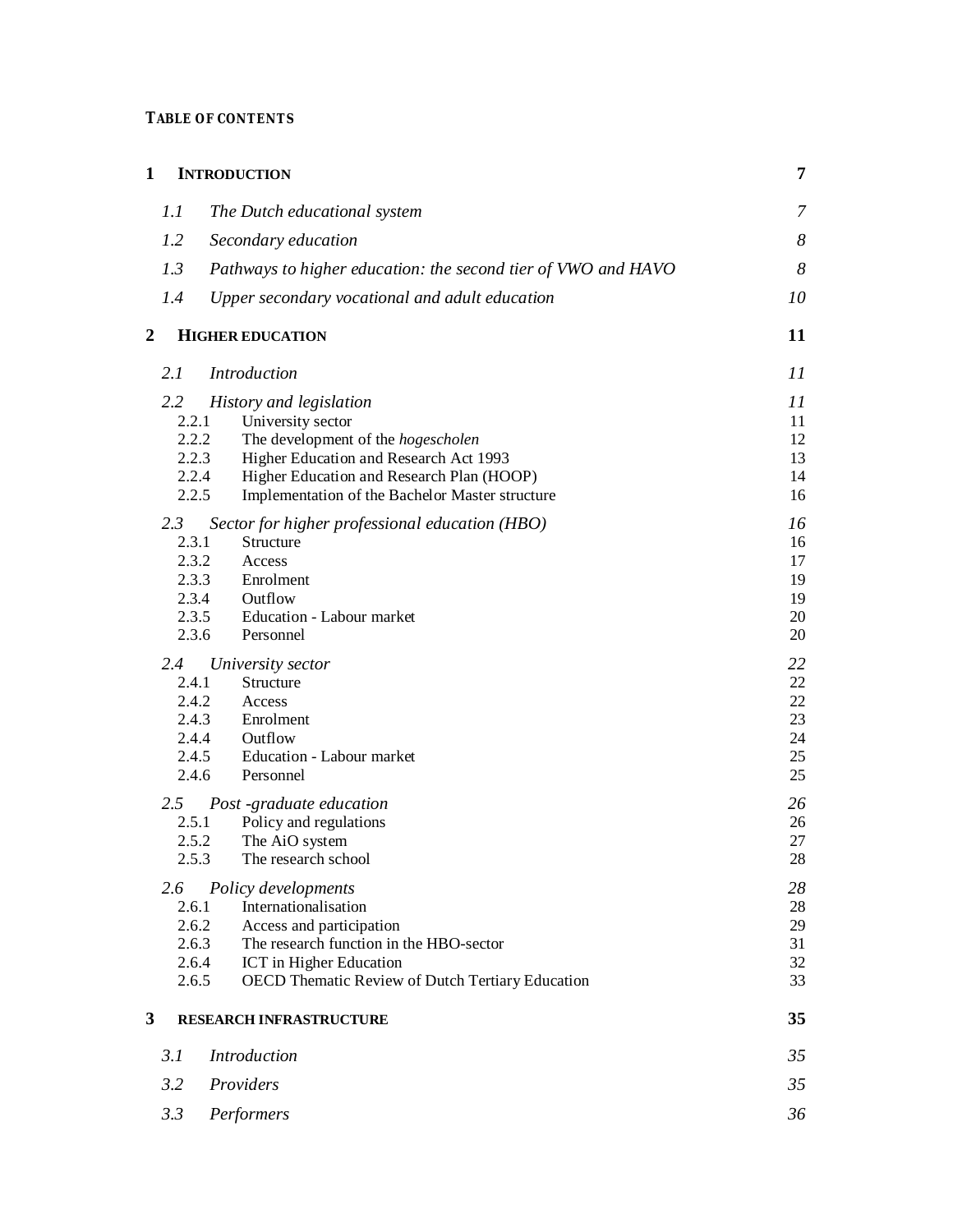|   | 3.4<br>3.4.1          | Research in the higher education system<br>Universities                                                                                                                                                                      | 37<br>37             |
|---|-----------------------|------------------------------------------------------------------------------------------------------------------------------------------------------------------------------------------------------------------------------|----------------------|
|   | 3.4.2                 | Research institutes                                                                                                                                                                                                          | 38                   |
|   | 3.5                   | Research personnel                                                                                                                                                                                                           | 39                   |
|   | 3.6                   | Policy developments: science dynamics                                                                                                                                                                                        | 41                   |
| 4 |                       | <b>FINANCIAL ASPECTS</b>                                                                                                                                                                                                     | 43                   |
|   | 4.1                   | Introduction                                                                                                                                                                                                                 | 43                   |
|   | 4.2                   | Public expenditure on higher education                                                                                                                                                                                       | 43                   |
|   | 4.3<br>4.3.1          | <b>Funding structure</b><br>Flow of funds                                                                                                                                                                                    | 43<br>43             |
|   | 4.4                   | <b>Funding of universities</b><br>4.3.3 Funding of hogescholen                                                                                                                                                               | 45<br>48             |
|   | 4.5<br>4.5.1<br>4.5.3 | Student support and tuition fees<br>Student support<br>4.5.2<br>Tuition fees<br>Recent developments                                                                                                                          | 49<br>49<br>51<br>51 |
| 5 |                       | <b>GOVERNANCE STRUCTURES</b>                                                                                                                                                                                                 | 54                   |
|   | 5.1                   | <b>Introduction</b>                                                                                                                                                                                                          | 54                   |
|   | 5.2                   | Federal and regional governance                                                                                                                                                                                              | 54                   |
|   | 5.3                   | Advisory bodies                                                                                                                                                                                                              | 55                   |
|   | 5.4                   | Consultative bodies                                                                                                                                                                                                          | 56                   |
|   | 5.5                   | Intermediary organisations                                                                                                                                                                                                   | 56                   |
|   | 5.6<br>5.6.1<br>5.6.2 | Governance in higher education institutions<br>University governance<br>HBO sector                                                                                                                                           | 58<br>58<br>62       |
| 6 |                       | <b>QUALITY ASSURANCE</b>                                                                                                                                                                                                     | 65                   |
|   | 6.1                   | <b>Introduction</b>                                                                                                                                                                                                          | 65                   |
|   | 6.2                   | Quality Assessment of Teaching<br>6.2.1 The Principles, and their Implementation in Universities<br>6.2.2. The Same Principles Implemented Slightly Differently in Hogescholen<br>6.2.3 VSNU Quality Assessments of Research | 66<br>66<br>68<br>68 |
|   | 6.3 Effects           |                                                                                                                                                                                                                              | 69                   |
|   |                       | 6.4 Accreditation                                                                                                                                                                                                            | 70                   |
|   | 6.3                   | Ranking and classification                                                                                                                                                                                                   | 71                   |
| 7 |                       | <b>REFERENCES</b>                                                                                                                                                                                                            | 73                   |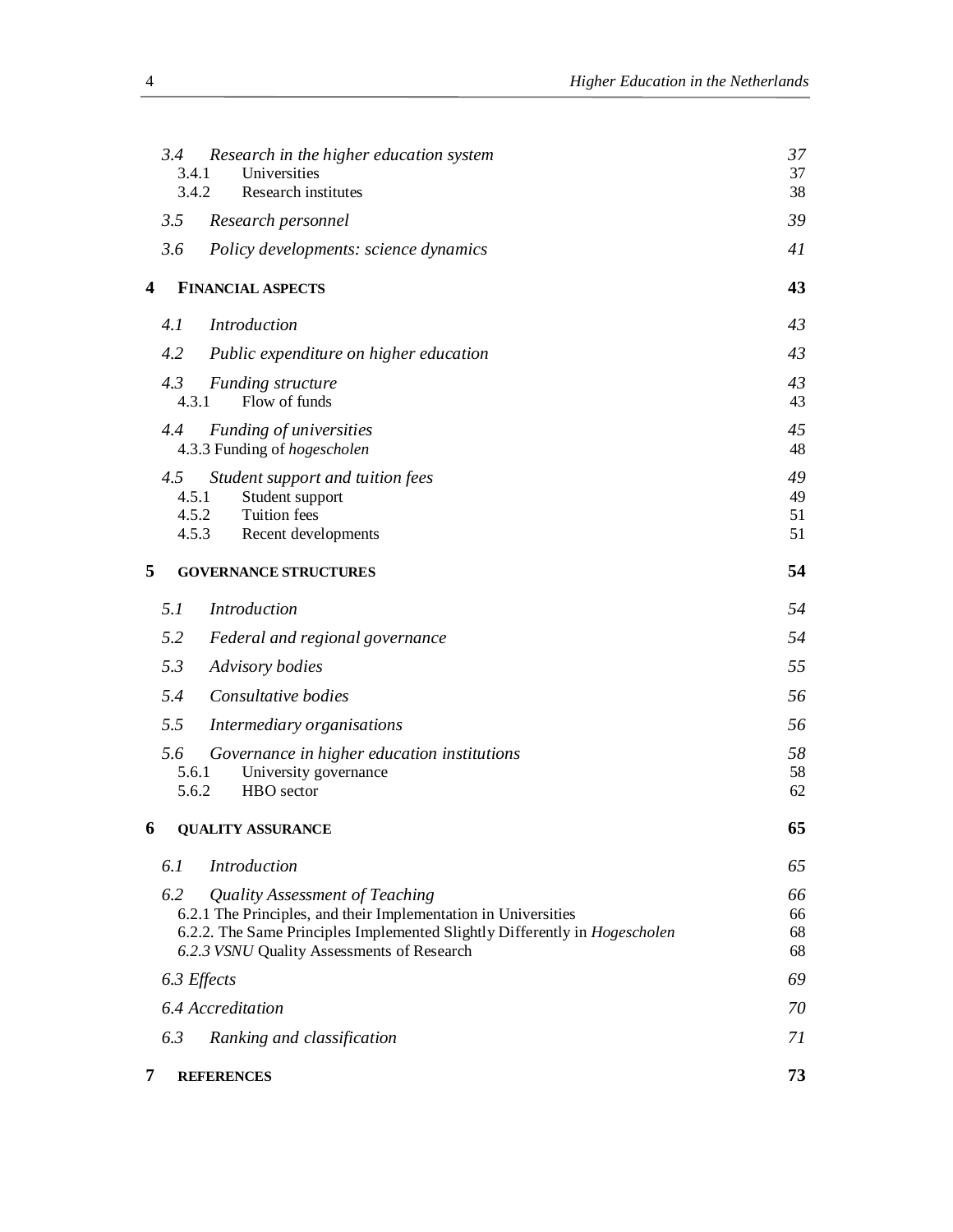#### **LIST OF TABLES**

|--|--|--|

## **LIST OF FIGURES**

| Figure 3-1: Expenditure on R&D, 1995-2003, by provider of funds and total as a percentage |
|-------------------------------------------------------------------------------------------|
| .35                                                                                       |
| Figure 3-2: Performers of R&D activities (% of total R&D expenditure spent)36             |
| Figure 4-1: Public funding of universities and <i>hogescholen</i> , as a % of GDP 43      |
| Figure 4-2: Income of higher education institutions, by source of income, 200544          |
| Figure 6-1: Self-evaluation and Visiting Committees in Assessment of Teaching             |
|                                                                                           |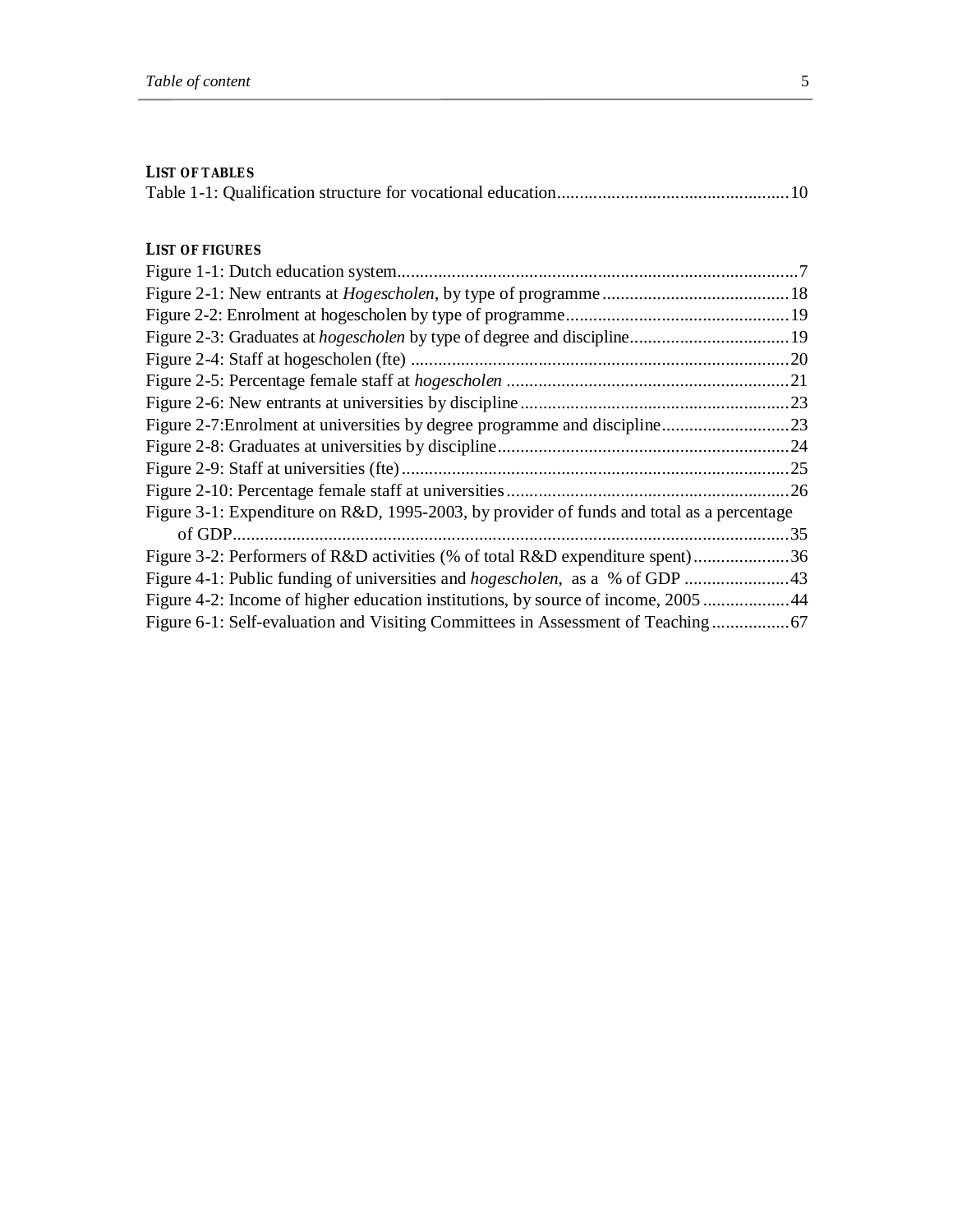# **The CHEPS International Higher Education Monitor**

The cheps International Higher Education Monitor (IHEM) is an ongoing research project, commissioned by the Dutch Ministry of Education, Culture and Science. The project aims to provide higher education policy makers with relevant and up-to-date information on national higher education systems and policy changes. This information is presented through in-depth country reports, comparative thematic reports, annual update reports, statistical bulletins and a statistical data-base. The core countries for which this information is collected and presented include Australia, Austria, Finland, Flanders (Belgium), France, Germany, the Netherlands, Portugal, Sweden and the United Kingdom.

## **Country reports**

Increasingly, governments take international trends into account when developing national higher education policies. Continuing European integration, the increasing mobility of people within the European Union, as well as supra-national initiatives deployed at the European level with respect to higher education (e.g. the Leonardo and Socrates programs) necessitate such an orientation. Policy makers therefore need to have access to adequate information on higher education structures, trends and issues in Europe as well as other countries. New technologies have opened access for everyone to vast amounts of facts and figures on higher education in almost every country. Although these data are indispensable for higher education policy makers and analysts, they often do not provide much in the way of usable information. What is lacking is a frame of reference to properly interpret the data.

Such a framework is offered by the cheps International Higher Education Monitor country reports. These reports have a clear structure, describing the higher education infrastructure and the research infrastructure. In addition to an in-depth description of the institutional fabric of the higher education system, the reports address issues of finance, governance and quality in higher education. The country reports provide the frame of reference for the interpretation of policy initiatives, trend-analyses and cross-country comparisons.

A wide scope of sources are used for these country reports including national statistics, (inter)national journals and magazines, national policy documents, research papers, and international documents and databases.

To keep track of the latest (policy) changes in higher education annual update reports are published.

These publications and other information on the IHEM can be found on:

*[http://www.utwente.nl/cheps/higher\\_education\\_monitor](http://www.utwente.nl/cheps/higher_education_monitor)*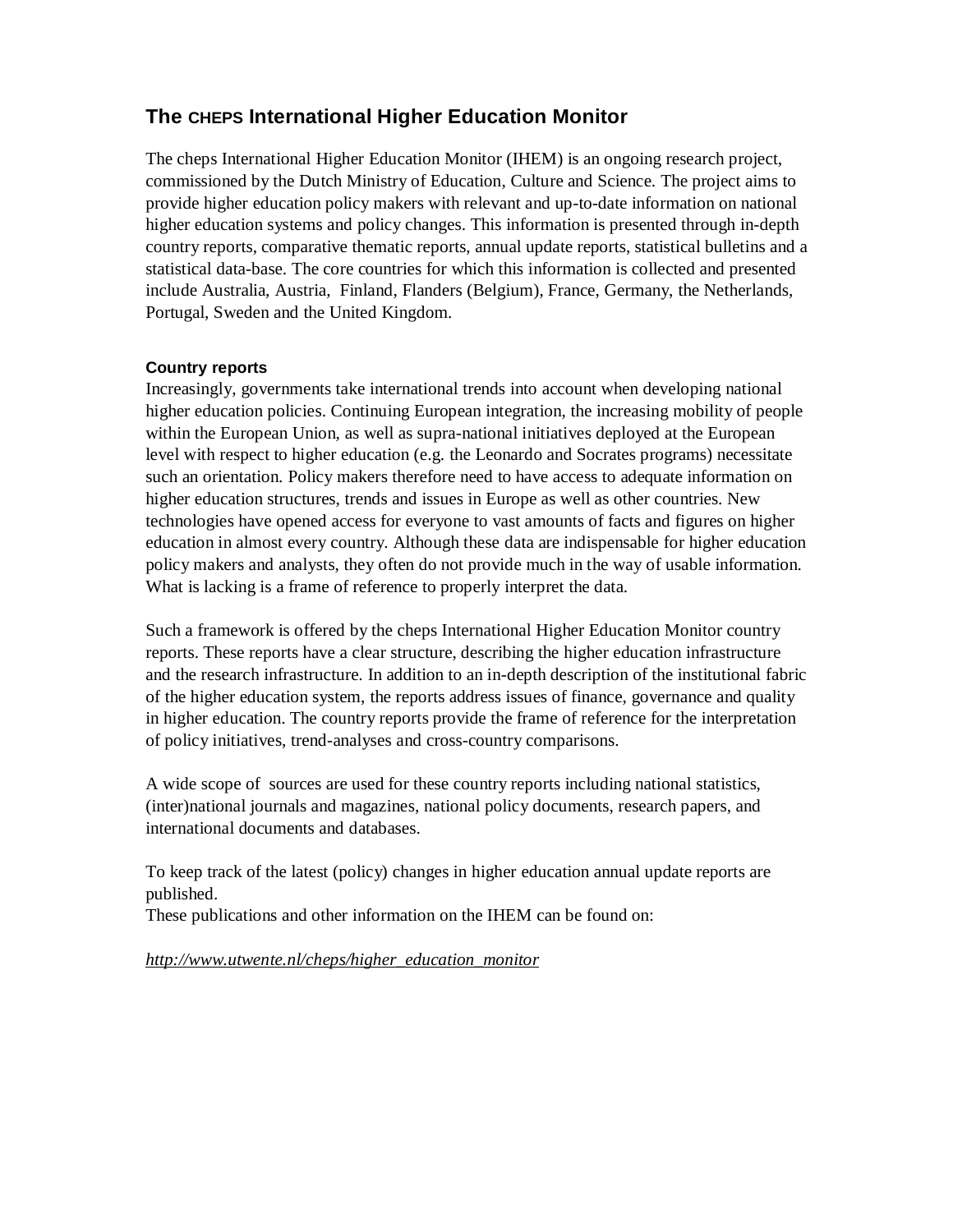# **1 INTRODUCTION**

## *1.1 The Dutch educational system*

The Dutch education system includes the following levels: primary education for children between the ages of four and twelve, secondary education as a continuation of primary education for pupils between the ages of twelve and eighteen, higher education for students aged seventeen/eighteen and above, and adult and vocational education (see figure below).





At the end of comprehensive primary education, pupils at the age of twelve are assigned to move on to secondary education, which consists of two stages: the first tier (two years of basic education) and the second tier. After the first tier of basic education (VO 1/2), pupils either continue in more vocationally oriented educational paths (in Dutch abbreviated to VMBO) or tracks preparing for higher education (in Dutch abbreviated to VWO and HAVO). In the vocationally oriented path, there are two tracks: the VBO also known as junior vocational secondary education and the MAVO track (junior general secondary education). These two tracks of the vocationally oriented path last two years and provide a basis for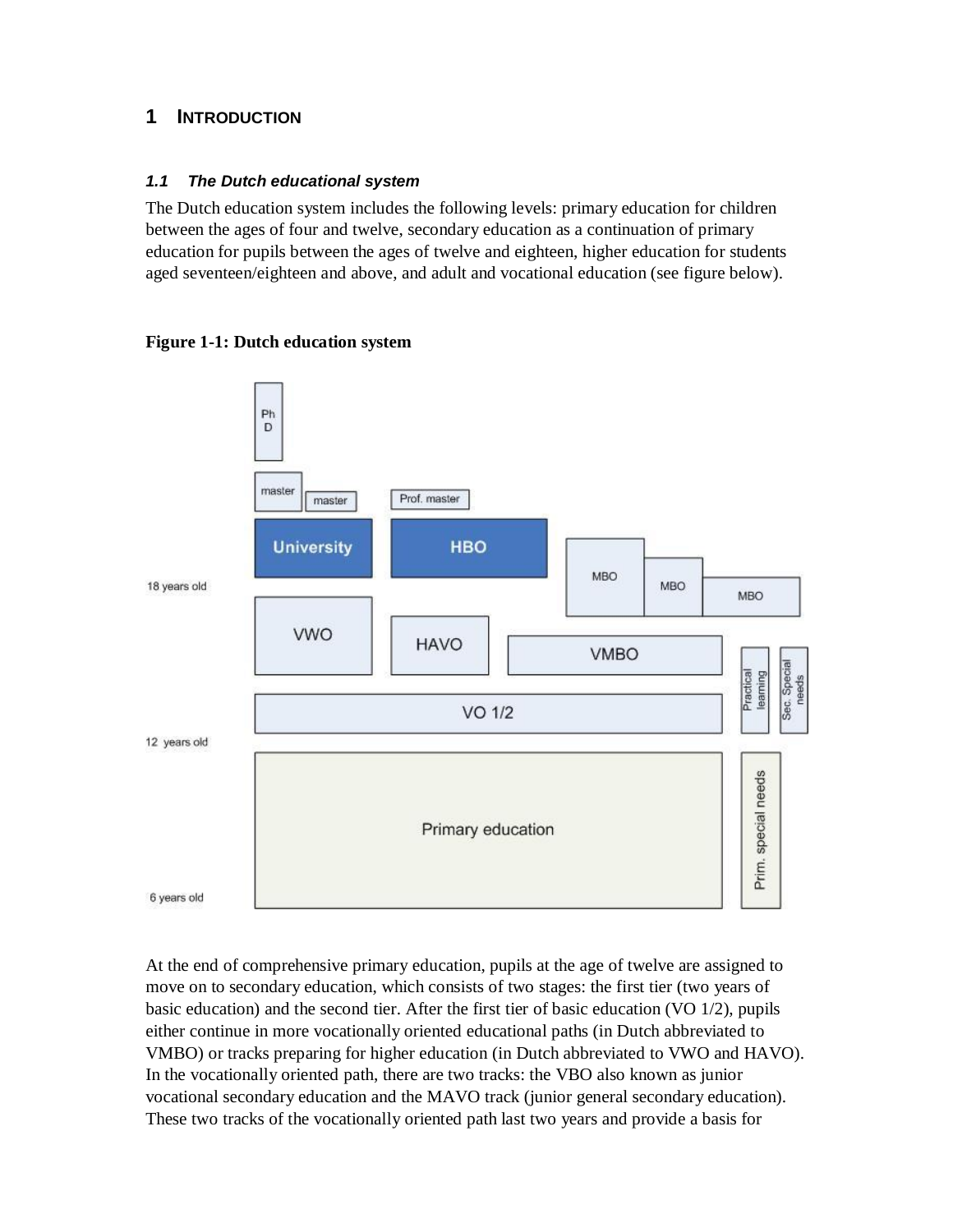further vocational training in senior vocational education (MBO), either in full-time or in parttime (tracks combining learning and working).

Pupils choosing the preparatory path for higher education have two options; studying the three years of preparatory higher professional education (HAVO) or the four years of preparatory university education (VWO). The higher education system in the Netherlands consists of two sectors, the university sector (WO) and the sector of higher professional education (HBO, in Dutch *hogescholen*). Both the universities and the *hogescholen* have their own focus on education, as defined in the Higher Education and Research Act (WHW) of 1993: "The universities prepare students for independent scientific work in an academic or professional setting and the *hogescholen* prepare students to practise a profession and enable them to function self-consciously in the society at large".

#### *1.2 Secondary education*

The Secondary Education Act (WVO) of 1968 regulates the pre-vocational education (VBO), the junior general secondary education (MAVO), the senior general secondary education (HAVO) and the pre-university education (VWO). In 1992 this Secondary Education Act was amended and led to the introduction of basic secondary education (*basisvorming*). From 1993/94 all four different types of secondary education teach the same core curriculum in the first three years. All pupils in the first two years of all types of secondary education receive basis education in fifteen subjects. For each of the subjects national core objectives have been formulated. Schools can decide themselves how they intend to reach these objectives. The third year is flexible: either students continue basic education or work towards the preparation for the *bovenbouw* (the second tier of secondary education). The school advises the pupil and the parents/guardians after two years of basic education. In total, some 80% of the contents of the courses of basic education are determined nationally, the schools themselves (taking into account the needs and wishes of the pupils) can decide upon 20% of the courses.

After the basic education, in principle two paths lie ahead of the pupils, either the VMBO path towards vocational education, or the VWO/HAVO path towards higher education. This socalled second tier for VWO/HAVO has been implemented in some 125 schools in 1998. It was fully implemented in all 700 schools in 1999 (Boezerooy and Huisman 2000). In 2006, in terms of size, about 44% of the pupils opted for the preparatory tracks for higher education in VWO and HAVO, whereas 56% choose the vocationally oriented VMBO. The latter percentage has decreased over the previous decade; in 1995 it was 64% and in 2000 60% (Centraal Bureau voor de Statistiek 2007)

#### *1.3 Pathways to higher education: the second tier of VWO and HAVO*

The new structure and contents of VWO and HAVO, preparing pupils for higher education, are to a considerable extent similar to those before the implementation of the second tier of secondary education. Two basic changes are implemented, one concerning the so-called profiles preparing pupils for specific post-secondary tracks and one concerning a new approach to teaching and learning. The differences can be summarised as follows (Boezerooy and Huisman 2000).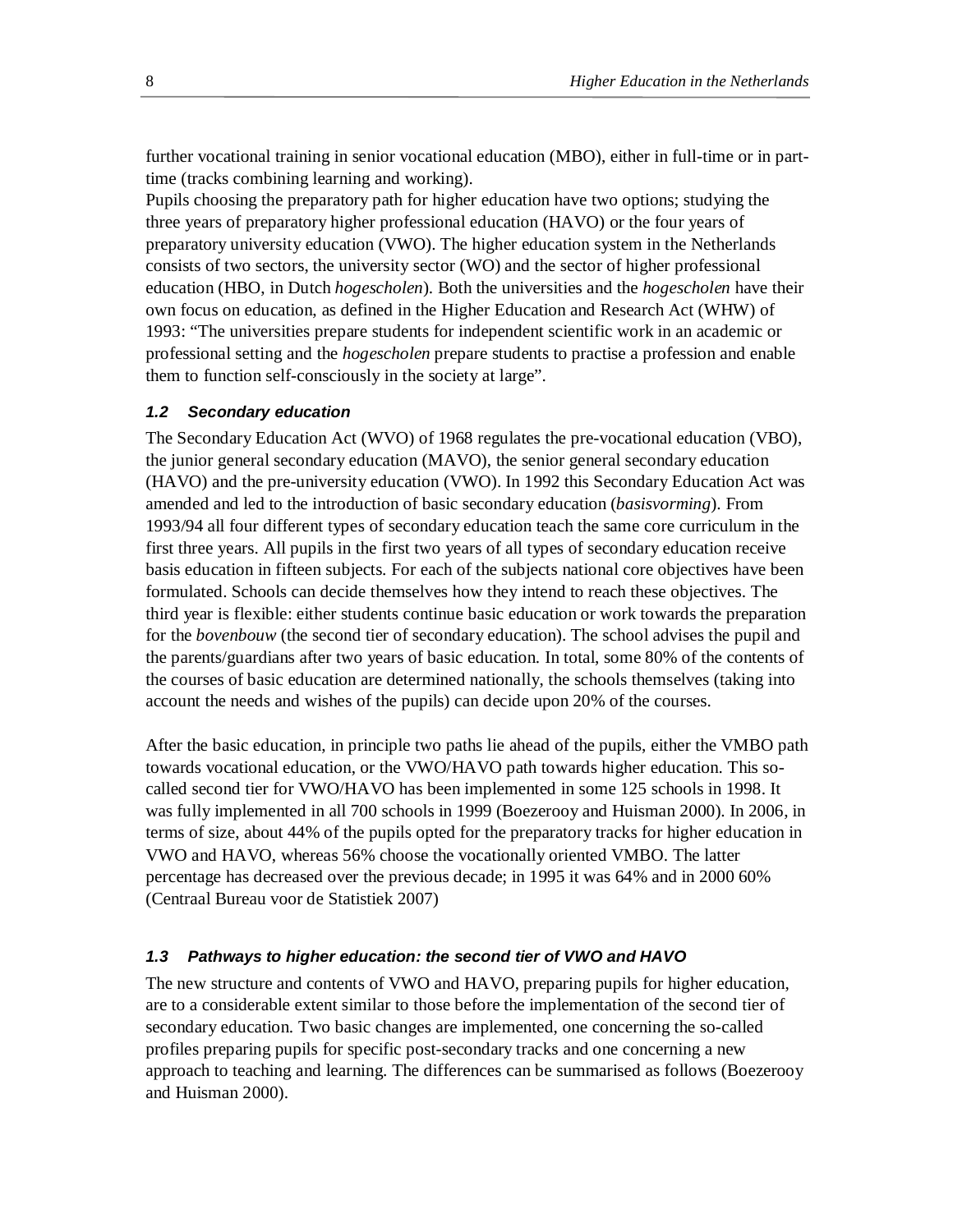First, the traditional set of subjects for the final examinations disappeared. In the previous structure the pupil could choose six to eight subjects. The limitations of the school (in terms of e.g. teachers available for the subjects) were the sole restrictions on pupils' choices. With the implementation of the second tier, the set of about fifteen subjects selected by the pupil is termed *doorstroomprofiel* (profile). There are four profiles, each preparing for a set of study programmes in higher education: culture and society (preparing in general for the social sciences, history, languages and culture), economy and society (preparing for economy and social sciences), nature and health (preparing for medical sciences and biology), and nature and technology (preparing for natural sciences and engineering). Each profile forms a consistent set of knowledge and skills and consists of a compulsory part (50%) meant for general education, a profile part (30%) to prepare for higher education, and a free part (20%) for personal development. The final examinations consist of school examinations and national examinations.

A second difference relates to the higher education entrance requirements. The access to some higher education programs requires a specific profile of secondary education (specifically the Technical and Natural Sciences programs). The profile nature and technology, for instance, is sufficient to enter the university programme of Pharmacy. The higher education institutions may also allow students who have another profile to enrol, but then additional requirements (parts of profiles) can be asked for. In the example of Pharmacy, pupils with a nature and health programme might enter, but should have absolved courses in Chemistry in their free part of the programme.

Third, deficiencies should be cancelled before entering the programme. Whereas many higher education programmes offered possibilities to make up for shortcomings in the qualifications in the first part of the first year, this now should be settled before actually enrolling a programme.

Fourth, course contents have changed. There is more attention for skills (design, problem solving, communication, co-operation, planning, etc.) in the profiles. Furthermore, some subject matters disappeared or are replaced by other subject matters. Also new courses have been introduced, such as informatics and management and organisation. Study and professional orientation have been integrated in all profiles, including an orientation on higher education in general, and a self-reflection on the pupil's career. This prepares the pupils for the choices to be made after secondary education (labour market or higher education). Fifth, the traditional organisation of the learning process has been changed. In the traditional organisation the learning process was mainly directed by the teachers. In the new structure a new form of teaching and learning has been introduced, indicated with the term *studiehuis* (study house). This involves that pupils learn in an active and autonomous way and that in teaching justice is done to the differences between pupils. Pupils are offered different learning routes, dependent on their talents, interests and pace. Furthermore, the teacher should be considered as a tutor of the pupil's learning process. These changes in the second tier aim to provide an opportunity for pupils to learn more independently and consequently improve the connection with higher education.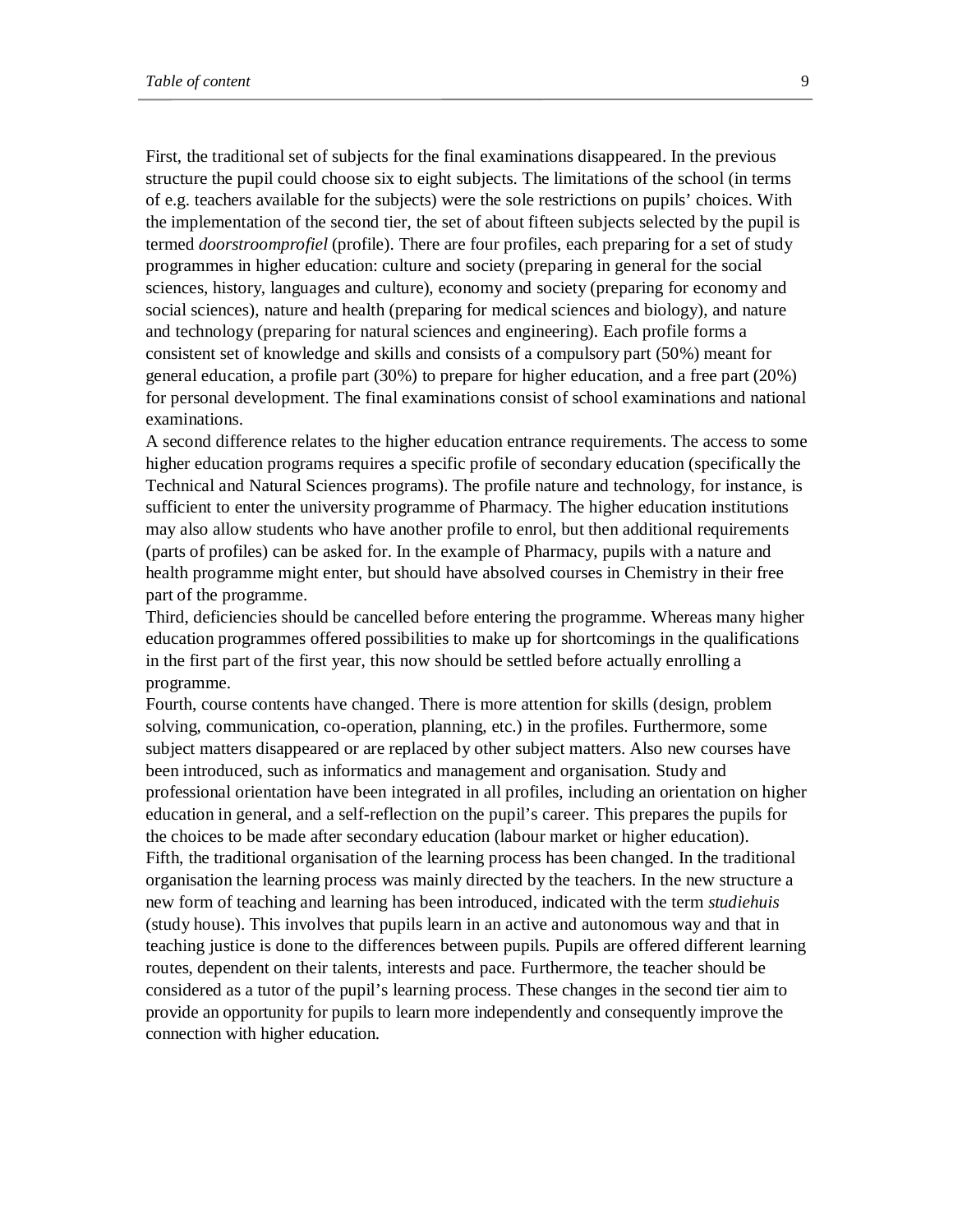Since its existence the four profiles have been subject of much discussion and so-called profile committees were installed to suggest various adaptations. After an intensive process of consultation the Minister decided to implement an adaptation of the current profile structure as per August 2007. This adaptation involves more choice options, also within examination programmes, but on the other hand accentuation as regards the content of prescriptions. More room for schools where possible and more requirements where needed.

## *1.4 Upper secondary vocational and adult education*

The Adult and Vocational Education Act (WEB) of 1996, categorises a number of existing types of educational provision into two broad groups: vocational education (MBO) and adult education. One of the outcomes of the WEB, started on 1 January 1998, is the establishment of some 45 to 50 regional training centres (ROC's). All senior secondary vocational education and adult education institutions are now part of a ROC institution. The principal task in vocational education given to a ROC is to provide vocational training: theoretical and practical preparation for practising occupations for which a training course providing vocational qualifications is required or may be useful. Besides the ROC's also Agricultural Training Centres (AOC's) exist under the authority of the Ministry of Agriculture, Nature Conservation and Fisheries. The AOC's can choose whether they want to become a part of the ROC's or stay independent. However, the supply of training must fit within the format as stipulated by the WEB.

Vocational education (MBO) encompasses the old full-time and part-time senior secondary vocational education, day release training for apprentices and part-time non-formal education for young adults. Nowadays MBO comprises two alternative learning pathways: block or day release (BBL) and part-time or full-time vocational training (BOL). The vocational courses can be taken at four different levels (see table below).

| <b>Level</b>                                 | <b>Training</b>                     | <b>Duration</b> |
|----------------------------------------------|-------------------------------------|-----------------|
| 1. Simple executive work                     | Assistant training                  | $0.5 - 1$ years |
| 2. Executive work                            | <b>Basic</b> vocational<br>training | $2 - 3$ years   |
| 3. Complete independent execution of<br>work | Professional training               | $2 - 4$ years   |
| 4. Complete independent execution of         | Middle management                   | $3 - 4$ years   |
| work with broad usability or specialisation  | training                            |                 |
|                                              | Specialist training                 | $1 - 2$ years   |

Source: Ministerie van Onderwijs, Cultuur en Wetenschappen, 2002

Adult education comprises adult general secondary education (VAVO), adult basic education and courses in Dutch as a second language (NT2). The adult education is designed to prepare students for entry to vocational education or to enable them to participate fully in society. Within adult basic education and adult general secondary education there are six levels of courses (including courses which can lead to a diploma of MAVO, HAVO or VWO), while courses in Dutch as a second language (NT2) can be taken at 5 levels.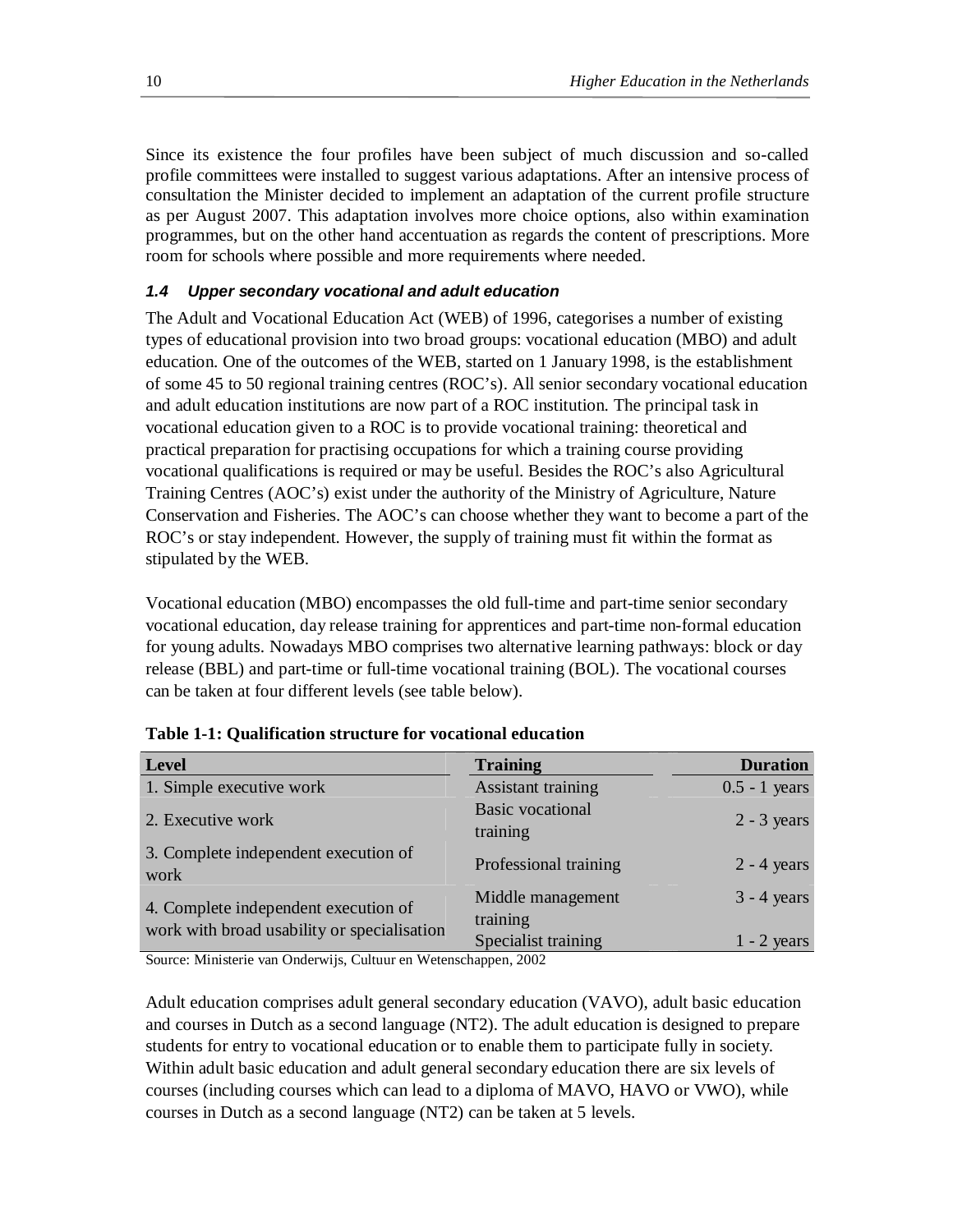# **2 HIGHER EDUCATION**

## *2.1 Introduction*

The Dutch higher education system is a binary system separating the university sector with the HBO-sector (HBO-*Hoger Beroepsonderwijs*).

The university sector consists of 13 universities. They prepare students for independent scientific work in an academic or professional setting. There are nine universities which offer programmes in a wide range of disciplines and subject areas, three provide mainly technical and engineering programmes and one is specialised in agriculture. Together the universities offer some two hundred different programmes; some of these provided in part-time mode. Additionally a number of small "designated institutions" are part of the university sector: a university for business administration, four institutes for theology, a humanistic university, as well as several international education institutes. These are formally part of the higher education system, but are usually not included in the educational statistics and only to a limited extent are they influenced directly by overall higher education policy.

The HBO-sector consists of 42 government funded *hogescholen* or as they call themselves internationally universities of professional education. In recent years the HBO sector has become more concentrated via merges and some of its institutions now enrol more than 30,000 students. Altogether *hogescholen* offer programmes in a wide range of programmes which prepare students for professional practice and enable them to `function self-consciously in the society at large'. They offer around two hundred programmes, including a substantial number of part-time programmes.

Next to *hogescholen* and universities, higher education in the Netherlands is also provided through the Open University, located in Heerlen. The Open University offers a wide range of courses, which may lead to both formal university and higher professional education degrees. No other formal sectors of post-secondary education exist in the Netherlands. However, the Netherlands has a large number of private teaching institutes and organisations that offer recognised certificates, diplomas and degrees in various professional fields like accountancy, business administration, etc. Quite often these are structured as `external studies' in the sense of correspondence and or distance learning courses with limited face-to-face interaction.

# *2.2 History and legislation*

# **2.2.1 University sector**

The history of the university sector dates back to 1575, when the University of Leiden was founded as a reward for its citizens' persistence in fighting the Spaniards during the 80 year war. The establishment of other universities followed in subsequent years, e.g., the Universities of Groningen (1614), Amsterdam (1632) and Utrecht (1634). Over the centuries additional universities were founded, partly as an explicit economic government policy to further activity in some disadvantaged regions, for example, the University of Twente, 1961,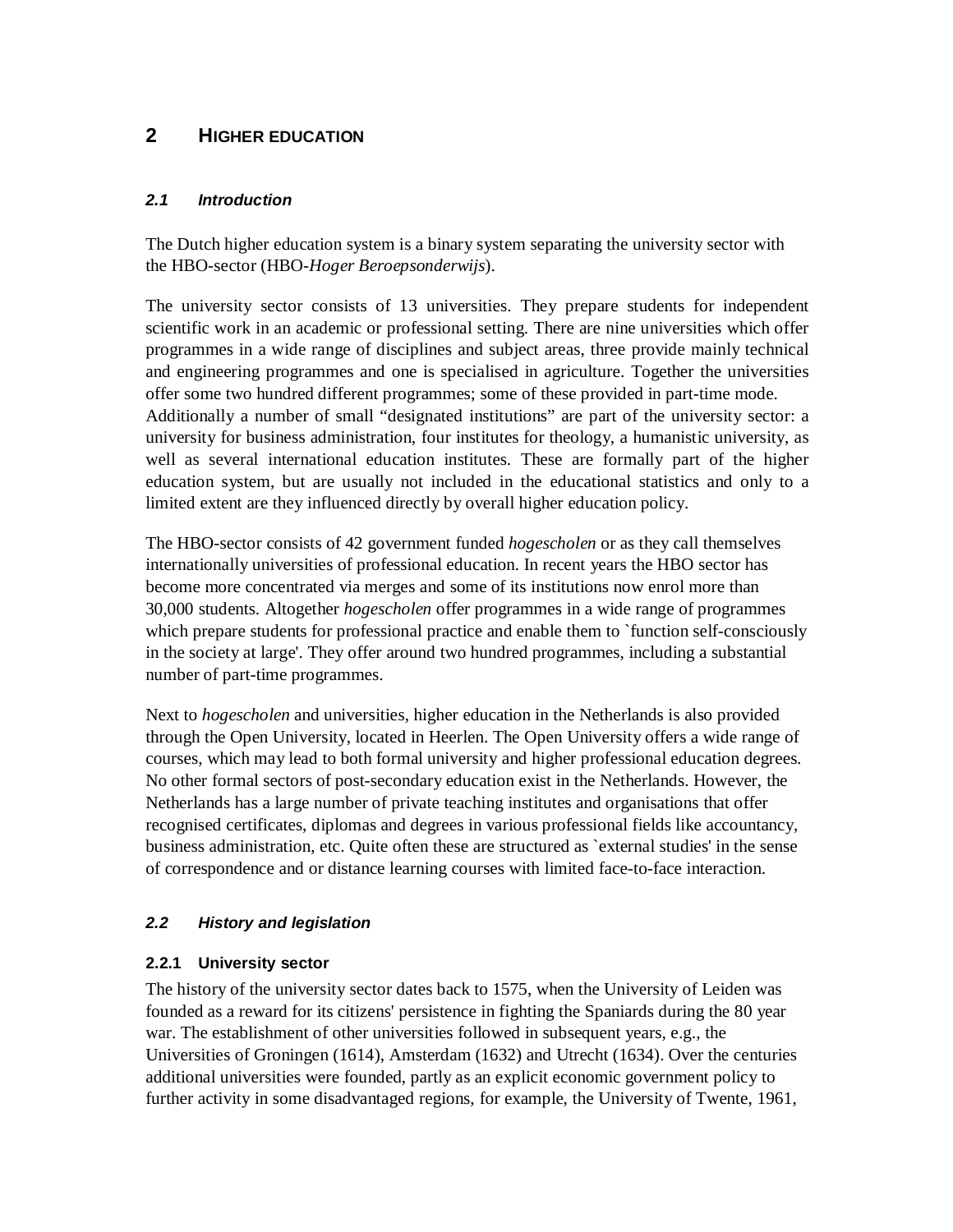and the University of Limburg, 1976. At present, the university sector consists of thirteen institutions. Until the 1970s, the university sector was left more or less on its own by the government. It appeared to function according to its own purposes and little policy attention was directed towards them. However, this changed rather dramatically and quickly. At the end of the 1970s the circumstances for higher education were not very bright. The main problems concerning the university sector were the student drop out rate being rather high and the average length of study being rather long compared to the situation in other countries. In addition, many of the academic staff appointed during the sharp rise in student numbers lacked the qualities and motivation needed to cope with the challenges of the coming decade, while institutional management was in general rather powerless, weak and not very professional. As a consequence the universities were inefficiently run. Major restructuring was believed to be necessary to make higher education more efficient and more effective. The most important reform and retrenchment operations designed and implemented from the end of the 1970s were a restructuring of university education through the introduction of the socalled two tier structure<sup>1</sup>, two retrenchment operations for the university sector resulting in the closure of several departments and a reshuffling in terms of programmes offered, and the introduction of a system of conditional funding of research (see chapter four). These ad hoc restructuring operations lasted until the mid-1980s when a new approach regarding the steering and functioning of the Dutch higher education system was introduced.

#### **2.2.2 The development of the** *hogescholen*

The sector of the *hogescholen* (the HBO-sector), also can be traced back quite some time, but developed under very different circumstances. Most of the older institutions have their roots in the 19th Century and evolved out of the guilds. The first legal framework was provided by the 1919 Domestic Science and Technical Education Act differentiating, among others, primary, secondary domestic, and technical education. In 1968 higher vocational education was introduced as a separate type of education with the passing by Parliament of the Secondary Education Act (SEA) that codified all forms of education between primary and university education. One of the characteristics of the SEA and the way in which the Ministry of Education and Science used it, was a detailed regulation of institutional affairs, thus severely restricting the further development of the HBO-sector. A sector that, inter alia, was extremely diverse and fragmented in those days.

The period from the late 1960s to the early 1980s can be characterised as one of substantial growth and systemic development. Student numbers rose rapidly in higher education creating the beginning of budgetary pressures that were to dominate the 1980s. In line with developments in other countries, the HBO-sector was considered ideal to take care of this increasing student body, as it (1) was considerably cheaper than the university sector and `education on the cheap' even then was considered an asset; (2) catered for part-time education; and (3) provided the kind of orientation perceived as beneficial to the growth of the Dutch economy. Expansion of the HBO-sector, however, also gave rise to discussions about both the internal structure of the sector and its relationship with the university sector.

-

<sup>&</sup>lt;sup>1</sup> In the two-tier system of higher education, university education is structured in a first tier of four years, awarded with a doctoraaldiploma and a post-graduate second tier leading to a PhD degree.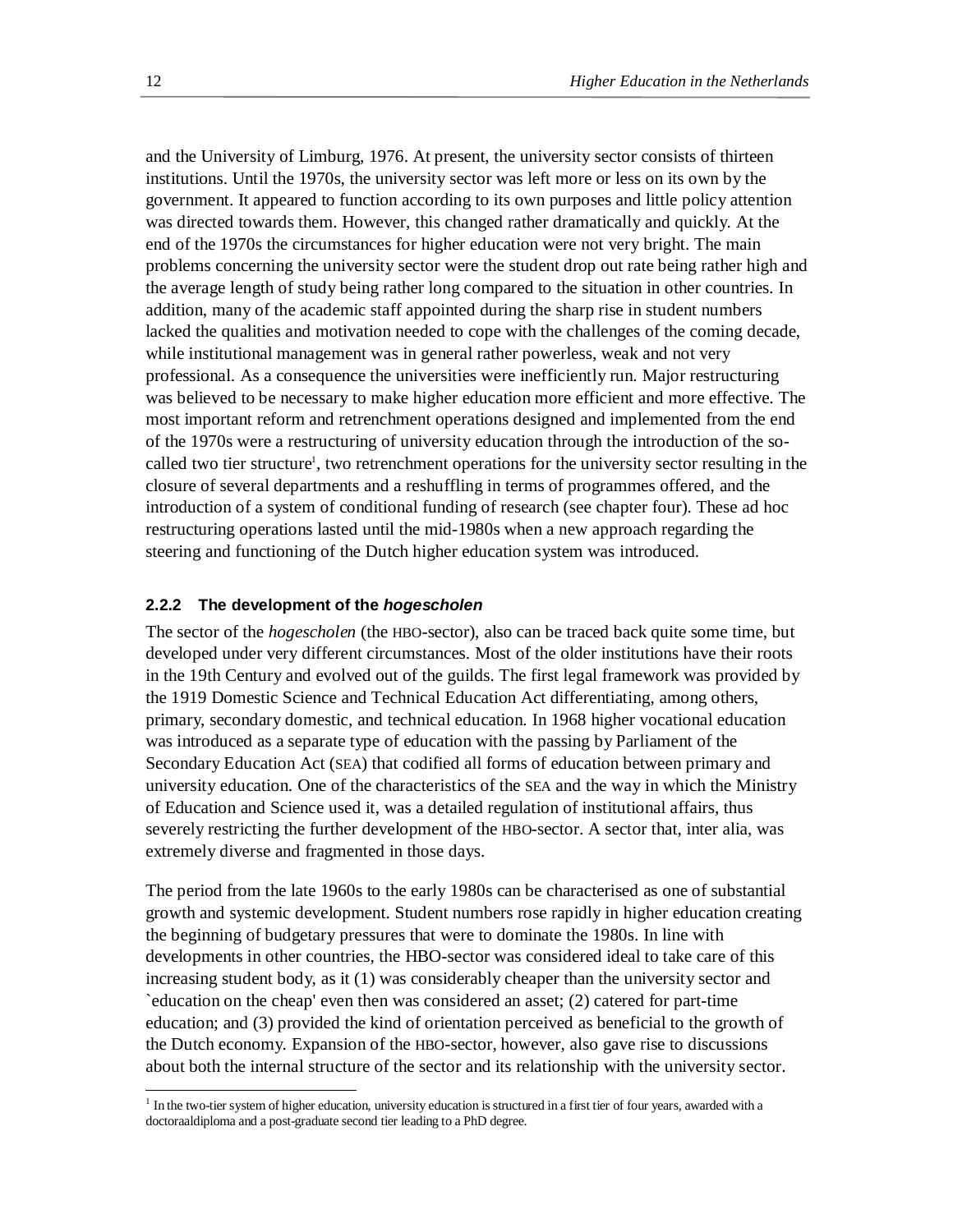This resulted in a multitude of white papers with different scenarios. Apart from the interesting rituals, diverging political views, and quite some rhetoric that accompanied these initiatives, the actual results were meagre. The HBO-sector was praised for its values and efforts, but little was done to take it out of the developmental straitjacket of the 1968 SEA. In 1983 the then Minister of Education and Science proposed in the white paper '*Scaleenlargement, Task-reallocation and Concentration' (STC)* a major restructuring of the HBOsector with far-reaching consequences for the structure and functioning of the Dutch higher education system. The main objectives of the STC restructuring were: (a) a considerable increase of institutional size through institutional mergers; (b) an increase in institutional autonomy regarding the use of resources, personnel policy and the structuring of the educational processes; and (c) an increase in institutional efficiency through economies of scale. The Minister envisaged that as a result of the implementation of the STC-operation, a limited number of multidisciplinary, medium sized institutions with considerable autonomy would arise. The outcomes of the merger processes, however, surpassed all expectations. By July 1987 the original 350+ institutions had merged into 85 institutions of which some 45 were mostly large to very large, multi-purpose institutions. Some of the latter turned out to be larger than most of the existing universities. Thus, in terms of structure, the Dutch higher education institutional landscape had changed dramatically. In terms of function, increased autonomy was to be attained through the implementation of the new governmental steering philosophy as well as through the framework provided by the new HBO-Act (1986) that finally took *hogescholen* out of the realm of secondary education and placed it formally in higher education, thereby formalising the already existing binary structure.

#### **2.2.3 Higher Education and Research Act 1993**

The Higher Education and Research Act (WHW) entered into force on 1 August 1993 (Ministry of Education and Science (1993). The WHW replaced the University Act, the Higher Professional Education Act and numerous other regulations governing higher education and research. The Act redefined the administrative relationship between the government and the higher education and research institutions. Previous legislation provided to a large extent for *ex ante* regulation and planning, assigning a central role to government. The new Act has its origins in the 1985 policy document 'Autonomy and Quality in Higher Education' (HOAK-document), which sets out the philosophy of hands-off government and autonomous educational institutions operating in a flexible way. The underlying principle is to give the institutions greater freedom of policy within the parameters laid down by government, not as an end in itself, but as a means of enabling the higher education system to respond more effectively and decisively to the changing needs of society (Goedegebuure, Kaiser et al. 1994).

The concept of autonomy is one of the *leitmotifs* of the Act. Detailed *ex ante* control by the government is replaced by *ex post* control of a more general nature. At the same time the Act stressed that despite decentralisation the government remains responsible for the macroefficiency of the system. Government is said to apply 'selective control', intervening only when necessary.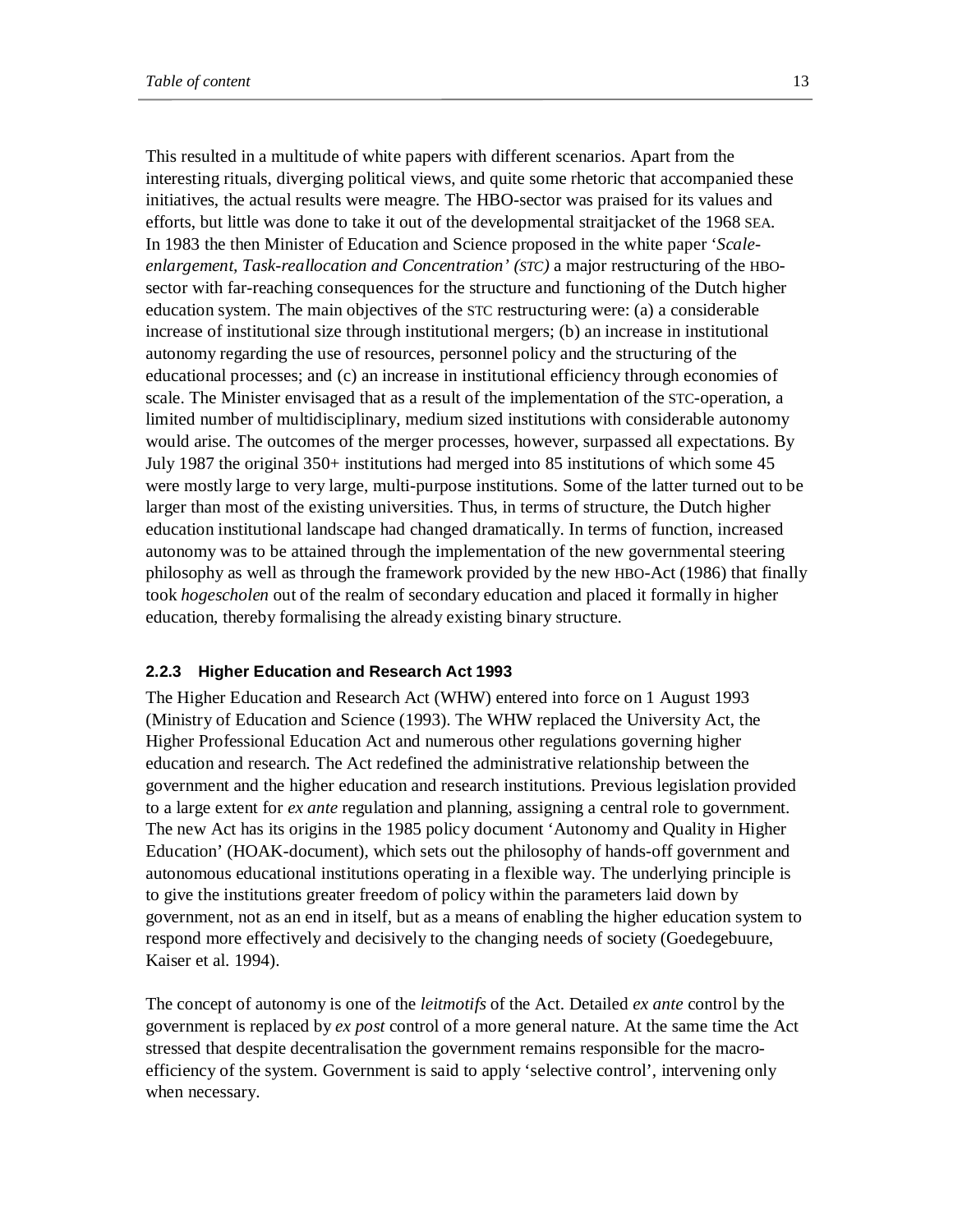The administrative relationship between government and institutions of higher education and research, as defined in the Act, is based on the following principles:

- the government should intervene to prevent undesirable developments only where selfmanagement by the institutions is likely to have unacceptable results;
- government intervention should primarily take the form of remedying imperfections in the system *ex post*;
- the instruments at the government's disposal should be characterised by a minimum of detailed regulation;
- the institutions must lay down norms to ensure legal certainty, reasonableness and proper administration.

The Act accords the institutions considerable freedom of programming. They are responsible in the first instance for maintaining quality, providing an adequate range of teaching and research programmes and ensuring access to education. Quality control is exercised by the institutions themselves, by external experts and, on behalf of the government, by the Inspectorate for Higher Education. In principle, the government assesses on an *ex post* basis only whether funds have been deployed effectively and whether the intended results have been achieved. If major shortcomings are identified, the institutions will be informed accordingly. If discrepancies between ideal and reality persist, notably in the field of quality, the government has the option – with due regard to the proper procedures – of using coercive powers backed up by sanctions.

# **2.2.4 Higher Education and Research Plan (HOOP)**

The WHW 1993 provided a statutory basis for a planning system. Starting in 1987 the government published the Higher Education and Research Plans (HOOP). In the HOOP the government sets out its views on higher education and research for the coming years, discusses the needs of society and trends that are of relevance to higher education and research and indicates how the institutions should respond to such developments. The HOOP is a four-year planning cycle (until 1998 it was a two-year planning cycle) and is partly drawn up on the basis of the annual reports of the higher education institutions. The institutions indicate in their annual reports what they have done in the previous year(s) and how they have spent public funds. The annual report also contains a forward-looking section in which the institutions outline the policies they intend to pursue, partly in the light of their duty to society. Before the final version of the HOOP is published, the plans for the coming four years are initially published in draft form. Then a dialogue is initiated in which the government and the institutions can together establish what is desired or required of the higher education and research system. The conclusions of this dialogue are incorporated in the final version of the HOOP.

One of the central themes of this dialogue is the macro-efficiency of the higher education and research system. The government is responsible for setting out macro-objectives in the planning cycle. To this end the Act accords the government a limited number of *ex ante* powers, the most important of which are as follows:

• assessment of the macro-efficiency of new and existing study programmes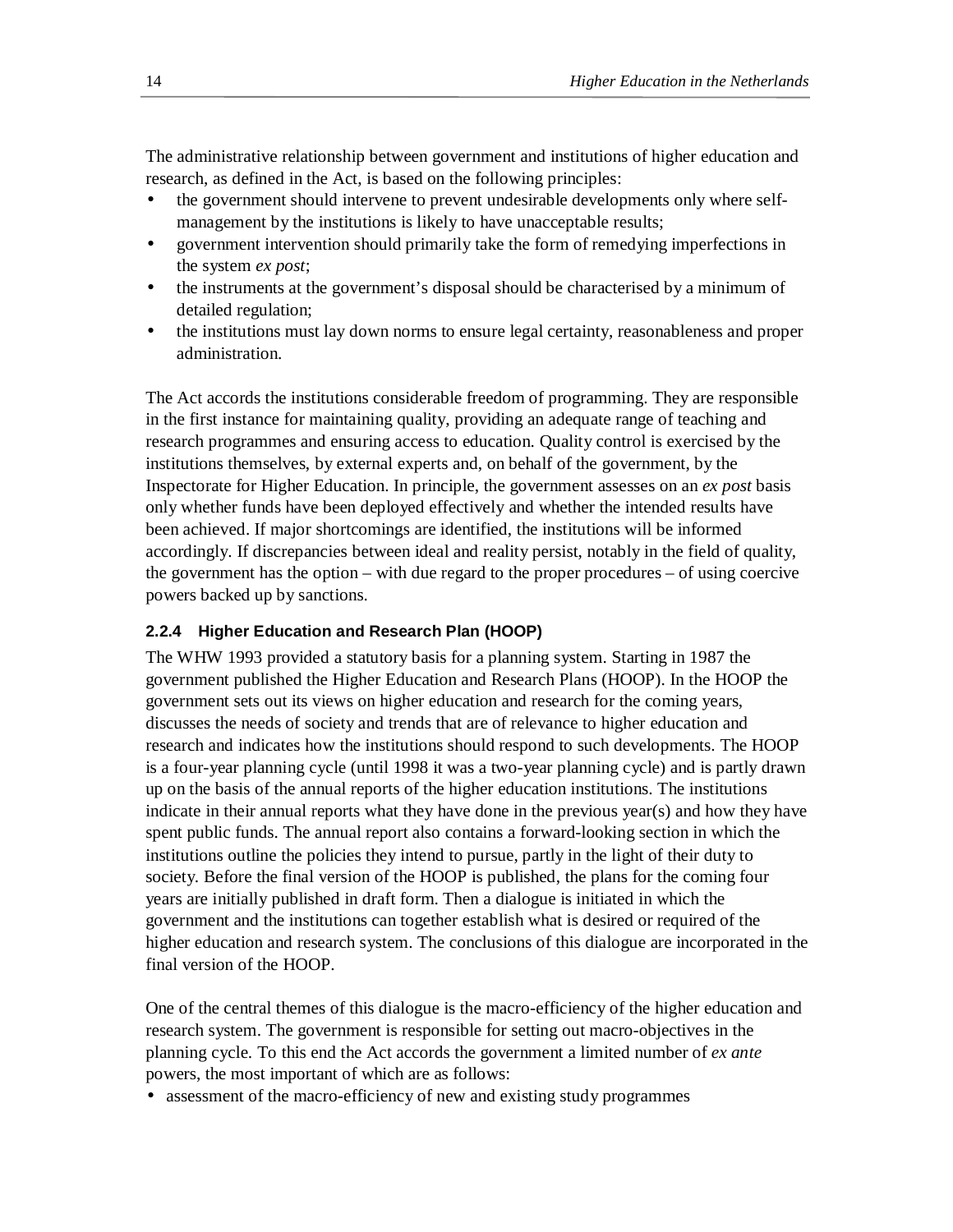- fixing a general formula for determining the size of the central government grant to institutions within the limits of the overall budget for higher education and research
- restricting entry to study programmes in connection with labour market considerations and capacity
- determining the main elements of personnel policy

In the last Higher Education and Research Plan the government defined as important tasks for higher education to contribute to the transition towards the knowledge society, a strengthening of the international positioning in Europe and globally, and the complexity of society. The following ambitions for higher education and research have been formulated (Ministerie van Onderwijs Cultuur en Wetenschappen 2004).

- Maximal participation and more highly qualified people. In the context of the Lisbonobjectives the government aims at increasing the enrolment ratio in higher education to 50% in 2010.
- Quality as a key element to respond to societal trends. Generally the quality is considered to be good, but more excellent research and education is necessary to create a stronger international profile.
- Young adults should be able to function adequately in a complex society. They must be equipped to take initiatives, to be entrepreneurial, and to shape their own learning processes. Combinations of learning and working are becoming increasingly important.
- HE institutions should contribute more to the innovative capacity of the Dutch economy as well as societal sectors like health and education. This requires more interaction, a permanent tuning of higher education to labour market needs, more attention to activities that are focused on knowledge valorisation.
- Although the quality of research is good, more focus and concentration is needed, more competition and research dynamics, and more opportunities to attract and keep more researchers and other knowledge workers.

In order to accomplish these ambitions, the prevailing framework conditions and steering conceptions are reconsidered. In 1995 the government launched proposals for a new HE law which is intended to replace the present law. The government should allow institutions to function more autonomously according to their own insights and preferences with less governmental interference. The government focuses primarily on the functioning and the strategic orientation of the HE system as a whole and her responsibility is focused on quality, accessibility and effectiveness of the system. Individual institutions are responsible for the education, personnel and resources. To date, it is generally felt that the existing law of 1993 needs some revisions, but these can effectively be handled by modifying the existing law rather than by introducing a new law. Suggested revisions concern for example quality assurance, a new funding structure, the research tasks by *hogescholen*, and the research infrastructure. Further decision-making will be left to the new government in 2007.

Since the introduction of the Higher Education and Research Act (WHW) in 1993 the responsibility for study programmes has been with the higher education institutions. However, institutions wanting to offer new programmes must register with the Minister,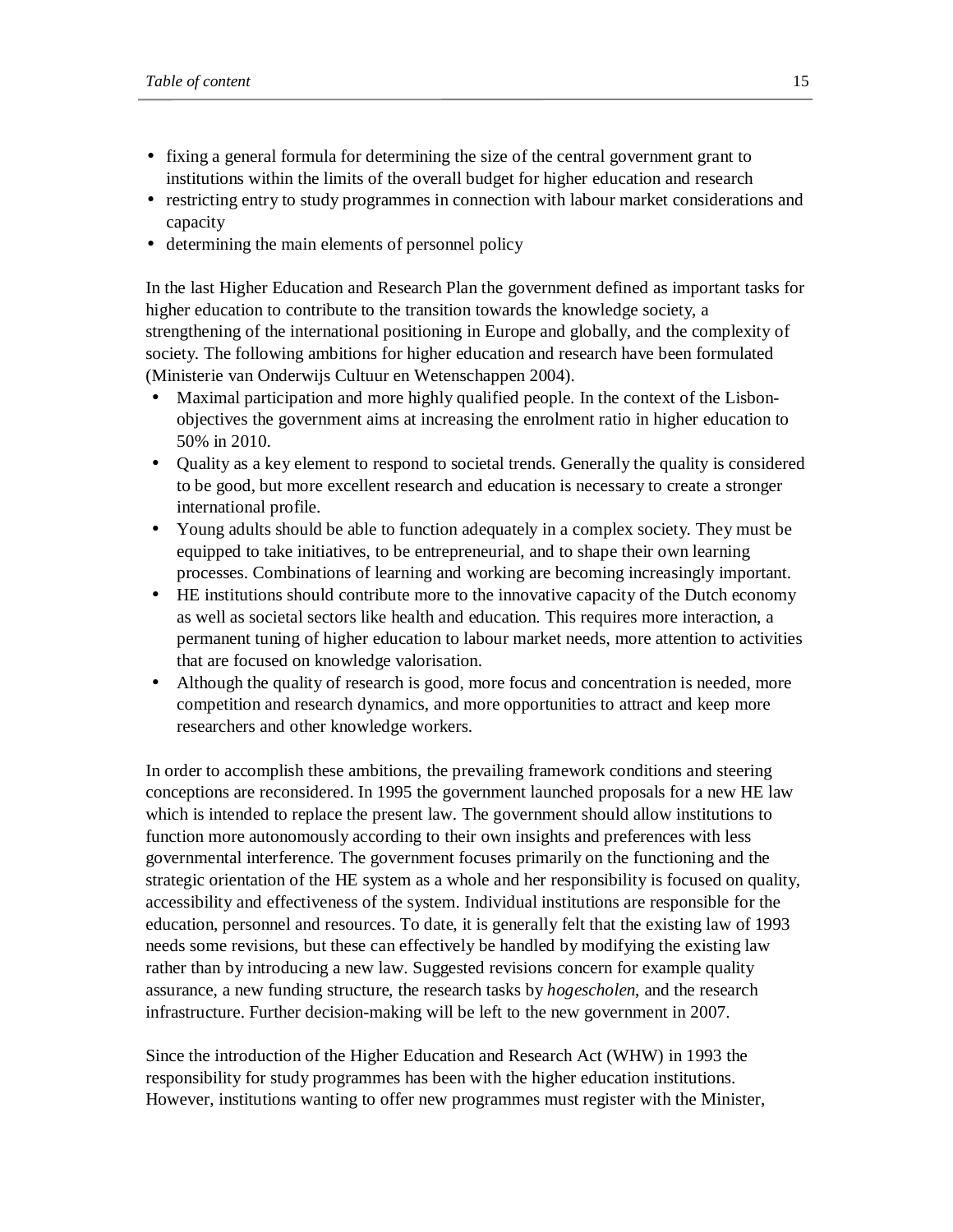including a review by the Advisory Committee on the Provision of Study Programmes (ACO). In general, the Minister follows the advice of the ACO. The HOOP 2000 states that the approval of the ACO is no longer needed, so the higher education institutions can start or add new study programmes without the advice of the ACO. The ACO was abolished in 2004 and its tasks have been taken over by the accreditation council NVAO (see below).

# **2.2.5 Implementation of the Bachelor Master structure**

In 2002 the Dutch parliament approved to reform the degree structure in compliance with the Bologna-process. Amendments in the Law on Higher Education and Research (WHW) make it legally possible for Dutch Higher Education institutions to grant Bachelor and Master degrees as of the academic year (2002/2003). Together with this change, a new law on accreditation was also approved (see below) and the European Credit Transfer System has been implemented. Interestingly, most universities and some *hogescholen* had already made the decision to implement the Bachelor-Master system before the change in the WHW was approved by parliament.

From the academic year 2002/2003, university graduates will be able to adopt the title of bachelor and master in addition to the traditional diplomas of *doctorandus (drs.), ingenieur (ir.) or meester (mr.).* Under the "BaMa" system, university students will first take a Bachelor's programme lasting at least three years and will then be able to go on to enter a specialised Master's programme (one or two years). The existing regulations on the maximum time students can study will remain in force.

Graduates from the *hogescholen* will be able to adopt the title of bachelor in addition to the traditional diplomas of *bac* or *ingenieur* (*ing*). They will be awarded a Bachelor's degree after four years of study. Like the universities, the HBO-sector will also be able to set up Master's degree programmes, but contrary to the universities, these master degree programmes, have not been financed by government so far (although this is in currently considered for some Master programmes). Governmental funding for the universities for the introduction of the Bachelor/Master system has been 45 million Euro: 50% in 2001 and 50% in 2002. Gradually the Bachelor Master system (BaMa) has gradually been implemented in virtually all disciplines and subject areas.

# *2.3 Sector for higher professional education (HBO)*

## **2.3.1 Structure**

The purpose of the *hogescholen*, defined by the WHW 1993, is to offer theoretical instruction and to develop the skills required for practical application in a particular profession. The focus is on one specific professional field, and practical experience is an important part of the training. There are about 50 *hogescholen* providing higher vocational education for students aged 18 and onwards. The *hogescholen* offer programmes in the following disciplines: economics, health, social-agogic, agriculture, education, engineering and arts. These programmes normally have a standard length of four years and consist of 168 credits.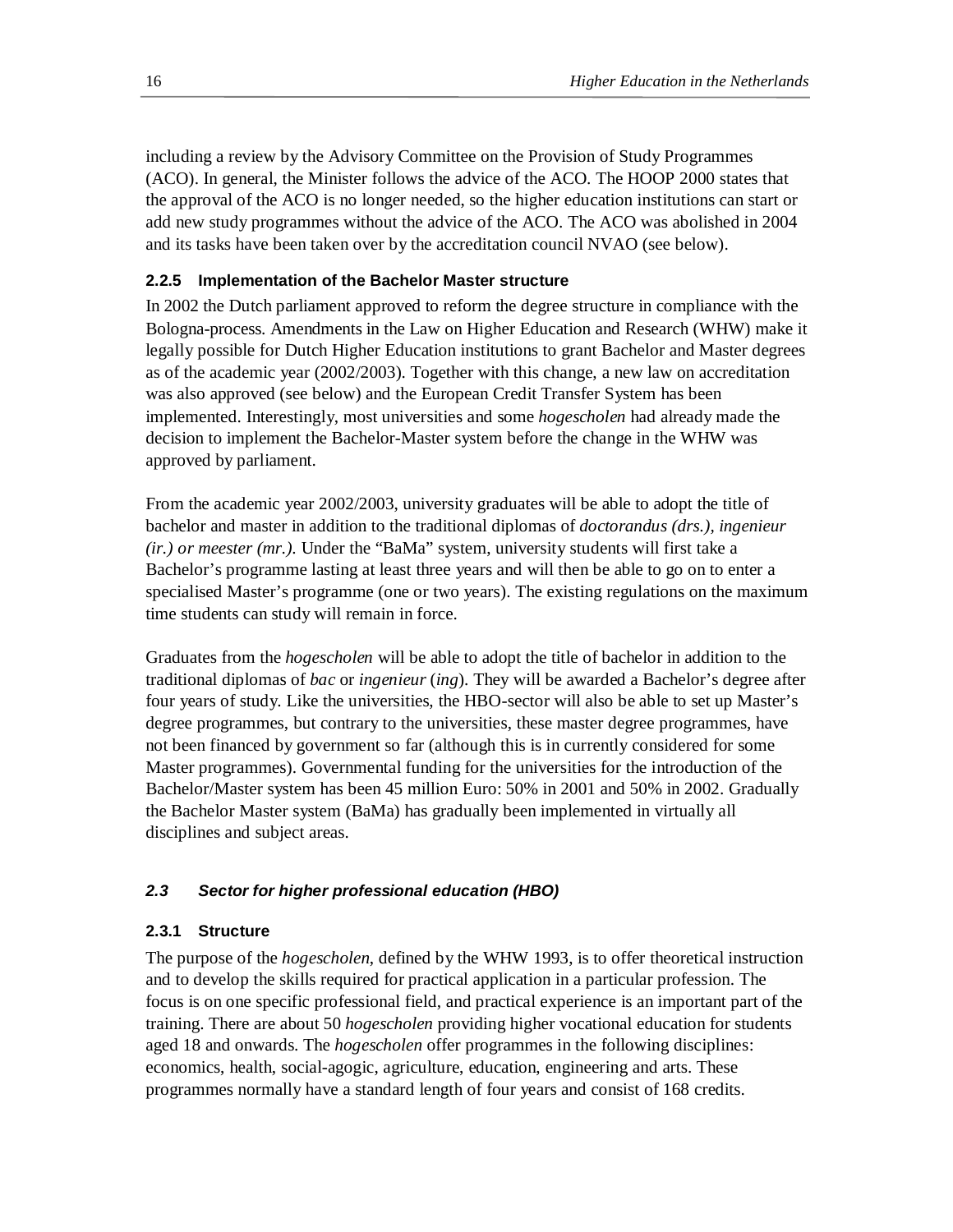*Hogescholen* offer both full-time and part-time programmes. Students completing the fouryear full-time HBO study programs receive a qualification comparable to a Bachelor's degree. Some *hogescholen* offer their graduates the possibility of upgrading this to a Master's degree. This involves a full cost fee (there is no governmental funding for this) and one extra year of study. *Hogescholen* also offer post-HBO programmes. These programmes include advanced training programs, which can vary in length anywhere from several weeks to four years.

#### **2.3.2 Access**

By law admission to *hogescholen* is open to all students who hold the HAVO, MBO or VWO certificate or any equivalent qualification. Alternatively, applicants aged 21 or over who do not possess the required qualifications may be admitted after passing a *colloquium doctum* entrance examination. The *hogescholen* may also impose subject specific entrance requirements particularly when the intended study programme leads to a professional qualification. All such requirements must have the Minister's approval and be entered in the Central Register of Higher Education Study Programmes (CROHO) in advance of the application process. The only limitation to this open admission is the system of *numerus fixus*, which only applies to a limited number of study programmes, mainly in the paramedical professions (e.g. physiotherapy), tourism, journalism and social juridical service.

There are a number of types of *numerus fixus* (applying for both the *hogescholen* and the universities). The first type (also the oldest one) is known as the capacity fixus. When the number of applicants exceeds the national teaching capacity, the Minister decides upon the number of places (nationally and at the institutional level) which will be available. The Minister of Education, Culture and Science may also limit the intake of students if it can be shown that the supply of graduates from a particular programme exceeds the need of the labour market by a substantial amount and when this is expected to be the case for a number of years (labour market fixus or *opleidingsfixus*). A third type of *numerus fixus* is the institutional fixus; from 1 September 2000 on, higher education institutions have been given much more autonomy in determining their teaching capacity. If the number of applicants exceeds the expected enrolments in such a way that the teaching capacity of a particular institution is insufficient (in fact endangering the quality of teaching), the institution can apply for selection. In case of one of the types of the numerus fixus, students are selected through a so-called weighted-lottery system.

In 1993 this system has been applied to the *numerus fixus* programmes at *hogescholen*. The main characteristic of this system is that the lottery ticket decides on admission to courses with an entrance restriction. However, it is a weighted lottery, which provides enlarged chances on admission for candidates with higher average examination results in secondary education. For programmes where the number of places falls short to the number of applicants, candidates become a number by lottery. In addition they are divided over five lottery categories. Category A, which is the highest, includes candidates with the highest examination grade point average (8,5 or higher). Category F, the lowest one, includes students with an average examination grade of 6 to 6,5. A sixth category of foreigners is added. In general it can be stated that the higher the lottery class, the higher the chance on admission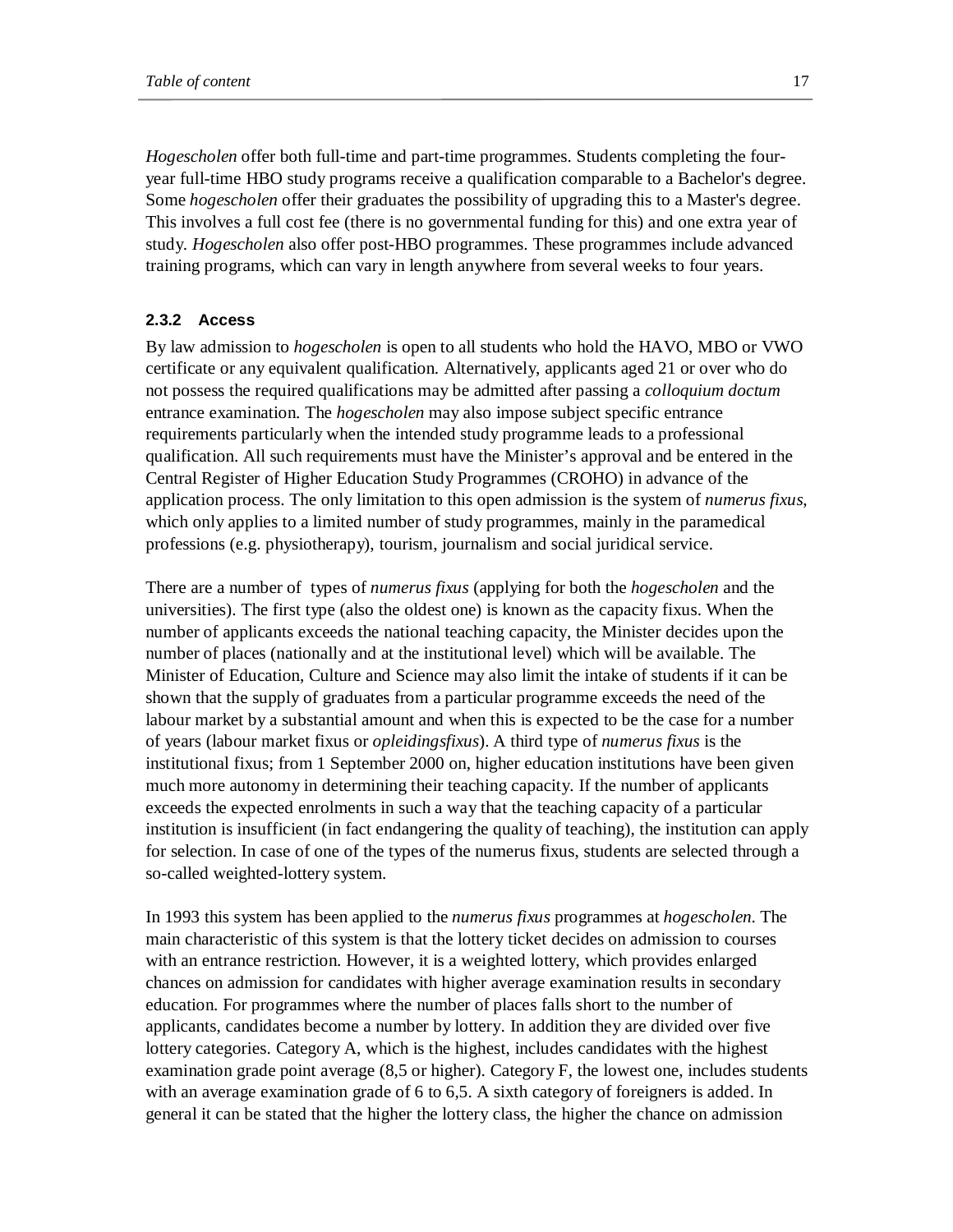and, in addition, the lower the lottery number the higher the chance on admission. Students who are not placed may re-apply in a later year but do not receive any credit for the waiting period.

Changes in this selection mechanism started in 1996 with the installation of the Drenth committee. This committee was supposed to make recommendations about possible changes in the admission system of higher education. The committee advise has been to provide direct access to people with high grades in secondary education and to apply the weighted lottery system to people with lower grades. Furthermore, the committee recommended that about 10% of the study places should be reserved for people with job experience. Due to the recommendations of the committee-Drenth the public and political discussion ended in a change in regulation by the Minister of Education, Science and Culture in 1999. From 1 September 1999 a new selection system has been implemented. The main difference with the former system is that all candidates with an average grade of 8 or higher in secondary education will be directly admitted to the programme of their choice. The other applicants will have to go through the weighted lottery procedure ad described above. Some additional changes have taken place in the year 2000. Since 2000 both *hogescholen* and universities have the opportunity to select a maximum of 10% of the total places available (decentral admissions). Selection takes place on basis of for example motivation, working experience, or talent (Boezerooy and Huisman 2000)



**Figure 2-1: New entrants at** *Hogescholen***, by type of programme** 

Figure 2-1 shows the development of the number of new entrants at *hogescholen*. After a period of increasing numbers of new entrants in the 1990s, the inflow of students showed a temporary decrease during the early years of the new Millennium. In the recent years the enrolment demonstrates again an increasing trend.

Source: CBS and CHEPS IHEM database; 2007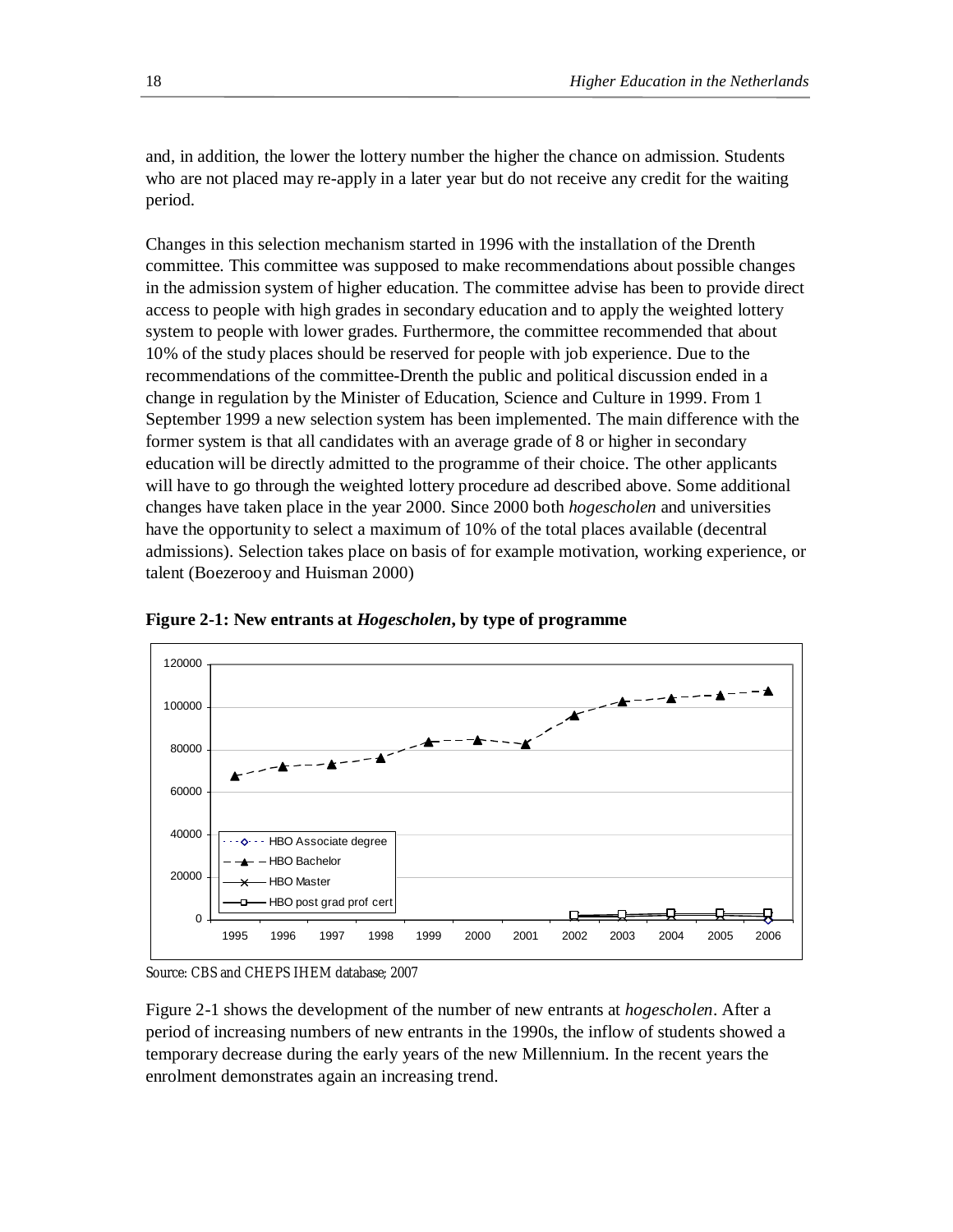# **2.3.3 Enrolment**

The HBO-sector is the largest sector in higher education, with over 350,000 students enrolled either full-time (80% of the students) or part-time (20% of enrolments). As can be seen in figure 2-2 enrolment in the HBO-sector has grown over the years and reached over 350,000 students in the academic year 2006/2007.





Source: CBS and CHEPS IHEM database; 2007

# **2.3.4 Outflow**

Since 1986, the standard period of study at universities and *hogescholen* is four years. At *hogescholen* there are only slight differences between the actual duration of study and the prescribed standard period of study for full-time programmes. As can be seen in the figure below the number of students graduating from *hogescholen* has risen to a total of over 63,000 in the academic year 2006/2007 (an increase of 27% compared to students graduating in 1995).

## **Figure 2-3: Graduates at** *hogescholen* **by type of degree and discipline**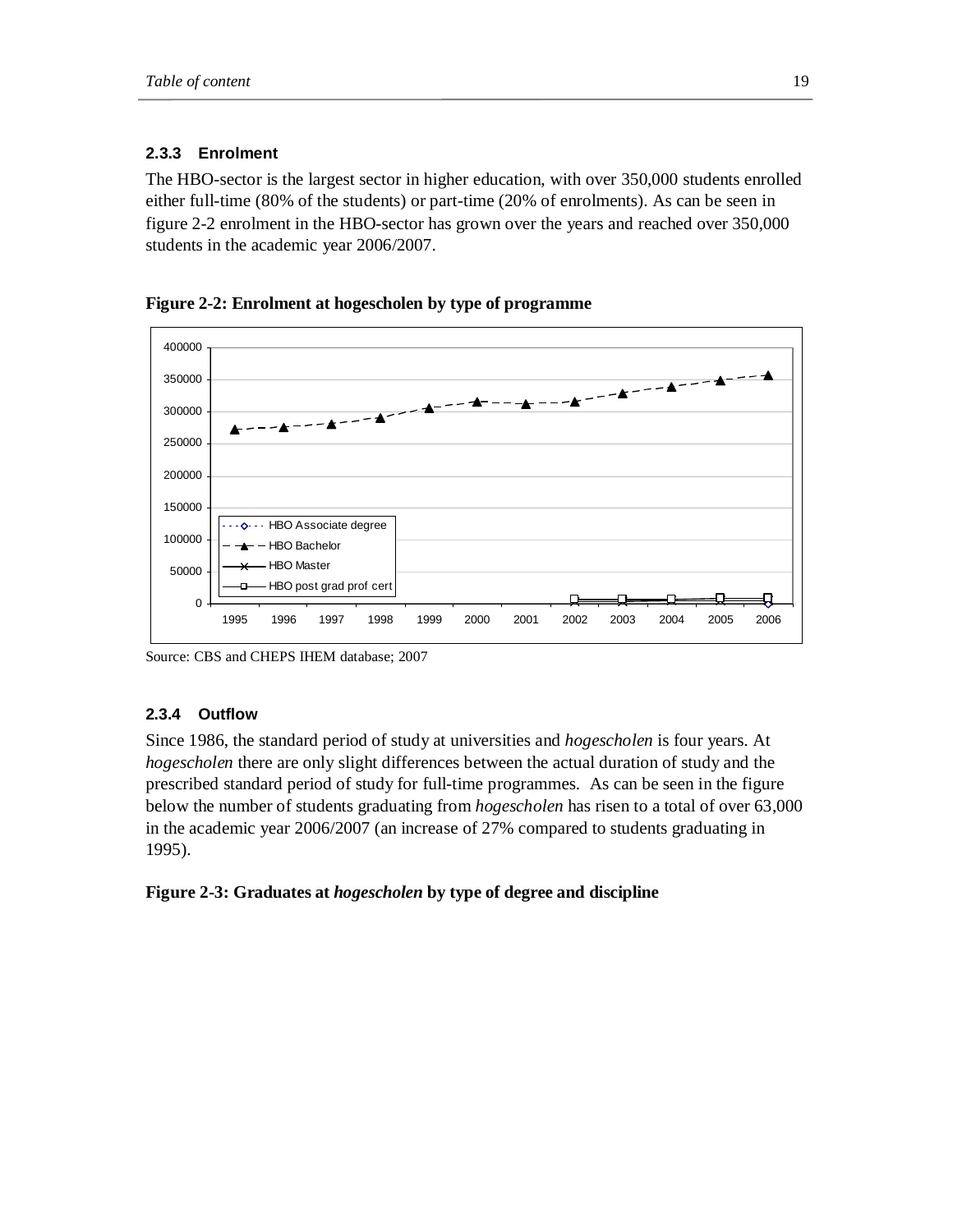

Source: CBS and CHEPS Higher Education Monitor; 2003

## **2.3.5 Education - Labour market**

Surveys among HBO-graduates are held on an annual basis. At the end of 2005 4.6 percent of all those graduates one year and a half before were unemployed. This is lower than the 2004 survey (5.4 percent). The majority of graduates find work that matches their educational level and the subject(s) taken. Most graduates indicated that their education provides an adequate preparation for the labour market (84 percent) and a good basis for further professional development (93 percent) (HBO-Council 2005).

Due to labour market developments *hogescholen* have become interested combining learning and working. Since the academic year 1991/1992, they offer work-based learning programmes (cooperative education or *duaal leren*). The number of students in these programmes increased from 200 (1992/1993) to 11,860 students in the academic year 2006/2007 (3.2% of total enrolment).

## **2.3.6 Personnel**

Until 1990 academic staff at *hogescholen* spent all their time on teaching. This changed in the beginning of the 1990s, when *hogescholen* started contract-research activities. Estimates based on the income of flows of *hogescholen* imply that academic staff spends about 8% of their time on research activities. The figure below shows that in 2004 about 55% of the total fte staff in *hogescholen* was teaching staff. The proportion of female non-academic staff is higher (43% in 2004) than the proportion of female teaching staff (36% in 2004).

#### **Figure 2-4: Staff at hogescholen (fte)**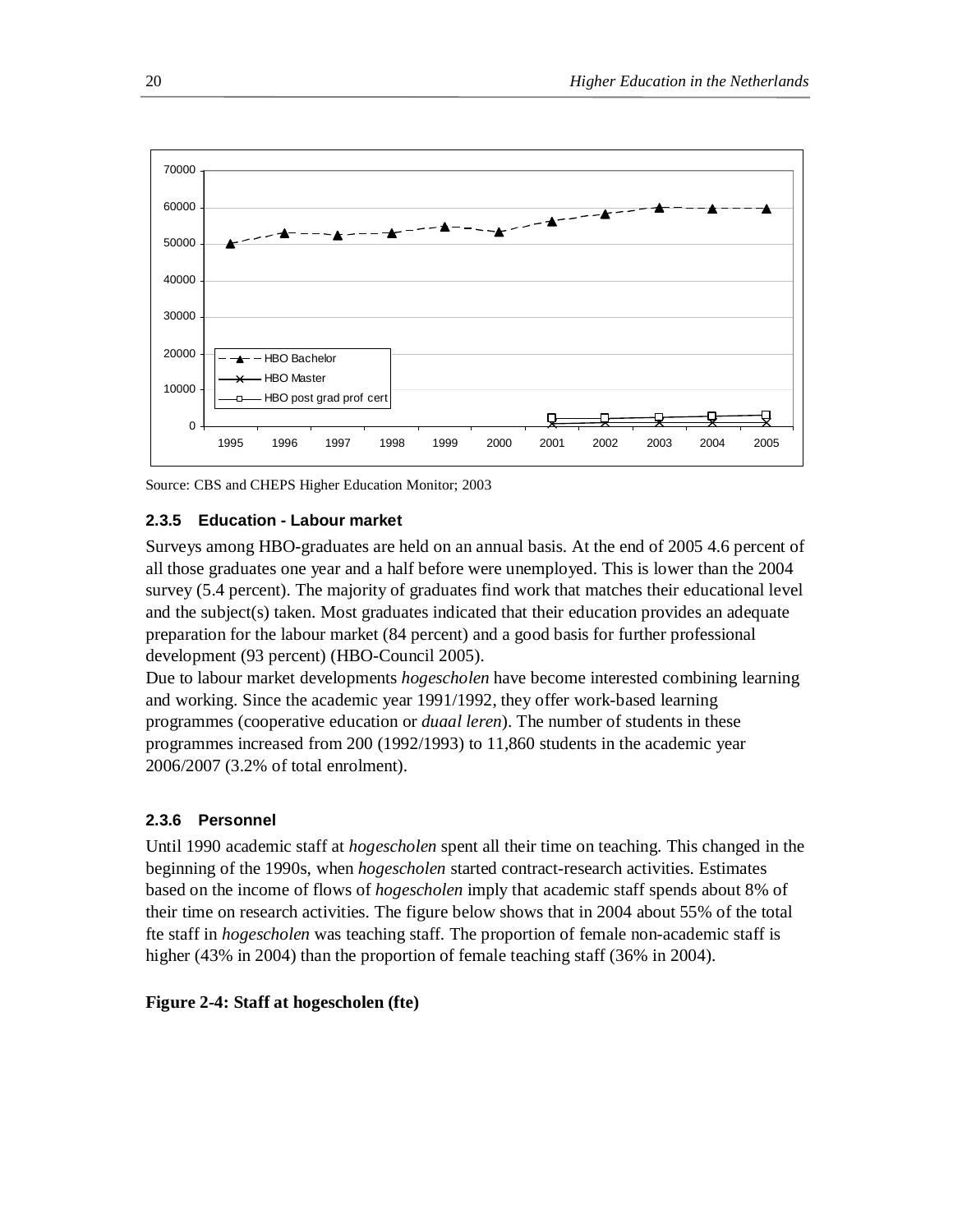

Source: HBO-Raad, 1995-2005

**Figure 2-5: Percentage female staff at** *hogescholen* 



Source: HBO-Raad, 1995-2005

In the context of the growing importance of (applied) research in the HBO-sector, the new academic position of lectorate has been created, a highly-qualified individual with significant expertise in the subject field and in the professional domain. The leading idea is that lectors are no isolated staff members, but act as leaders of organisational units (so-called 'knowledge circles'). They are charged with applied research focusing on questions which arise from the professional practice and are considered an important vehicle for the research aspirations of *hogescholen*. The number of lectors has increased steadily to around 270 in 2007. Each year the results of the lectorates are assessed and in 2006 an actualisation of this assessment took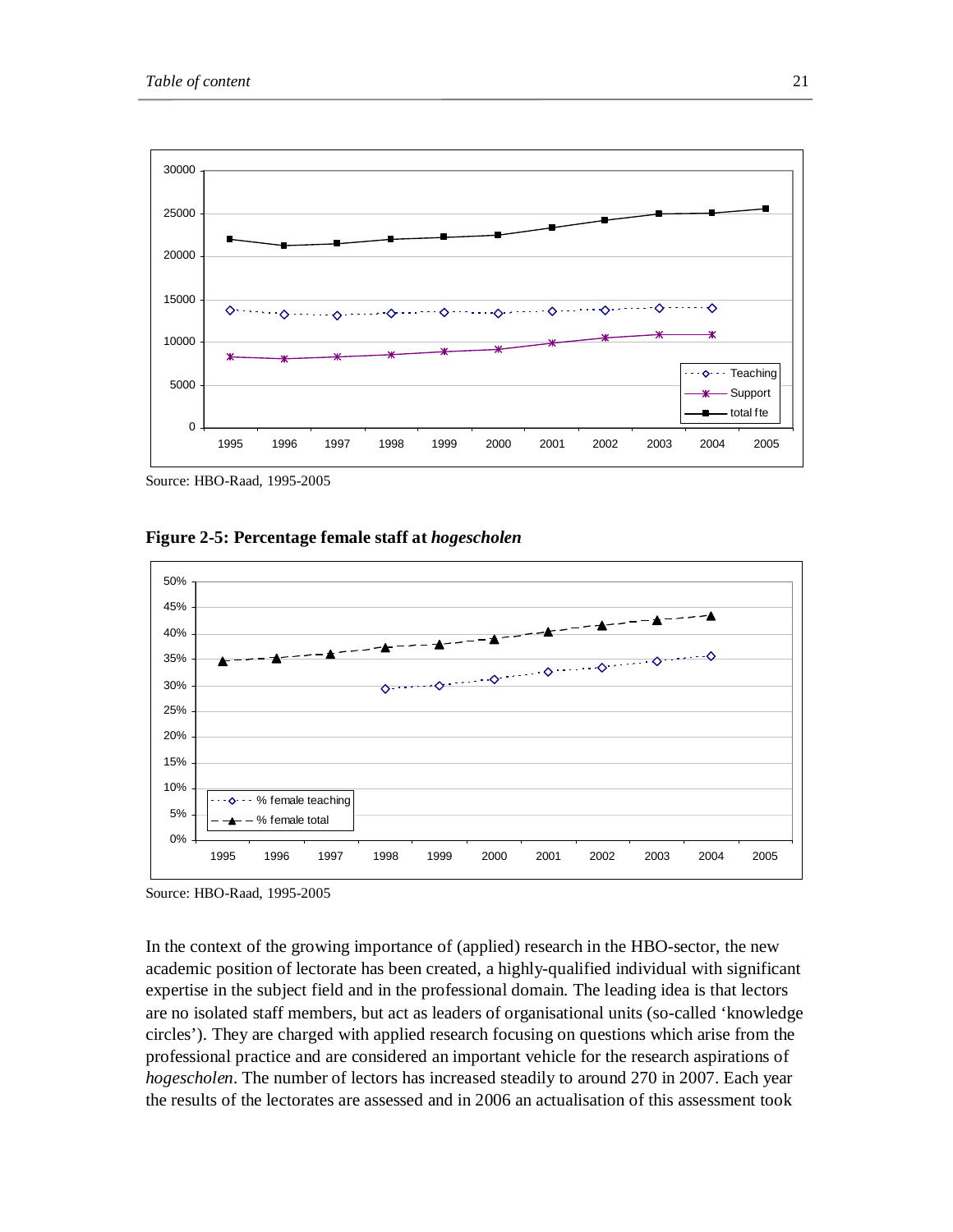place over the previous year. The most important conclusions are (Stichting Kennisontwikkeling hbo (SKO) 2006)

- The position of the lectorate in the knowledge infrastructure shows a positive development. It appears that compared to some years ago there is more intensive collaboration with the knowledge infrastructure through individual contacts, guest lectureships, and collaboration in research projects.
- The knowledge circulation with firms and institutions (and vice versa) has intensified. After three years about 60% of the lectorates exchanges knowledge with more than 10 companies, especially with SME's. Furthermore, lectorates have undertaken forms of cooperation on both local, regional, national and international level.
- It appears that the teaching staff of *hogescholen* are increasingly involved in the lectorate, in the research activities and in curriculum innovations that emanate from the knowledge circles.

## *2.4 University sector*

## **2.4.1 Structure**

The university sector provides full- and part-time programmes. The total study load (168 credits) of part-time programmes is equal to full-time programmes, but students have on average a smaller study load per year. In the university sector all disciplines are offered; agriculture and natural environment, economics, engineering, health, humanities (including arts), law, natural sciences and social sciences. University programmes in general lead to the degree of *doctorandus* (drs), a qualification comparable to the Master's degree. Exceptions to this rule are: students completing programmes in law are awarded the degree of *meester* (mr) and students finishing a programme in engineering or agriculture and natural environment may use the title of *ingenieur* (ir). Almost all programmes have an official duration of four years; consisting of a propaedeutic year (the first year of study) and a "doctoral" phase, lasting three years. Most technical programmes last five years (210 credits) and a few medical programmes (including veterinary science) as long as six years (252 credits) (WHW, article 7.4).

## **2.4.2 Access**

By law admission to universities is open for students with a pre-university schoolleaving certificate (VWO) or a *hogescholen* propaedeutic certificate. Admission is also open for all students who graduated at a *hogeschool*; in some cases *hogescholen* graduates may eve be exempted from parts of the university programmes. Alternatively, applicants aged 21 or over who do not possess the required qualifications may be admitted after passing a *colloquium doctum* entrance examination. Like the HBO-sector the university sector is also characterised by open access. The only limitation to this "open system" is the system of *numerus fixus*, which only applies to a limited number of study programmes, such as some of the medical studies. Three types of *numerus fixus* exists: *capacity fixus, opleidingsfixus* and *institutional fixus*, either based on labour market considerations or on the total capacity for a program at the system level.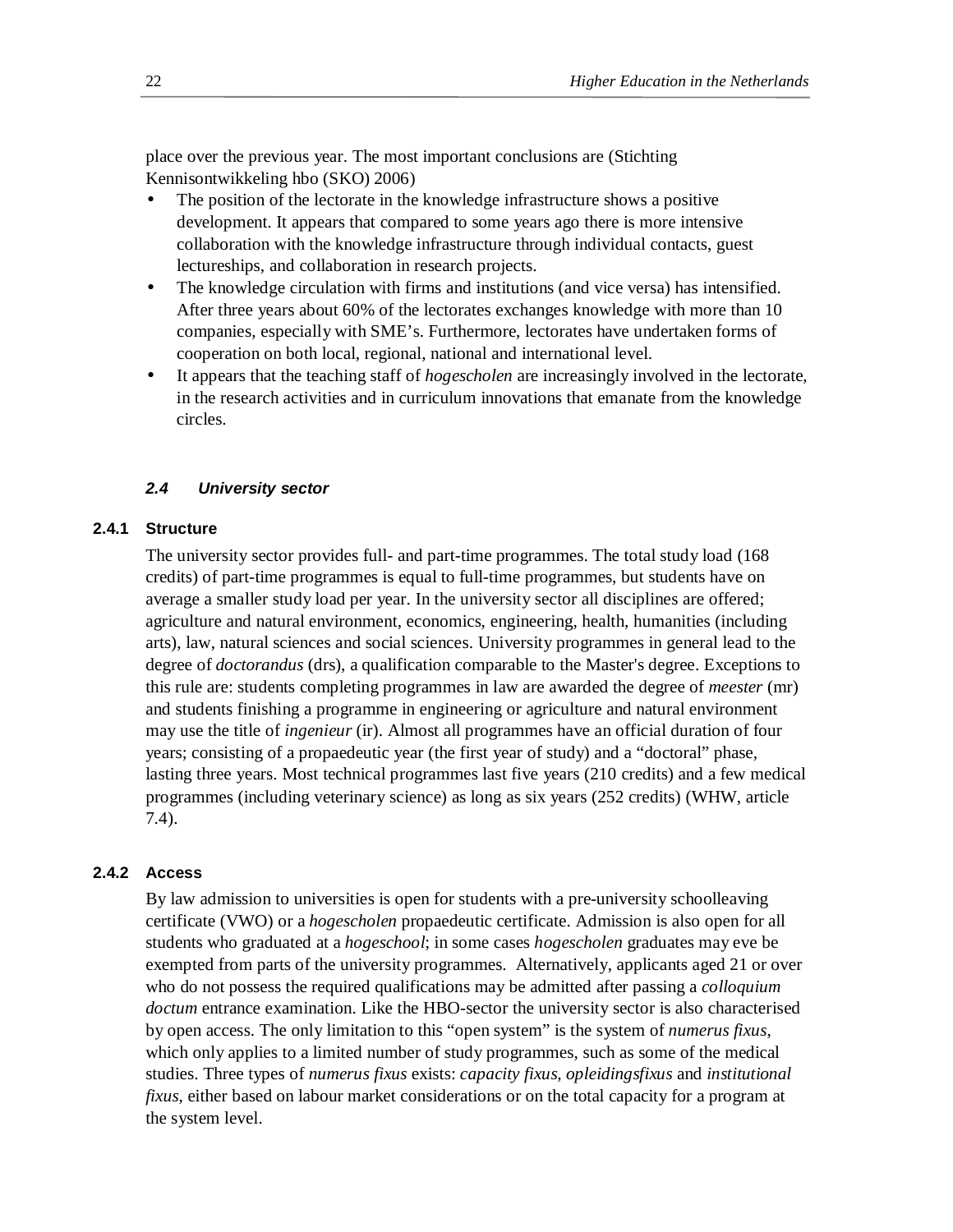The figure below shows the development in first years students in the university sector. As can be seen the fastest growth is visible during the 1980s and the beginning of the nineties. Although the number of new entrants decreased in the university sector since 1992, an increase can be seen from the academic year 1997/1998 to about almost 34,000 students entering university education in 2001.



**Figure 2-6: New entrants at universities by discipline** 

## **2.4.3 Enrolment**

In 2001 the university sector has about 173,000 students (full-time: 91%; part-time: 9%), including the students that have used up the time allowed to them (usually 6 years) to be registered as a student. For the latter, two options remain: students can either be registered as an institutional student (with no entitlement to student support; paying a higher tuition fee than ordinary students) or as an *extraneus* (no possibility to receive teaching and only allowed to take examinations; not entitled to student support and paying an examination fee).

# **Figure 2-7:Enrolment at universities by degree programme and discipline**

Source: CBS, and CHEPS IHEM, 2007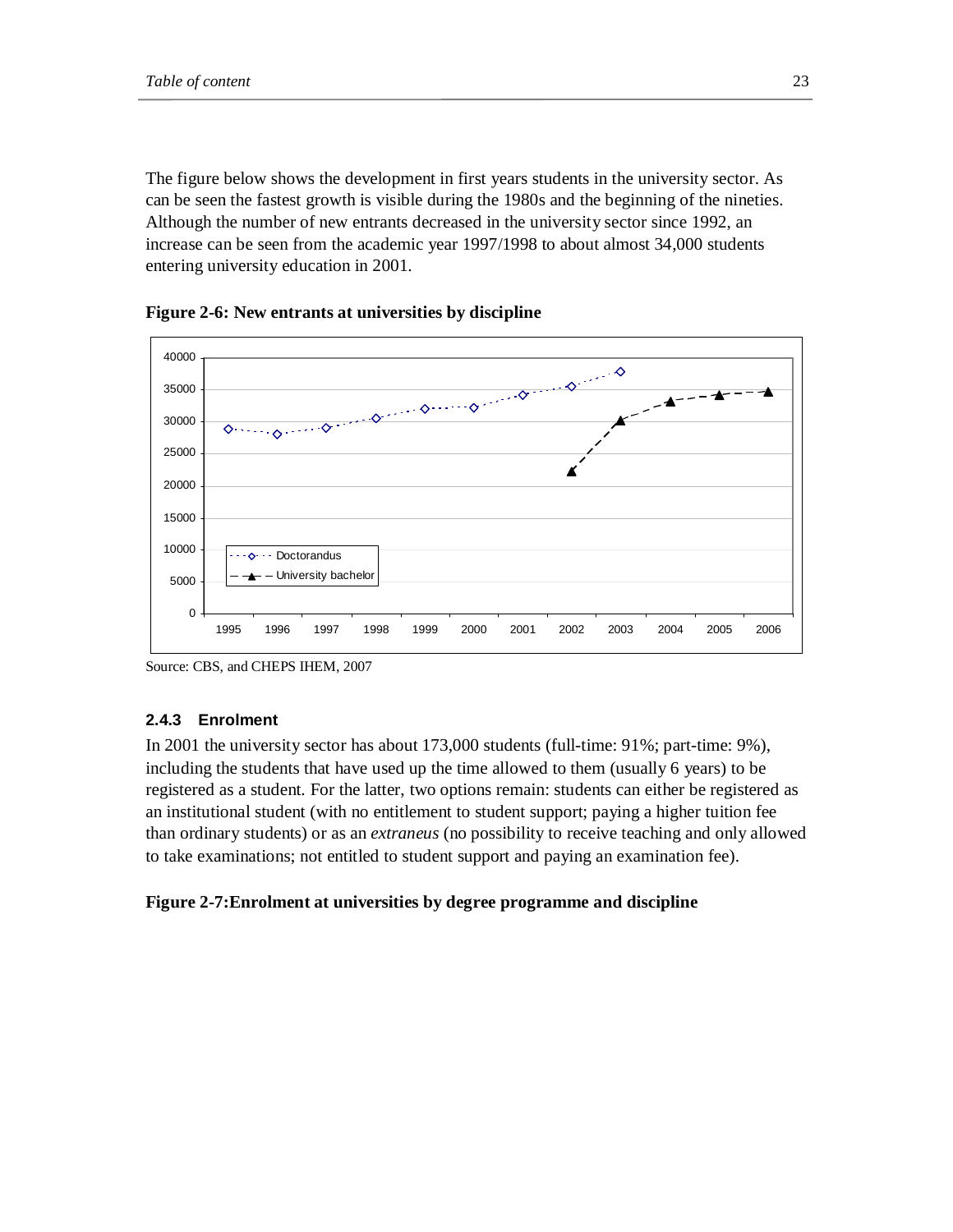

Source: CBS and CHEPS IHEM; 2007

In the late 1990s enrolment decreased to a low in 2000. After that, enrolment has grown again (by 25% over the 2000-2006 period). The impact of the introduction of the bachelor-master structure is clearly visible: the number of students in the old doctorandus programme is fading away and enrolment in bachelor and master programmes is growing rapidly.

# **2.4.4 Outflow**

Since 1982 the standard period of study at universities is four years. The actual average duration of studies at the universities varies between 5.5 and 6.5 years, depending on the particular subject. The total number of first degree graduates was at a high in 1995 but it decreased the second half of the 1990s to a low in 2000. In 2004, the number of first degree graduates was again higher than it was in 1995.

# **Figure 2-8: Graduates at universities by discipline**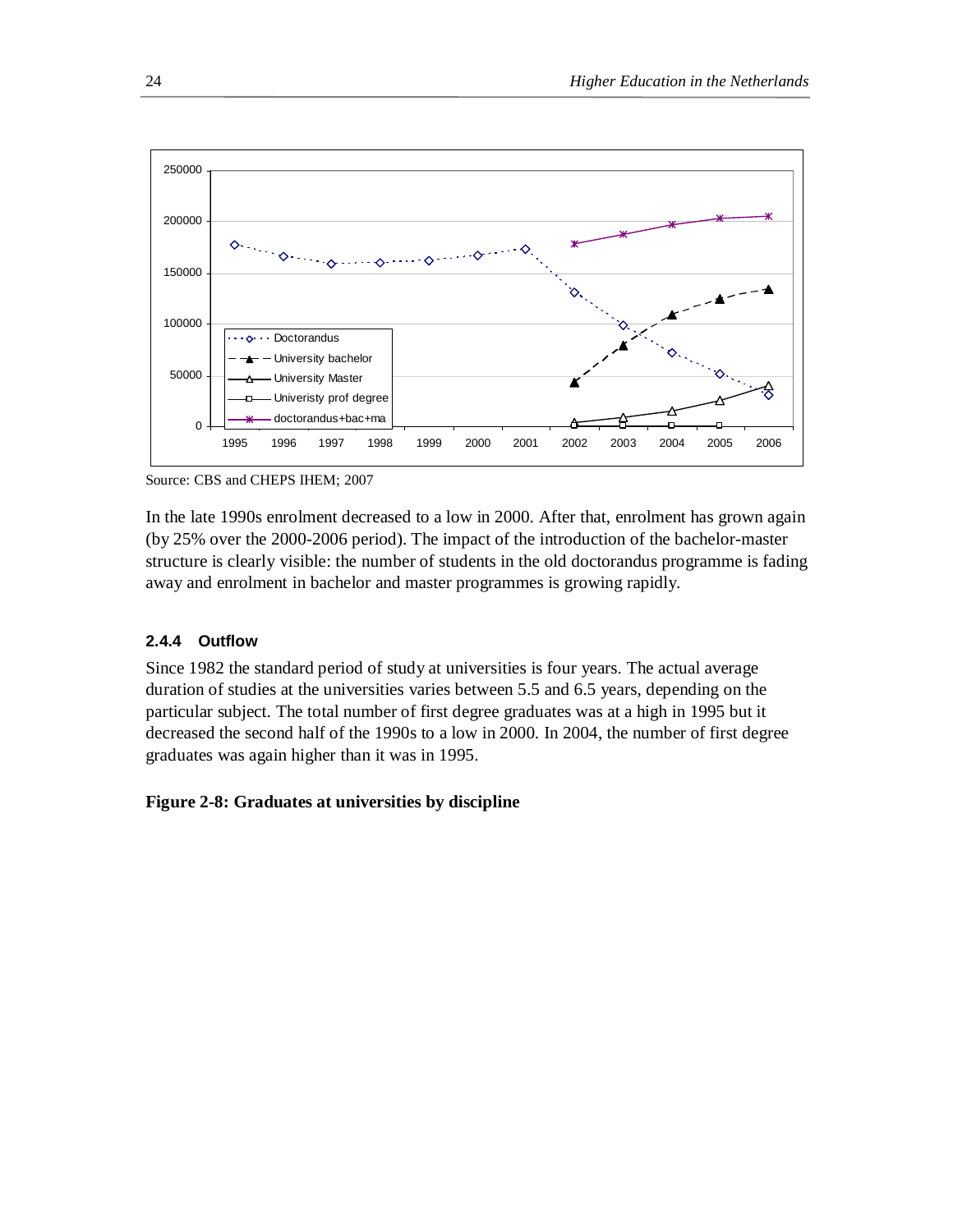

Source: CBS and CHEPS IHEM, 2007

#### **2.4.5 Education - Labour market**

Although universities prepare students for independent scientific work in an academic or professional setting, only a small proportion of university graduates (about 10%) are eventually employed in research. So, just like as in the HBO sector, contacts between universities and the labour market are important. Since 1998, a survey is carried out on an annual basis among university graduates who graduates about one year and a half before. This survey, known as the WO-monitor, provides a picture of the labour market position of graduates with indicators such as (un) employment, retraining, mobility, recruitment, type of contracts, number of working hours, income, type of functions and skills required. The last survey shows that 4.6 percent of all university graduates are unemployed. Between 2000 and 2005 the proportion of graduates with a job which requires a university degree has decreased from 66 to 61 percent. In the same period the percentage of graduates with a permanent job decreased from 52 to 49 percent. Compared to international data, the transition of Dutch university graduates is relatively modest, but graduates seem to improve their position quite rapidly after the first few years. Dutch graduates (80 percent of all respondents) are very positive about their education as a basis for further development of knowledge and skills (Allen and Coenen 2007).

#### **2.4.6 Personnel**

In 2006, 45% of total fte staff was non-academic. Total female staff as a proportion of total staff was 39%. The proportion of female non-academic staff is much higher (48%) than the proportion of female academic staff (33%). Over the past decade, the gender balance has improved contimously.

#### **Figure 2-9: Staff at universities (fte)**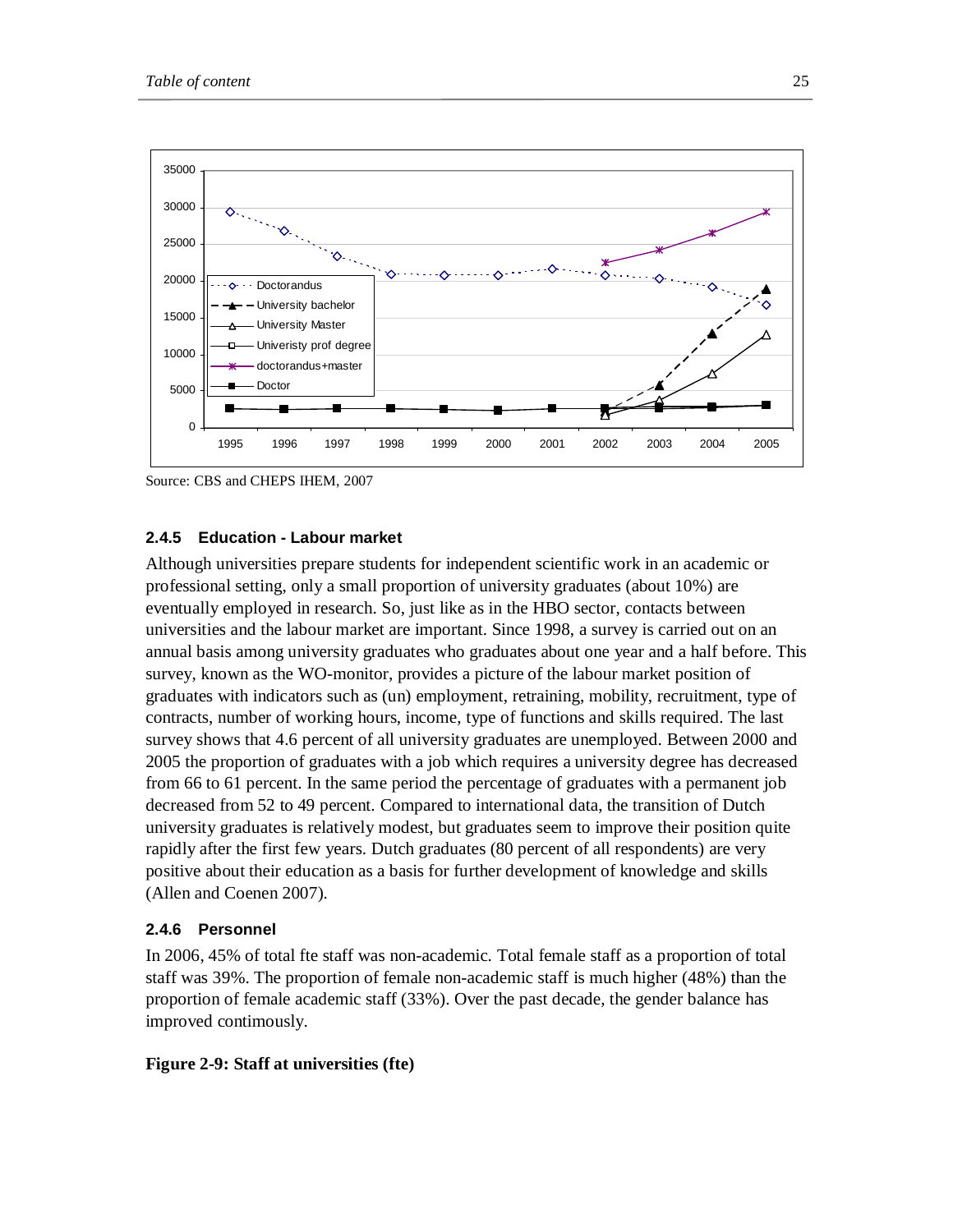

Source: (VSNU), editions 1990-2002





Source: (VSNU), editions 1990-2002

#### *2.5 Post -graduate education*

#### **2.5.1 Policy and regulations**

Up until the 1980s, individuals pursuing a PhD were usually employed as faculty staff sometimes in the position of a research-assistant, but also as regular (senior) staff. The writing of a doctorate was an informal endeavour. The process was not a fixed series of tasks dictated by (university or government) standards. Usually, it had the characteristics of the apprentice model: the doctoral candidate working under the guidance of a professor. Yet, the role of the supervisor or chair-holders was less authorative. The writing of a PhD was primarily a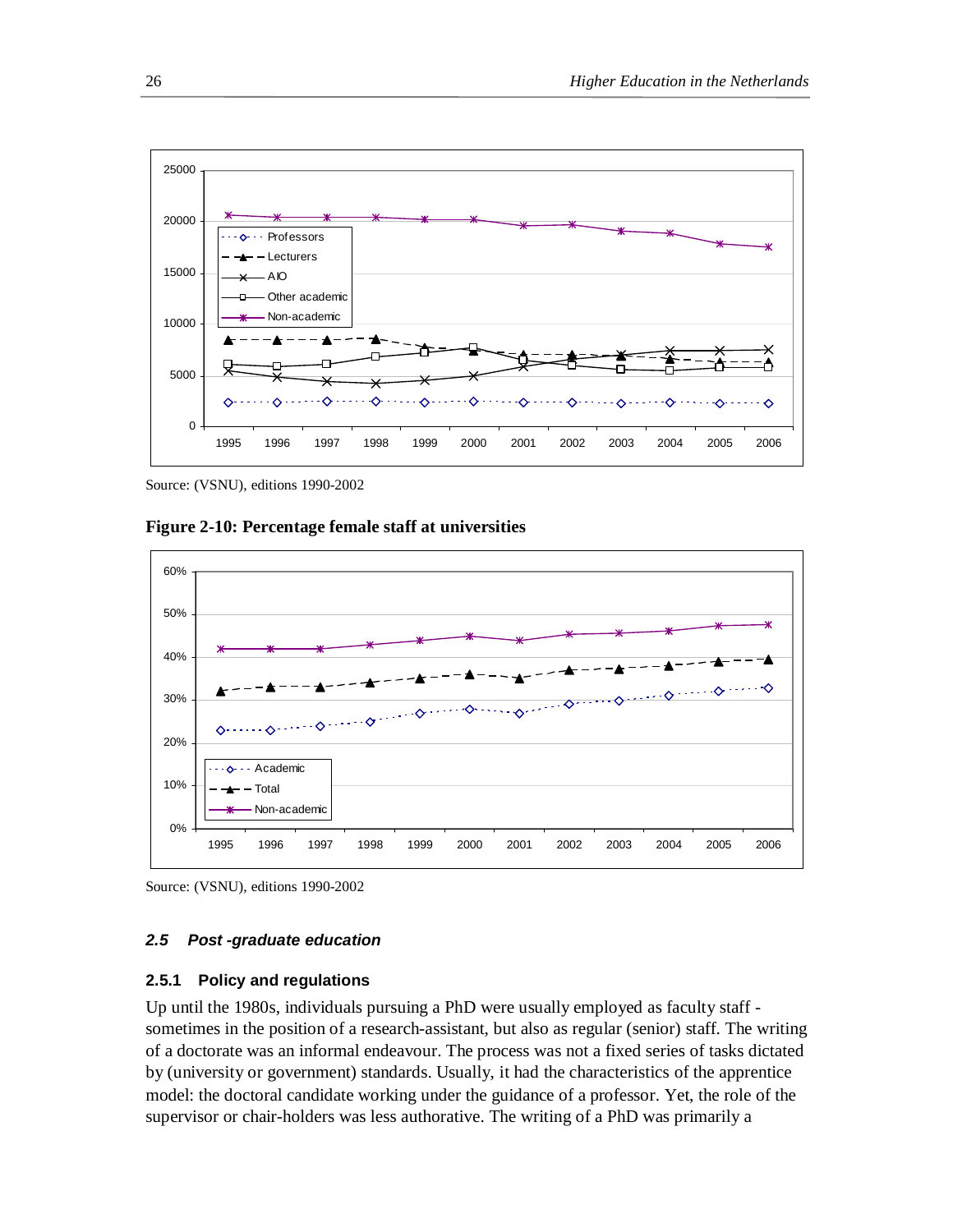responsibility of the one aspiring it. After World War II a broad discussion started on the reorganisation of higher education. In

the course of this discussion, the function and structure of research training came to the fore. With the introduction of the two-tier act in 1981 university education was structured in two tiers. A first tier of four years, awarded with a *doctoraaldiploma.* This tier is accessible for many. The second tier consisted of a selective one-year student-assistantship (then called *onderzoekersopleiding*), followed, for a few, by the assistant-researchship. In an assistantresearchship, the doctoral candidate should work on a dissertation for a period of two - three years as an employee.

Although this act introduced important new elements with regard to first-tier education and the relationship between the government and higher education institutions, the policy idea with regard to the second tier did not introduce considerable changes. Research training was still positioned in a separate stage after first tier university education, but further governmental interference in the area of doctoral training remained scant. Within the framework of the assistant-researchships and also in normal university positions, individuals prepared their dissertations in accordance to the habits of their disciplines. Some years later, a new policy document (presented in 1984, and named the 'Beiaard Bill') and the act Adjustment of the second tier (1985) addressed the functioning and organisation of the second tier more thoroughly.

#### **2.5.2 The AiO system**

-

The Beiaard-bill stated that the implementation of the second-tier faced a number of general problems. Concerns were expressed about the implementation of the second tier as if it were a continuation of the first-tier education; about the lack of coherence in the second-tier programme offerings; about inappropriate accessibility and selection mechanisms; and about the high expenditures in the second tier. With regard to research training specifically, the document expressed doubts about the value of the one-year student-assistantship for the labour market. The Beiaard-bill suggested an integration of the one-year student-assistantship and the assistant-researchship into a single four year appointment as an 'assistant in training' the *assistent in opleiding* (AiO). The objective of the AiO system was to provide advanced research training by way of active participation of the candidates in university research and, to a limited extent (<25%), in teaching and administration. The intention was expressed to anchor the position of the AiOs in legislation. In the act Adjustment of the second tier (1985), the AiO was introduced as a distinct academic position.<sup>2</sup> Although it still is possible to write a dissertation outside the AiO system, the regulatory framework uniformly structures the position of the doctoral candidate for all disciplinary fields. Striking is also the status of the instruction and supervision plan: instruction now occupies an important, formal place in the process leading to the doctorate, in addition to 'learning by doing' (Weert 2004).

 $<sup>2</sup>$  The AiOs are employed by the universities. The Dutch Research Council previously employed doctoral candidates as well</sup> under the same employment conditions, but titles them Researchers in Training (OiO). They are now all under the AiO system.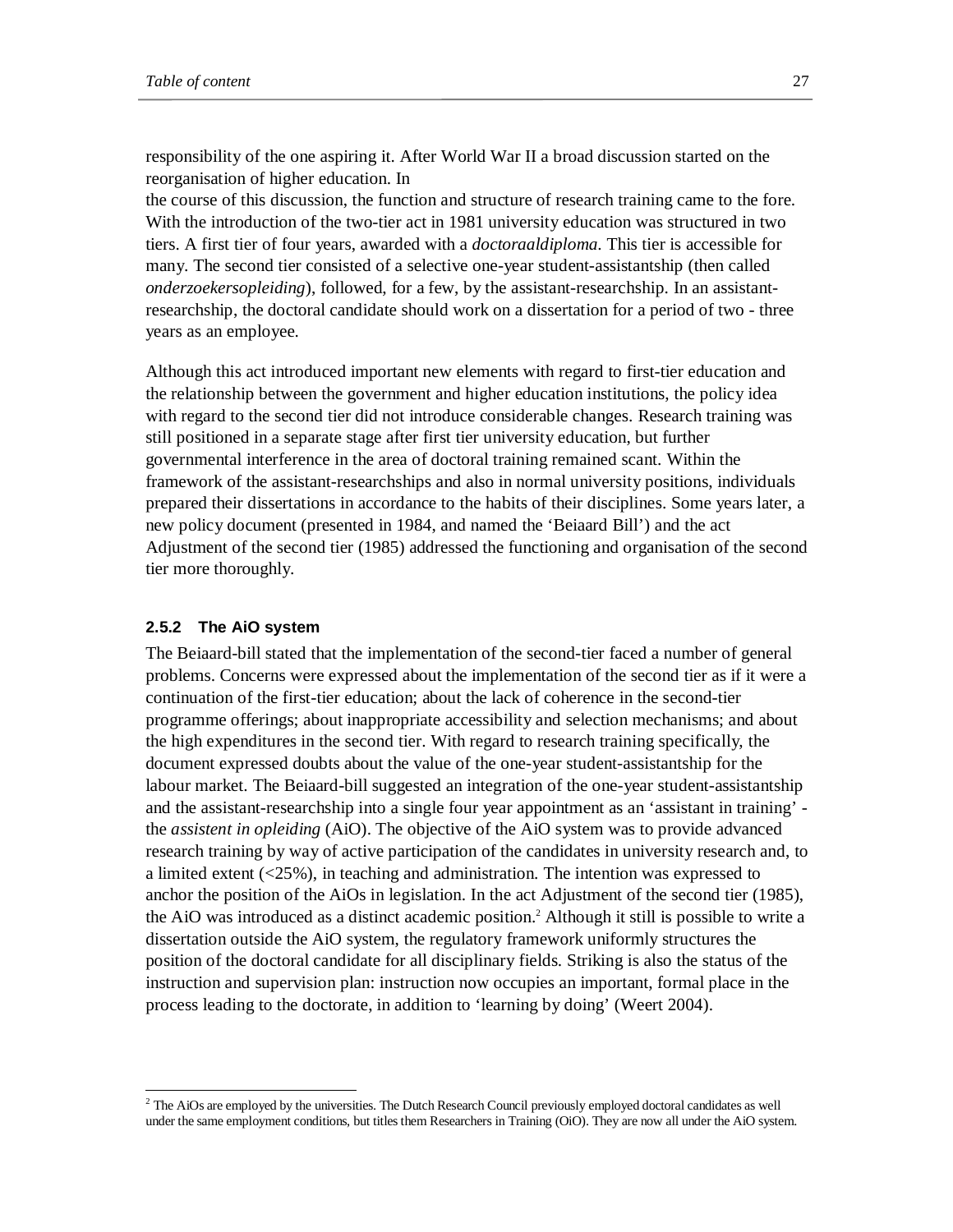## **2.5.3 The research school**

A next step in the shaping of the second tier system has been the establishment of the research school as developed since 1991 (Bartelse 1999). Research schools are defined as centres of high quality research in which a structured training is offered to young researchers. The reasoning was that excellent training of researchers can only be conducted in an environment of high quality research. The system of research schools should give an impetus to high quality research and education. Thereto, the Minister decided to stimulate the development of a broad, yet selective, system of research schools, from which eventually a limited number of centres of excellence should develop. The government envisaged a diverse system of research schools, which shares a number of common characteristics. Therefore, the scale criterion is complemented with the condition that the school should have a sufficient homogeneous training and research programme. Another aspect that the government standpoint adds to the criteria deals with the need for researchers on the labour market. In this respect, the Minister stresses the importance of post-doc positions in a research school. Furthermore, the government stipulated that research schools should have budget responsibility and that sufficient funds should be allocated to the research schools by the hosting universities.

The number of research schools has grown gradually since 1991, but the pace of development differs across disciplines. After the early proposals from the natural sciences, faculties of social sciences followed and, later, research schools emerged in the humanities and the faculty of law. More than 100 research schools have been established in virtually all disciplinary fields. Although the system of research schools was envisaged to include all doctoral candidates, participation rates differ among disciplinary fields.

At present the training of researchers takes place in research schools (inter-university collaboration) as well as at universities. Gradually the phenomenon of graduate schools at universities are emerging comparable to the American model of graduate schools. There is some tension between these two institutional settings since universities are less inclined to transfer all their research training to the research schools. According to the Minister both forms of research training are considered of value, and there are chances for fruitful cooperation and synergism between them (Ministerie van Onderwijs Cultuur en Wetenschappen 2005).

## *2.6 Policy developments*

## **2.6.1 Internationalisation**

Internationalisation is high on the political agenda. The relatively smooth transition towards the Bachelor-Masters structure was mainly nourished by the belief that this is seen as an essential condition for a modern and internationally oriented higher education (Ministry of Education Culture and Science 2000). The BaMa system intends to make the Dutch higher education system more flexible and open, thereby anticipating new societal developments, for instance internationalisation, globalisation and ICT developments. The system should be flexible enough to meet the needs of students of all ages and open enough to allow Dutch students to study abroad, as well as allowing foreign students to enter the Dutch system.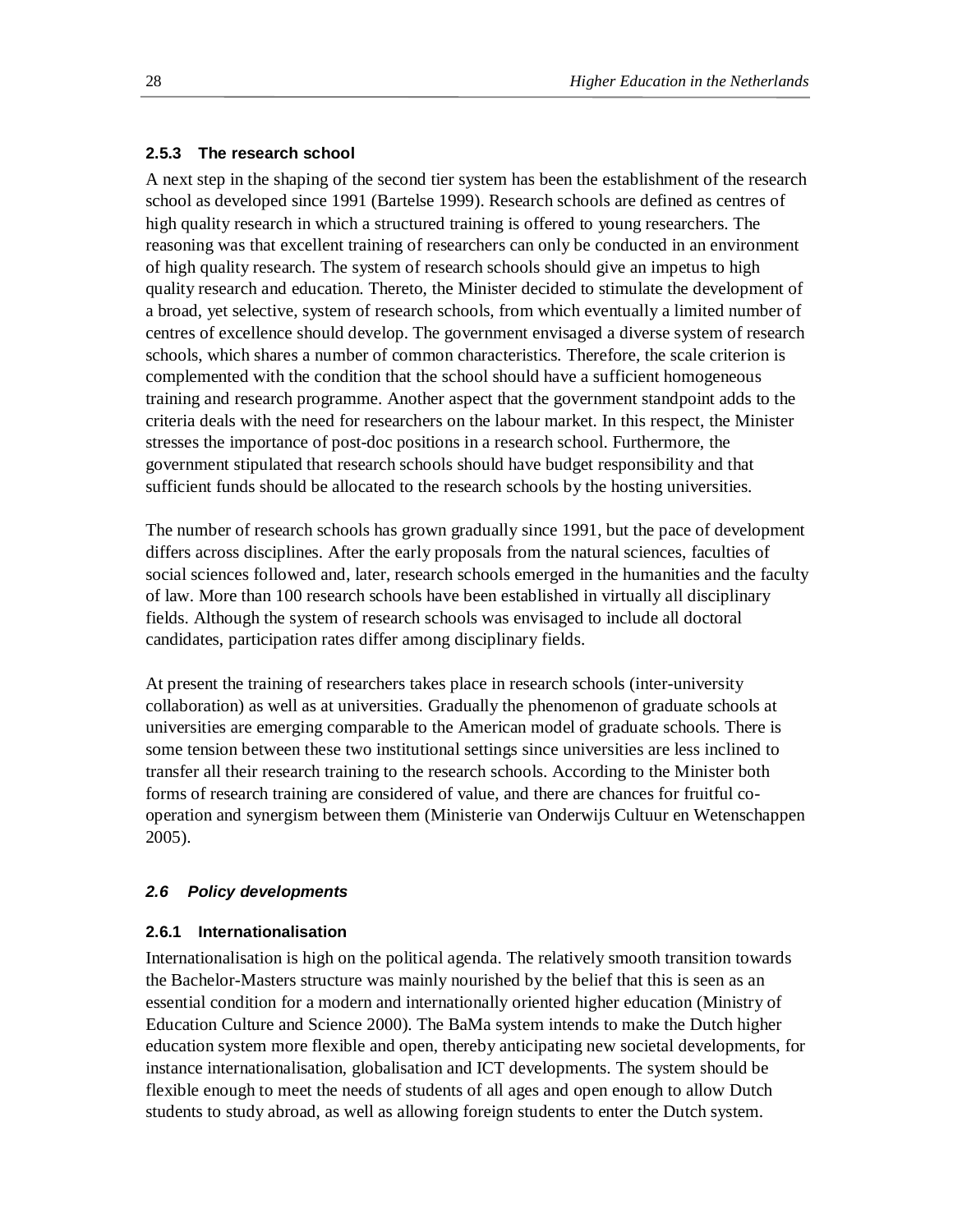In the policy paper *'Koers op kwaliteit, Internationaliseringsbrief hoger onderwijs'*  (Ministerie van Onderwijs Cultuur en Wetenschappen 2004), it is stated that there is virtually no topic that is not affected by the issue of the growing Europeanisation and internationalisation of higher education. Dutch higher education institutions become increasingly involved in internationalisation. This has gone far beyond student and staff mobility and includes bringing in international dimensions into study programmes and the development of offshore education, the provision of education on location abroad (Vossensteyn and Deen 2007)

The introduction of the Bachelor –Master structure has aroused much concern about the international recognition of the Dutch grades, mainly because of the binary Dutch system which has weakened the international position of Dutch HBO students. An International 'Committee Review Degrees' was established to review the current Dutch degree titles and to indicate degrees which are internationally adequate, transparent and robust (Committee Review Degrees 2005). One of the major proposals of this committee is a system of degree titles with two types of suffices: 'arts/science' and subjects. The first depends on the extent of the research connection, the second on the professional connection. This implies that not the type of institution determines the name of the degree, but the content of the programme. Criteria for research connection correspond with internationally valid definitions for research in the European context (cf. Bergen conference paper: "A framework for Qualifications of the European Higher Education Area").

Finally, the international dimension of higher education can be strengthened by increasing the possibilities for joint degrees, degrees granted by an institution in collaboration with one or more institutions nationally or internationally. Joint degrees are also stimulated by the European Union through the Erasmus Mundus programme. A joint degree of a Dutch HBO and university-programme, however, is not possible in the new law, since this is considered incompatible with the binary structure.

The BaMa-structure will be evaluated five years after the implementation. This is formally in 2007, but postponed to 2008. Criteria will be educational innovation, flexibility and freedom of choice for students, international recognition and mobility, and connection of higher education with the labour market.

#### **2.6.2 Access and participation**

There are in 2007 more than 560,000 students, almost 10 times as many as in 1950 and over 15,000 more than a year ago. Related to the total population of 18-25 year, the number of students has increased from 5% to 36%. The percentage of students in the 18-25 age group stagnated in the 1980s, but from 1990 on there is a steadily increase of 1% per year (Ministerie van Onderwijs Cultuur en Wetenschappen 2006). In the 2006 edition of Education at a Glance (OECD 2006), which compares the 25-34 age group, the Netherlands has 34% higher education graduates, a percentage that is higher than the overall OECD mean and the EU-mean. The Dutch Government has in the context of the Lisbon goals expressed its goal of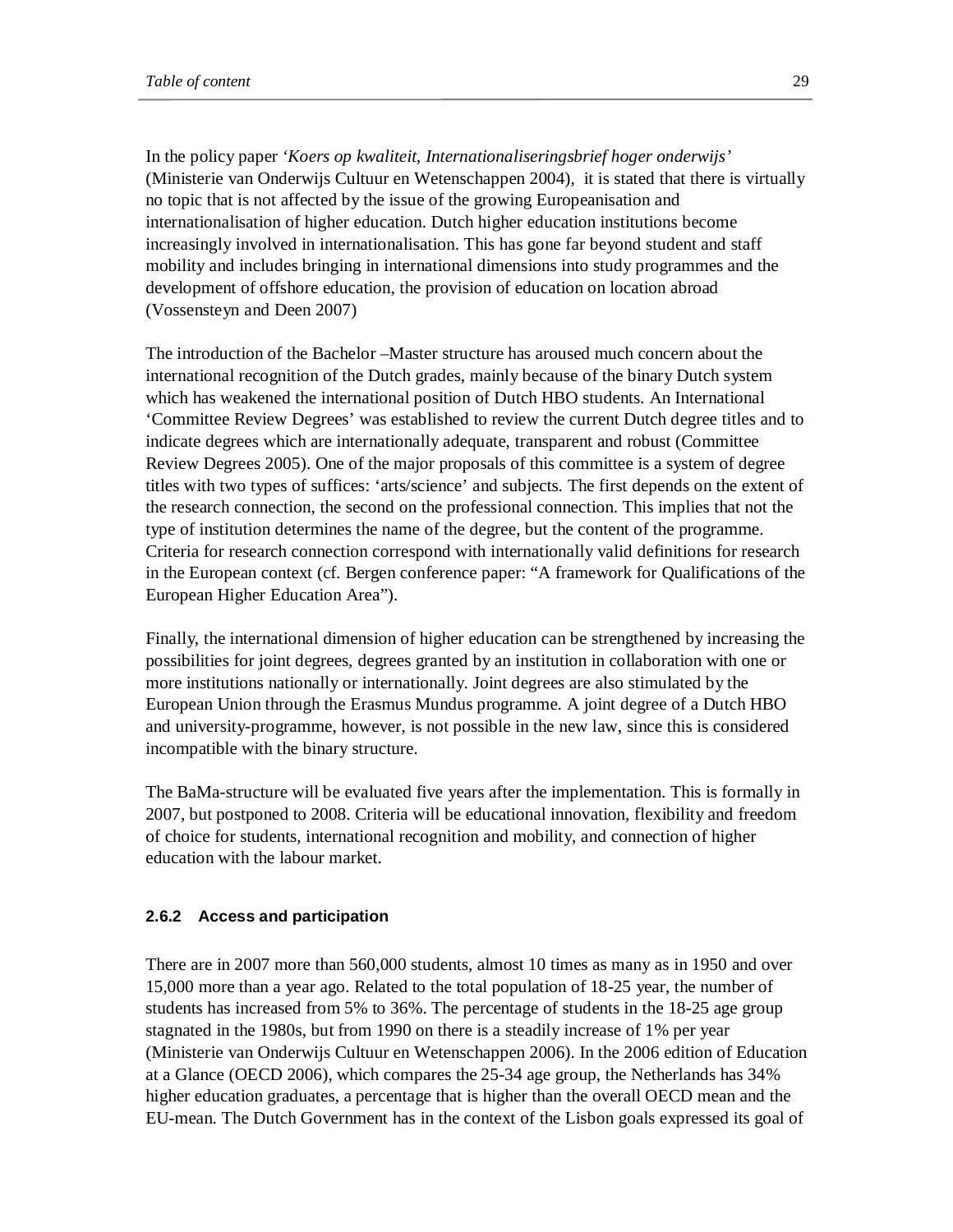increasing the participation in HE and rise the educational level of the population. As a reaction to the advice by the Dutch Educational Council (Onderwijsraad 2005; Kaiser and Weert 2006) the Dutch government formulated the objective for the coming decades: in 2050 50% of the labour force in the age group of 25 to 44 should at least have a Bachelor degree. Four ways have been proposed to reach this 50% goal:

- Qualify more students to enter HE, especially by increasing the number of students that proceed from vocational education to HE
- Increase the success rate of students and decrease the number of drop-outs
- Increase the number of graduates in the age group above 30 who are still lagging behind the younger age group
- Attract more foreign graduates for the Dutch labour market

As a response various HE institutions have created various pathways in learning which respond to individual demands, and it is expected that these demands will increase explosively. Examples are more customised education, assessment procedures (for example, admission to a shortened program based on work experience), e-learning, cooperative education (combining education and work).

The university sector advocates more freedom for universities to differentiate their Bachelor and Masters programmes: creation of various study paths in the Bachelor programmes, such as broad Bachelor programmes which leave options open for later study choices, and Honours programmes for a selected group of students as well as an extension of Masters with an extra half year. All these measures would, together with extensive student support systems, enhance the success rate of students<sup>3</sup>.

In the HBO-sector experiments with the Associate Degrees (AD) were initiated in 2006 with the objective of exploring the demand for short-cycle education: two-year trajectories that will be designed by *hogescholen* and employers organisations. Eleven *hogescholen* started with the first round of pilots which were selected on the basis of an advice by a Committee on Associate Degrees and assessment of the quality of the programmes by the accreditation board. Since considerably more of such programmes were proposed than could be accepted, the Ministries of Education, Culture and Science and Social Affairs decided to have an early round of new pilots, with the result that the number of pilot programmes increased to 57 in 2007. In assuring that the meaning of these new programmes is clear to both students and employers, AD will have a distinctive place in the educational infrastructure. Important conditions are that AD-programmes are part of a Bachelor programme with at least 120 ECTS and provide a separate diploma-supplement. The accreditation body will assess these programmes on the basis of its relevance for the labour market and the extent to which it is embedded in a Bachelor programme.

Selection continues to be a hot topic in Dutch HE. Although it is generally felt that institutions should be more selective – a view also advocated in the new draft law institutions are quite reluctant particularly as far as the selection of new entrants is concerned. The University of Leiden, one of the few institutions that are in favour of a policy of selecting

 $\overline{a}$ <sup>3</sup> VSNU (2006) Kansen voor Kennis. Prioriteiten van de universitaire branche voor de kabinetsperiode 2007-2011.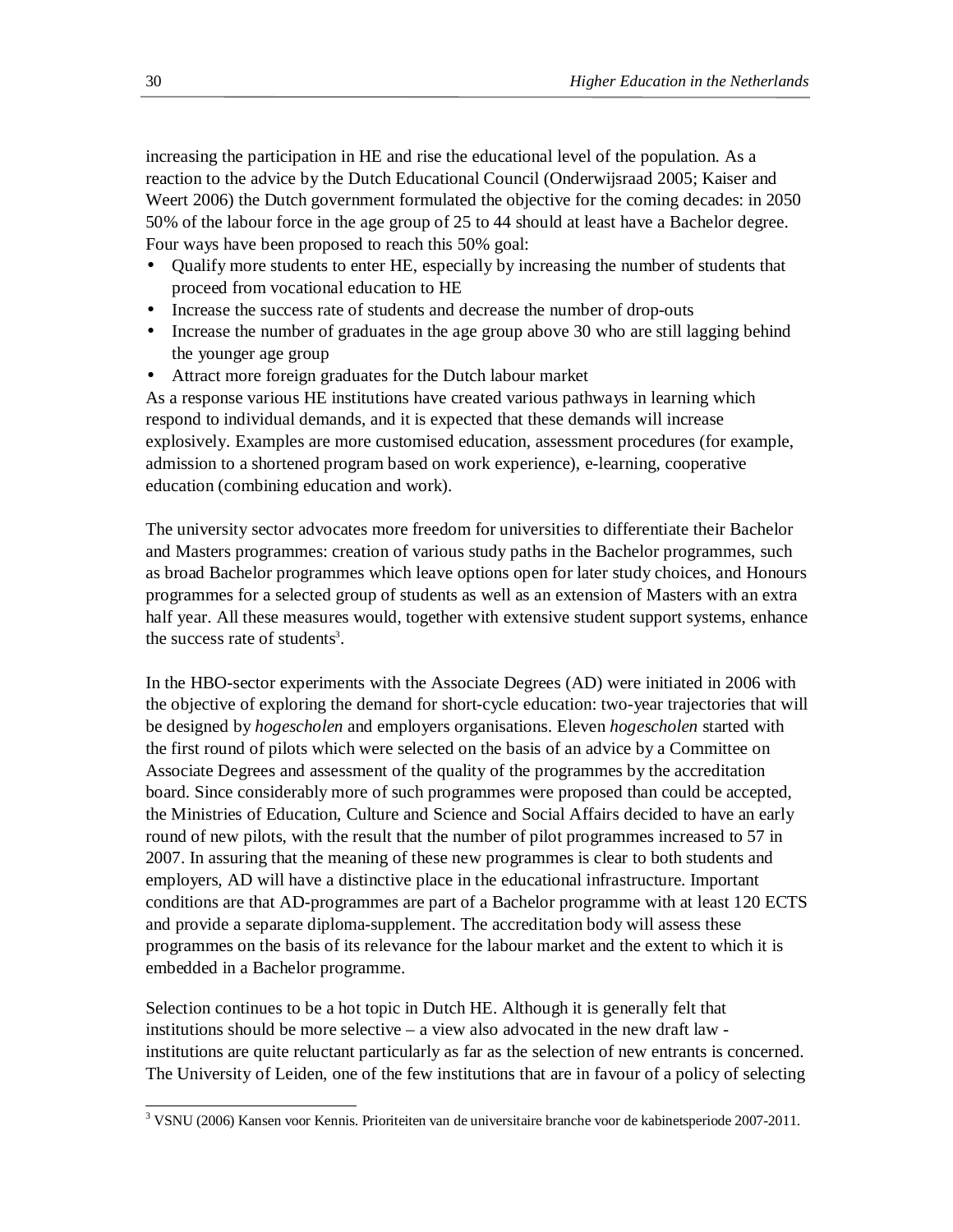only the best students for some of its studies, carried out an experiment. Two groups were distinguished, one group which had high scores on a selection test and a group which had no high scores. Both groups were admitted to their studies. At the end of the first year it appeared that both groups did equally well. Thus, if such a selection would actually be implemented, many new entrants would be turned away on unjustifiable grounds. The university concluded that selection on the basis of the test is not (yet) possible. Most universities as well as student associations prefer an assessment of the capacities of the students after the first year, on which basis a student gets an advice about proceeding with the study or not. In a similar way the VSNU stresses the importance of an adequate student counselling system.

#### **2.6.3 The research function in the HBO-sector**

The research function of *hogescholen* is generally recognised, as far as a clear distinction with university research is maintained. A generally adopted view to assign different research functions to universities and *hogescholen* is expressed in an advisory document by the Advisory Council on Science and Technology (AWT). Whereas the universities contribute to the development of scientific knowledge and as well as contributes to the utilisation of this knowledge in society, research activities in *hogescholen* have another function. The latter activities should contribute to the maintenance and development of the professional practice in society. Referring to types of research, the AWT provides a schematic overview of the different research activities which distinguish research by universities and *hogescholen* (AWT (Advisory Council on Science and Technology Policy) 2005).The AWT adds that such an overview is not to be understood as if all research activities exclusively belong to the one or the other sector and acknowledges much room for variation on the level of individual research projects. But generally, such a scheme delineates the research activities of universities and *hogescholen* from each other. The aim of the research function of *hogescholen* is twofold:

- 1. to contribute to the development of professional practice,
- 2. to contribute to knowledge transfer and knowledge circulation for regional and economic development and to contribute to the innovative capacity particularly in small and medium-based firms.

The research at *hogescholen* should be demand-led and short-term applicable. Another distinction is that *hogescholen* will not be eligible for basic research funding. Instead several regulations have been established, such as the so-called RAAK-regulation which offers financial support to initiate research projects in the field of development and knowledge – exchange between *hogescholen* and small and medium enterprises (SMEs).

The new personnel policies at *hogescholen*, most notable the creation of the new position of lectorate (see above under personnel) should be placed in the legitimate research aspiration of *hogescholen*. In this context the HBO-sector has claimed a role in the provision of professional doctorates. Some *hogescholen* have launched such programmes publicly with the argument that here is a need for them and that this will contribute to a further differentiation on the doctoral level. Rather than reducing the debate to the question which sector has legitimate claims on professional doctorates, there is a tendency to see this development as a challenge for universities and *hogescholen* to collaborate in a constructive way. Although the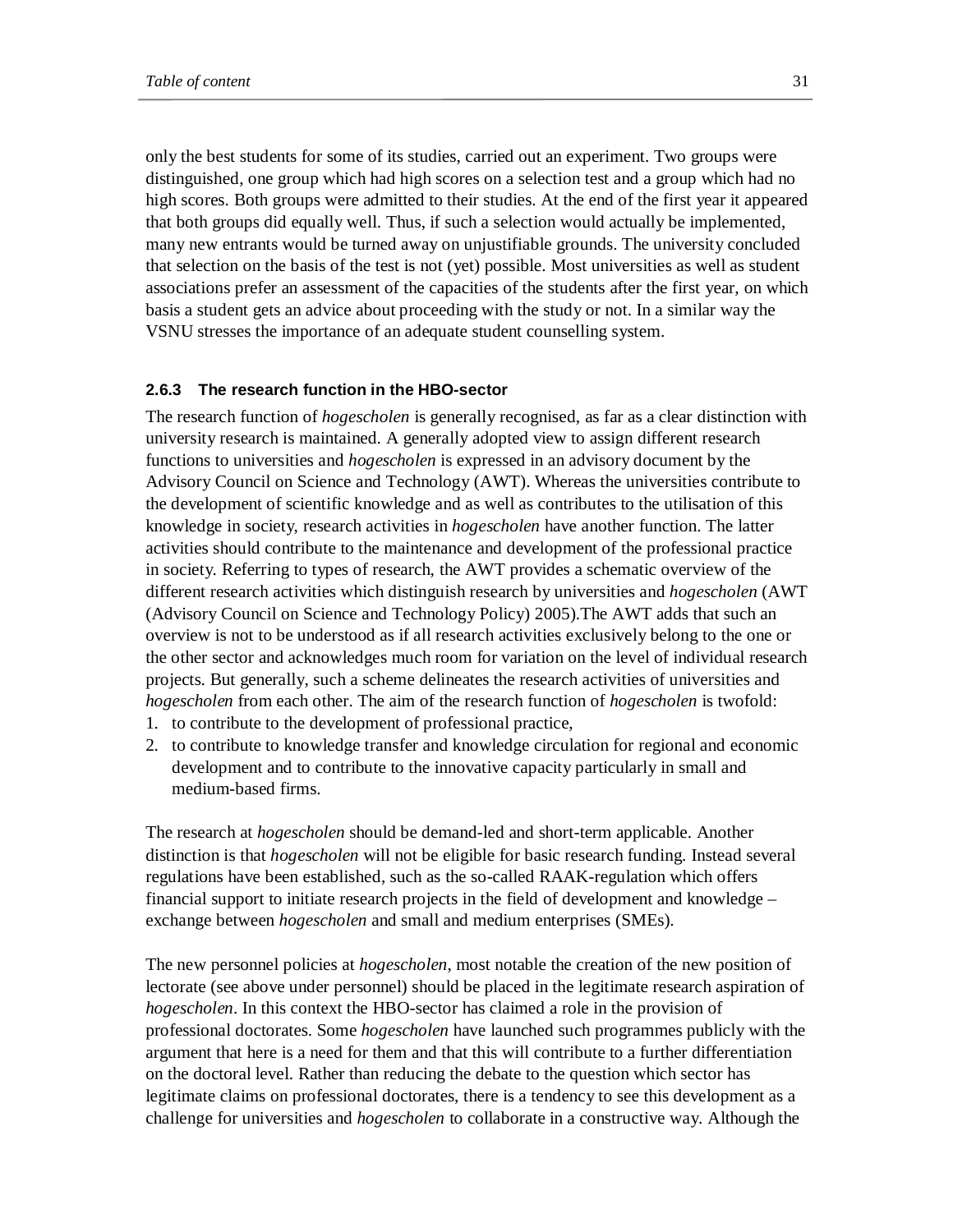option of professional doctorates still has to crystallise out, there is a general feeling among government and the field that given the role of *hogescholen* to meet the demands for doctoral programmes, it is necessary to upgrade the *hogescholen* staff in terms of their academic skills and their research capacities (see below under personnel). As far as the funding of postgraduate education (Masters and Professional Doctoral Education) by *hogescholen* is concerned, several actors argue that this education is part of continuing education and primarily meant for those with a number of years of working experience. The financial responsibility for this type of education belongs primarily to the participant, eventually supported by the employer (MKB-Nederland and VNO NCW 2006).

## **2.6.4 ICT in Higher Education**

With respect to the introduction and implementation of ICT there is hardly national legislation specifically related to e-learning. This means that higher education institutions can decide themselves whether or not to invest in the development, implementation and use of ICT. As far as matters of intellectual property and copyrights are concerned, the Ministry of Education, Science and Culture follows the policies of the European Union. Regarding the use of ICT in Dutch higher education institutions two (semi) governmental funded initiatives are particularly important: the SURF Foundation and the Dutch Digital University.

*The SURF Foundation* (SURF) is the higher education and research partnership organisation for network services and information and communications technology (ICT). SURF was developed in the mid-1980s, with the primary goal to promote the co-operation in the field of ICT between the Dutch higher education institutions. The mission of SURF is to exploit and improve a common advanced ICT infrastructure that will enable higher education institutes to realise their own ambitions and improve the quality of learning, teaching and research. Apart from initiating innovation projects in the field of infrastructure (by SURFnet which provides the institutions an advanced technical network on a 'not for profit' basis and SURFdiensten delivering campus licenses for software and other products and services), the SURF activities can be categorised in three platforms: ICT and Research, ICT and Education and ICT and Organisation. The SURF activities are funded both by the Dutch government (Ministry of Education, Culture and Science and the Ministry of Economic Affairs) and the participating institutions. The Limited Liability Companies, SURFnet and SURFservices, operate on a self supporting basis from the rates they charge for their services and products.

## The Dutch Digital University.

According to 1997 legislation the Open University has a second core function of contributing to the innovation of higher education. Since also other universities and *hogescholen* were in the process of developing innovative ways for delivering and improving higher education, the need was felt for a new arrangement of distance education in the Netherlands (Ministerie van Onderwijs Cultuur en Wetenschappen 1999). This resulted in the establishment in 2001 of a broad consortium in which apart from the Open University a number of universities, *hogescholen* and private enterprises participate: Dutch Digital University (DU). The objectives of the DU are to contribute to educational innovation and to provide digital education both as part of regular higher education and for new target groups.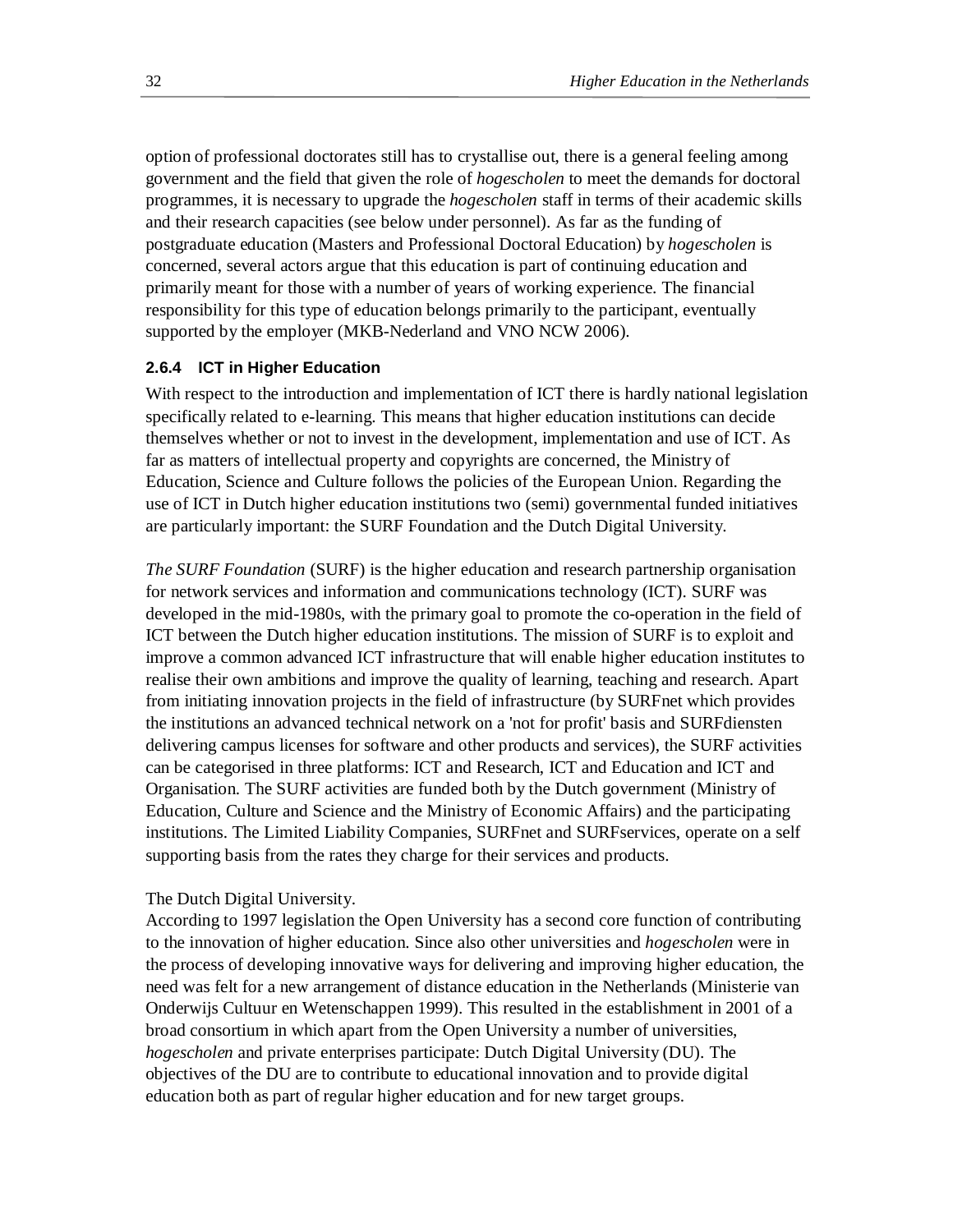In addition to governmental funding in the developing stages of the DU, the participating institutions contribute financially depending on the status of the institution with universities being responsible for 15% and universities for professional education for 5%.

Most Dutch higher education institutions not only use standard applications (word, internet etc) but increasingly electronic learning environments belong to their standard facilities. Most popular systems are Blackboard, WebCT en Lotus Learning Space, but also home made systems such as TeleTOP and N@Tschool. Although many of the Dutch higher education institutions implemented (either experiments, pilots or already institution-wide) an electronic learning environment, these systems are primarily used for purposes of communication and organization. The availability of more extensive digital learning applications, staff development and the systematic embedding of central and faculty ICT policy needs further attention.

#### **2.6.5 OECD Thematic Review of Dutch Tertiary Education**

In 2006/07 the Netherlands requested the OECD an on-site critical investigation by a team of experts the object of which was to exchange experiences and formulate recommendations for new policies. The report (OECD 2007) highlights the strengths of the Dutch higher education and research sector, such as adequate public funding, strong institutions, strong research intensive universities in international terms, and a good quality assurance system. The review team also points out a number of weaknesses and lists several policy recommendations. *Accessibility.* The most significant criticism is that the policy focuses too much on young students with a good prior education. Too little attention is paid to ethnic minorities and students from lower social economic backgrounds Moreover, lifelong learning policy provides insufficient compensation. The OECD believes that the Netherlands will not succeed in boosting its higher education participation to 50 percent by 2010. *Alignment of higher education and the labour market.* Although higher (professional) education is strongly focused on the labour market, the review team identifies some weaknesses. (1) The low proportion of graduates in science and technology and the expected shortages on the labour market. (2) The insufficient differentiation in higher education. In the view of the review team differentiation is restricted to those flowing from the binary distinction between universities and *hogescholen.* The binary system is marked by a high degree of uniformity within each segment and this is relatively inflexible. *Research and innovation*. The review tram is positive in its assessment of the developments in research and innovation, but is concerned as to whether the Netherlands will be able to attract and retain sufficient young researchers. The report pays much attention to the necessity to increase the second flow of funds via the research council (see section Research Infrastructure). In their view reliance on flow 1 for the bulk of research funding reduces the potential for the exercise of national strategic leadership in relation to research and academic development.

*Direction and long-term policy.* The review teams states that the Dutch Ministry of Education, Culture and Science is disproportionately dominated by short-term responses to political-administrative affairs. A long-term strategy is lacking and is insufficiently acquainted with education and research projects. The Lisbon targets appear to be given 'lip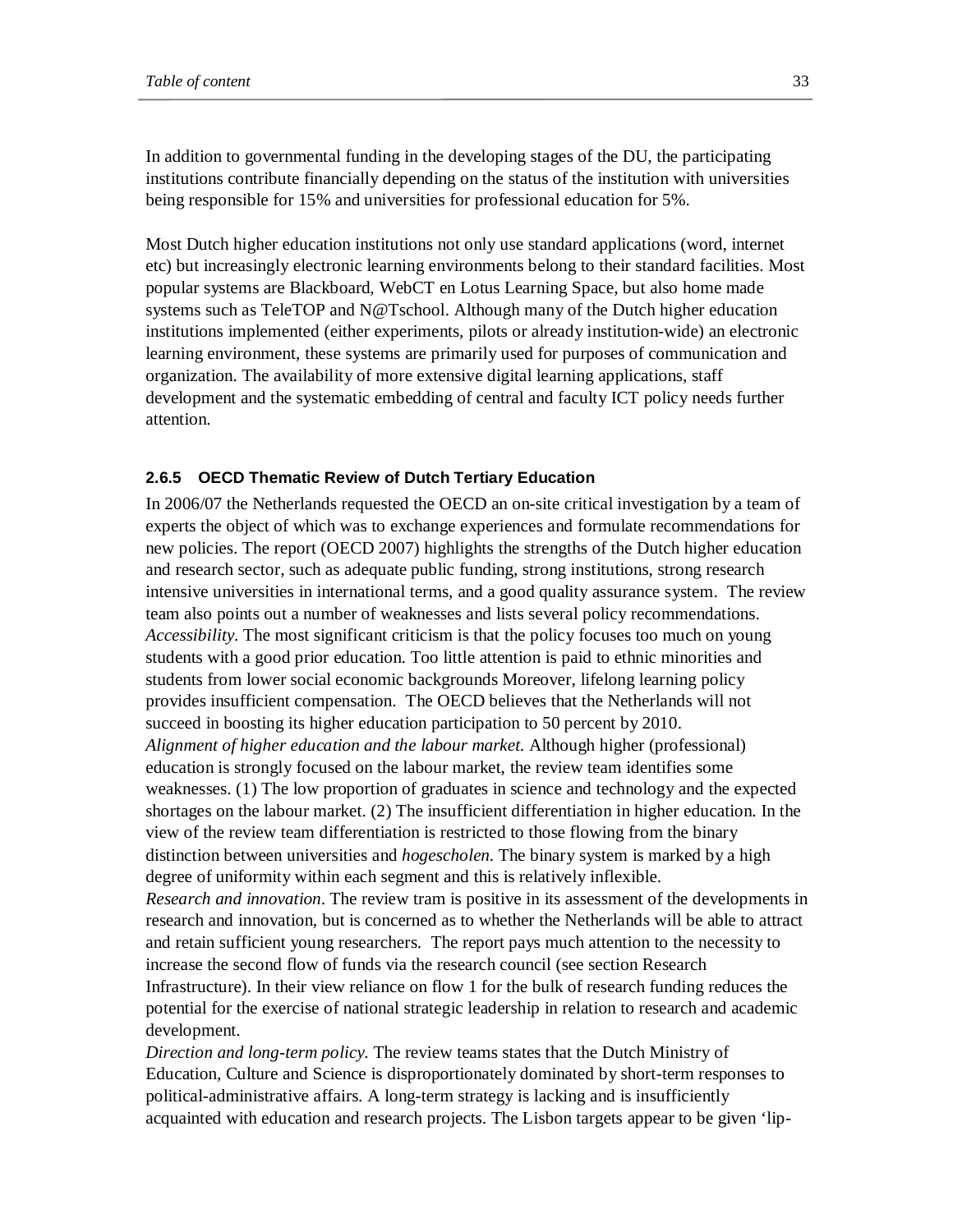service' more than affective and practical commitment. The review team adds that in many respects Dutch higher education system appears to be on 'auto-pilot'. The capacity (and perhaps willingness) of government to provide executive leadership so as to shape the system in the national interest, including global competitiveness and trajectory, appears underdeveloped.

In his reaction (11-5-2007), the present Minister Plasterk indicates that "several of the comments will be taken to heart". He shares the concerns regarding equal opportunities, but is not pessimistic with respect to participation in higher education. Current policy focuses on retaining pupils in the educational process, the improvement of the transition from vocational secondary education to higher education, and the creation to various routes to higher education (work-based learning routes) in the context of lifelong learning projects<sup>4</sup>.

Regarding the binary system the Minister draws attention to important developments in both the university and HBO sector, such as the development of the lectorate combined with the research function for *hogescholen* (see above) and initiatives regarding the funding of research.

Regarding the lack of long-term policy strategy and steering, the minister announces to present a single, strategic, long-term agenda for higher education and research policy, reflecting clear objectives. This agenda will replace the separate HOOP and the Science Budget. He emphasizes the need for consistent policy direction, but adds that centralized detailed direction by the government does not work. He advocates a strong position for the institutions, combined with the necessary checks and balances. This is why he intends to reinforce the statutory position of students, professionals, and employers.

 4 In this context reference can be made to the strategic agenda of hogescholen 2007-2011 (HBO-council 2006).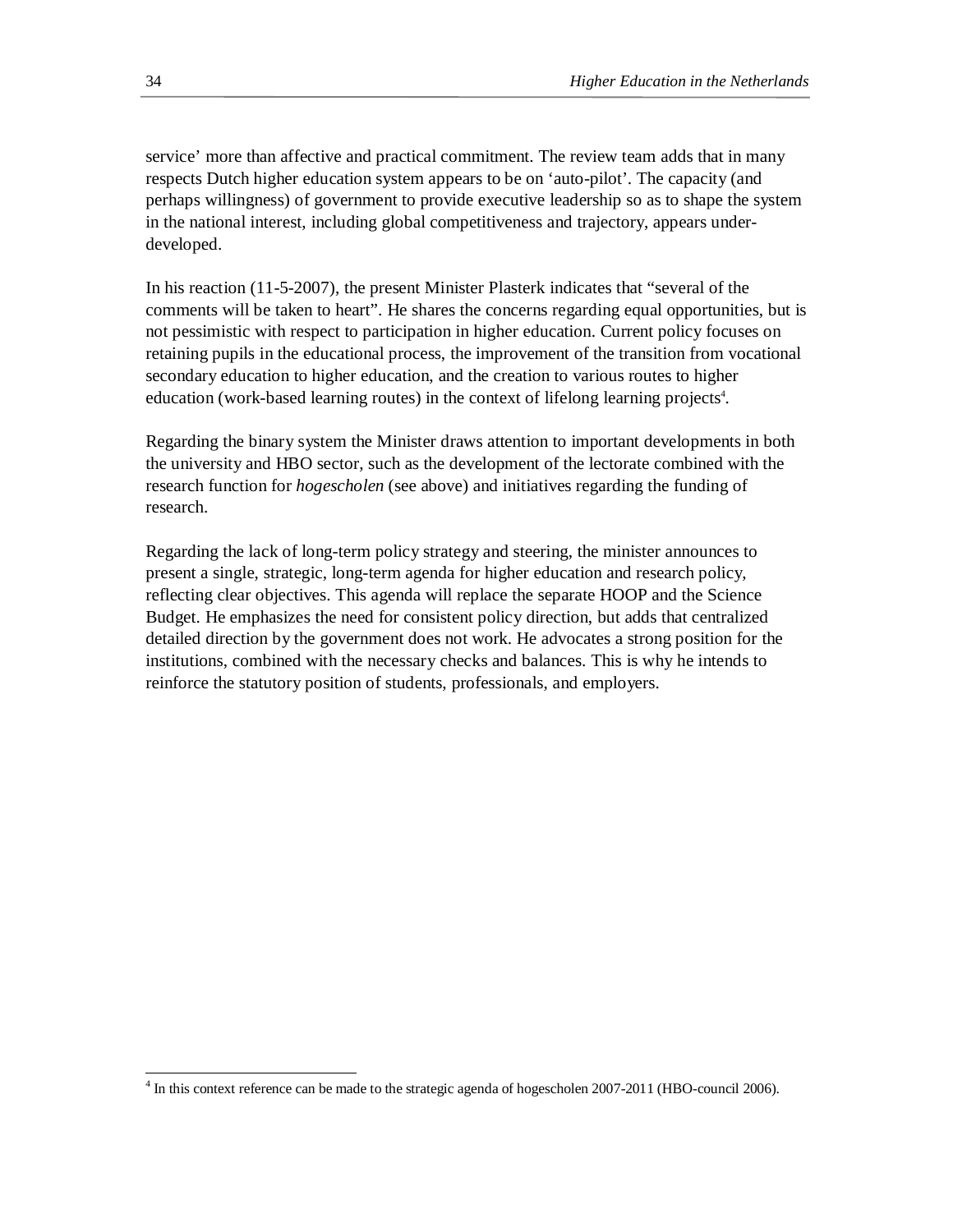# **3 RESEARCH INFRASTRUCTURE**

# *3.1 Introduction*

The Netherlands has a broad and varied research infrastructure. Many organisations are involved in providing and performing research; ranging from central government to industry and from university departments to research institutes. It is the task of the government to guarantee that research takes place on a sufficient scale and in appropriate fields. Apart from organising and funding basic, strategic and applied research, it therefore has the responsibility to formulate a research and science policy. There are a number of advisory bodies which advise the government on research and science policy. Their function is to raise the quality of decision-making and identify new issues.

# *3.2 Providers*

The total amount of resources spent on R&D have decreased significantly since 1997. Although in 2003, expenditure as a percentage of GDP have gove up again, they are way behind the goal set in the context of the Lisbon agenda (3% of GDP should be spent on R&D).

R&D resources in the Netherlands are mainly provided by three categories: government, industry and the category other (such as private non-profit organisations and international sources).



**Figure 3-1: Expenditure on R&D, 1995-2003, by provider of funds and total as a percentage of GDP** 

Source: CBS Statline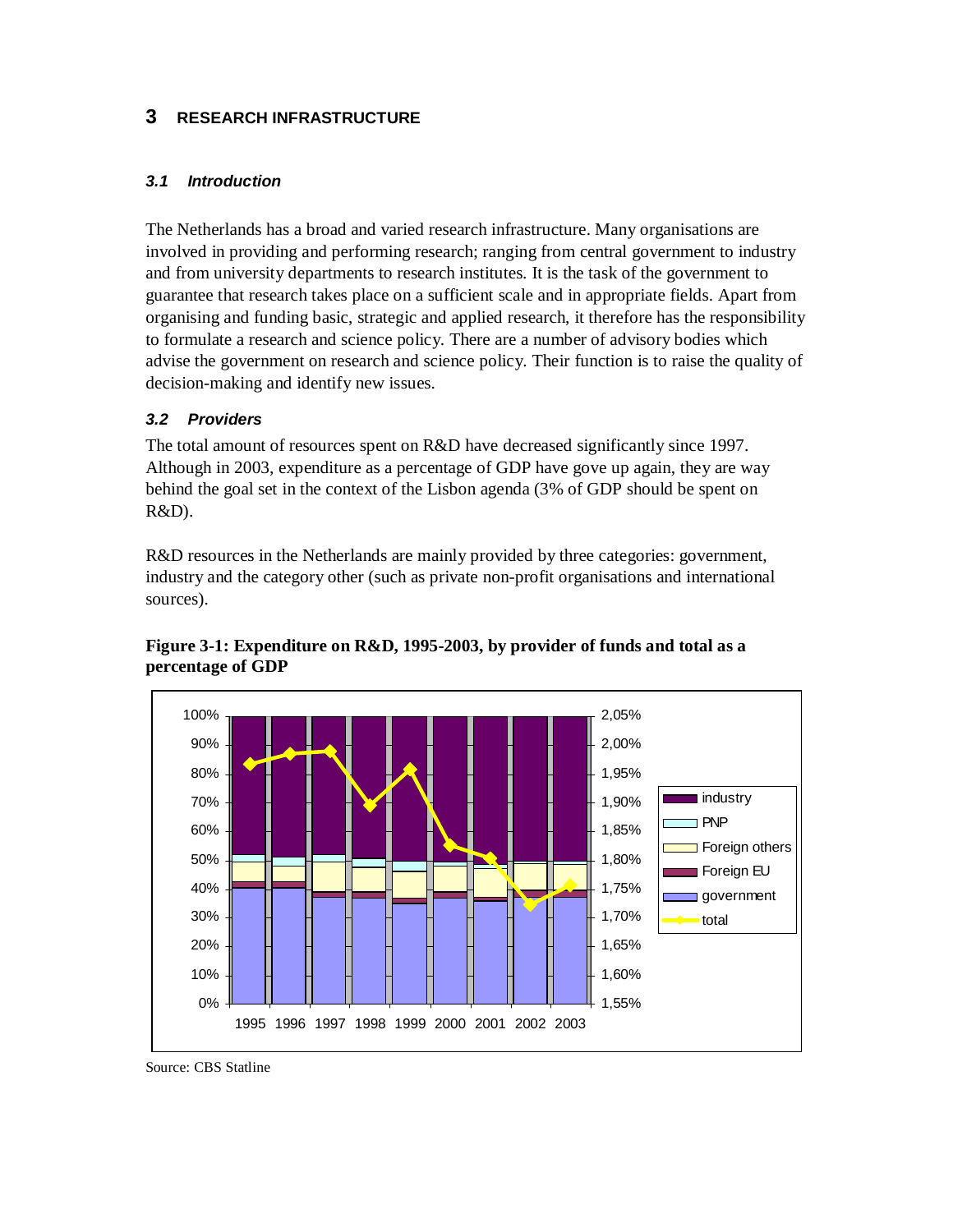The industrial sector is the most important provider of research funds: 50% of R&D funds are provided by industry. This expenditure is distributed over a great number of companies, with the five multi-national companies – Philips, Shell, Akzo International, Unilever and DSM – accounting for almost 50% of all industrial research. The other main provider of R&D is government, of which the funding can be divided in two categories: direct funding to universities and funding to other  $R&D$  (mainly to public research institutes, Netherlands Organisation for Scientific Research (NWO) and the private sector).

## *3.3 Performers*

Like the funding of  $R&D$ , industry is also the main category in performing  $R&D$ . The most part of this research is for development, while applied and basic research play a less minor role. A great part of R&D spending is in the metal and chemical industries. The remainder is distributed among other industrial and non-industrial sectors (the latter including agriculture and fisheries, transport, communications, business services and the building trade).



**Figure 3-2: Performers of R&D activities (% of total R&D expenditure spent)** 

Source: Ministry of Education, Science and Culture, 2002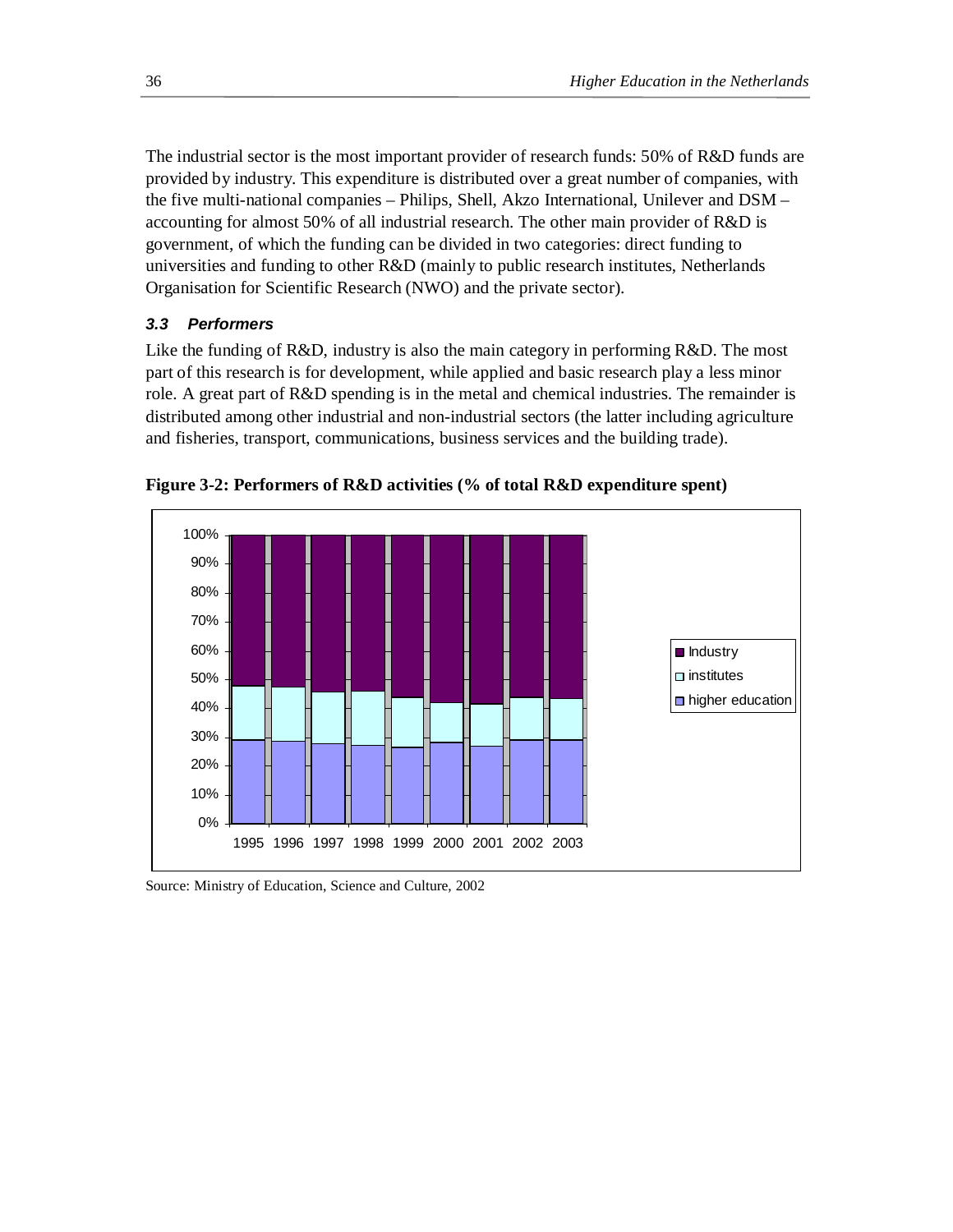### *3.4 Research in the higher education system*

Research in the public sector is conducted by both the *hogescholen* and the universities. Generally four types of research are distinguished: 1) fundamental research, the objective of which is to generate knowledge as an end it itself; 2) strategic research, i.e., fundamental research into fields which are of strategic interest to the government and society; 3) applied research, which is geared to practical application and 4) development, which is geared to converting the results of basic and applied research into products and processes.

The research function of the *hogescholen* has been recognised legally, but there is a clear distinction with university research. Whereas university research is fundamental (developing new insights and in-depth knowledge), research at *hogescholen* should focus on new applications of existing knowledge. It should be demand-led and short-term applicable. Another distinction is that *hogescholen* will not be eligible for basic research funding, but specific funds have been made available to fund this type of research. As mentioned before, the activities are expanding with the appointments of lectorates and knowledge circles in which a connection is made between education, professional practice and research.

### **3.4.1 Universities**

Although *hogescholen* also conduct some of the research in higher education, most of the research is conducted by the universities. The research covers all disciplines, though it is not conducted in every discipline at every university. The universities also perform strategic and applied research. Most of the university budget is provided by the Ministry of Education, Culture and Science and the Ministry of Agriculture, Nature Management and Fisheries. These Ministries promote academic research by means of direct funding; the so-called first flow of funds. This first flow is comprised by both a performance –related component and another component known as the Strategic Considerations Component.

The second flow of funds goes via the national Organisation for Scientific Research (NWO). This consists of funding allocated on academic grounds by the research council, based on evaluation of research excellence and competitive funding for projects and programmes. Data from 2005 indicate that the first flow of funds decreased gradually and is in 2003 just below the 50 percent (decreasing from 58 percent in 1990), whereas the proportion of the second flow has increased to approximately 20 percent of the total budget (Ministry of OCW 2006). The third flow of funds involves income from contract research and teaching and "commercial" activities for companies, government departments and international organisations (30%). (Ministry of Education Culture and Science 2004).

Universities are required to support flow 2 and 3 allocations with a portion of their first flow monies. One problem that has arisen is that under this formula some universities whose incomes under flows 2 and 3 exceed income under flow 1 have a disincentive to seek further flow 2 funding. The matching requirement met much criticism as this withdraws first flow funds intended for fundamental research.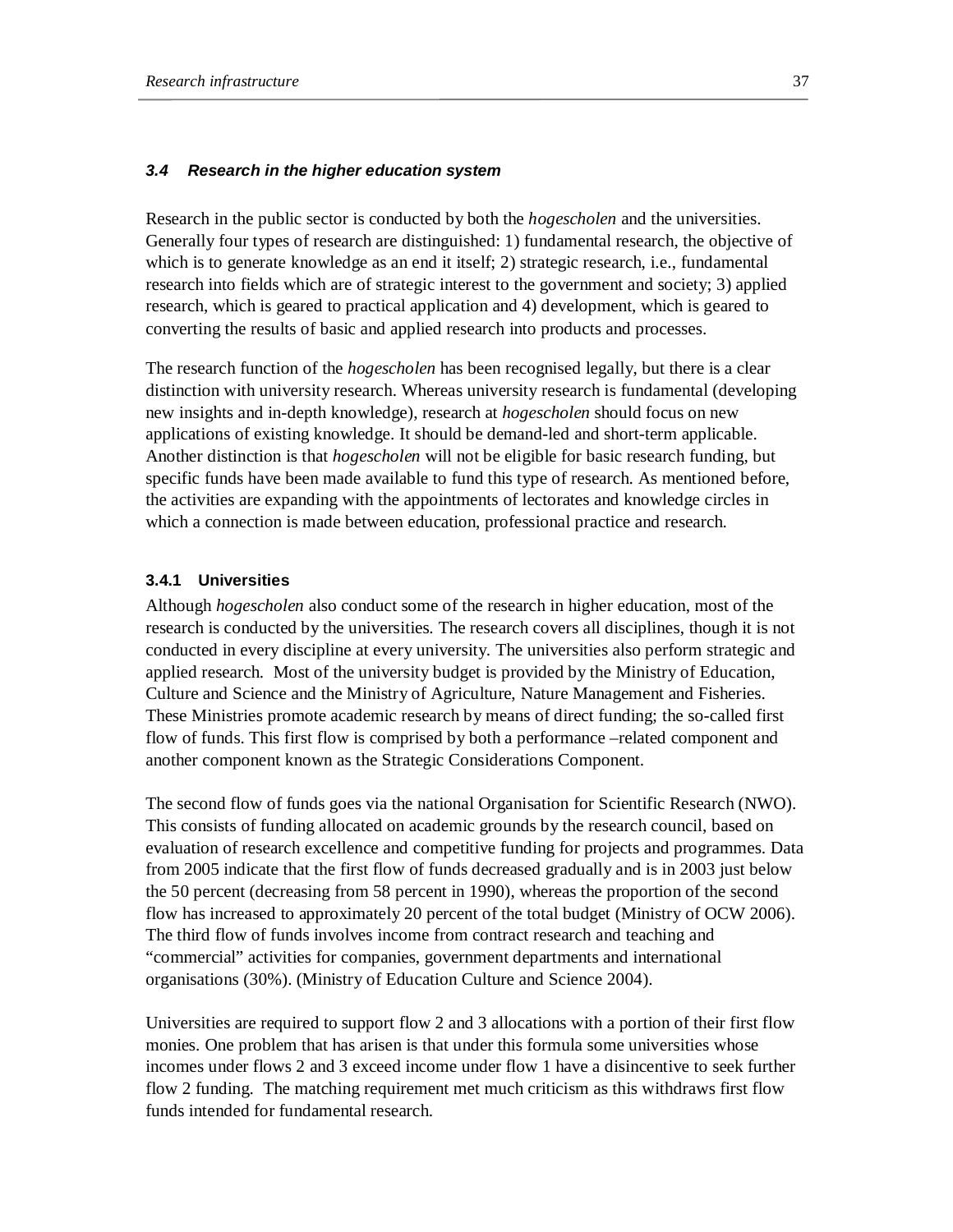## **3.4.2 Research institutes**

Research institutes are an important part of the Dutch R&D infrastructure. In 2003 the research institutes spent about 14% of the national R&D budget. Below, the main research institutes will be described.

## **TNO**

Of all Dutch research institutes, the Netherlands Organisation for Applied Scientific Research (TNO) is the main performer. Their mission is to make a substantial contribution to the competitive power of companies and organisations, to the economy and to the quality of society as a whole. TNO leads the market for contract research; in 2001 the consolidated turnover amounted to 514 million Euro. All over the Netherlands specialised TNO institutes conduct a range of R&D activities:

- the development of knowledge
- the utilisation of knowledge for clients in industry and government
- technology transfer, especially to small and medium-sized enterprises (SME's);
- acting as principal laboratory for the Ministry of Defence and other ministries;
- the commercialisation of knowledge in cooperation with companies

TNO focuses on five core business areas: Quality of Life, Defence and Public Safety, Advanced Products, Processes and Systems, Natural and Built Environment and ICT and Services. As a large contract research organisation, TNO provides a link within the innovation chain between fundamental research as a source of knowledge and practical application as the use of knowledge which can be commercially exploited. About 40-50% of TNO's annual budget is financed by various Ministries. The other part of the budget is financed by means of contract research.

## **GTI's**

The Large Technological Institutes (GTI's) are a group of five research5 organisations which conduct applied research in specific technological fields and act in an advisory capacity to industry and government. The (combined) research budget of the GTI's is provided by the Ministry of Education, Culture and Science, the Ministry of Economic Affairs and the Ministry of Transport, Public Works and Water Management.

## **Other**

-

In addition to the GTI's, there is a number of other ministerial research institutes. Examples include the Central Planning Bureau (CPB) and the National Institute of Public Health and Environmental Protection (RIVM).

### **Intermediary organisations**

Most of the para-university research institutes are affiliated to the Netherlands Organisation for Scientific Research (NWO) and the Royal Netherlands Academy of Arts and Sciences (KNAW). These two organisations are the largest intermediary organisations providing

 $5$  The Netherlands Energy Research Foundation (ECN) performs research in the field of nuclear and other forms of energy (including safety aspects) energy and environment and materials. Soil Mechanics Delft (GD) conducts research into highway and hydraulic engineering and soil (including pollution). The Maritime Research Institute Netherlands (MARIN) conducts research into ship-building, offshore technology and ocean engineering. The National Aerospace Laboratory (NLR) conducts research into aerospace engineering for both civil and military purposes. The Hydraulics Laboratory (WL) focuses on ports, the coast, rivers, shipping, water management and the environment (Ministry of Education and Science, 1992).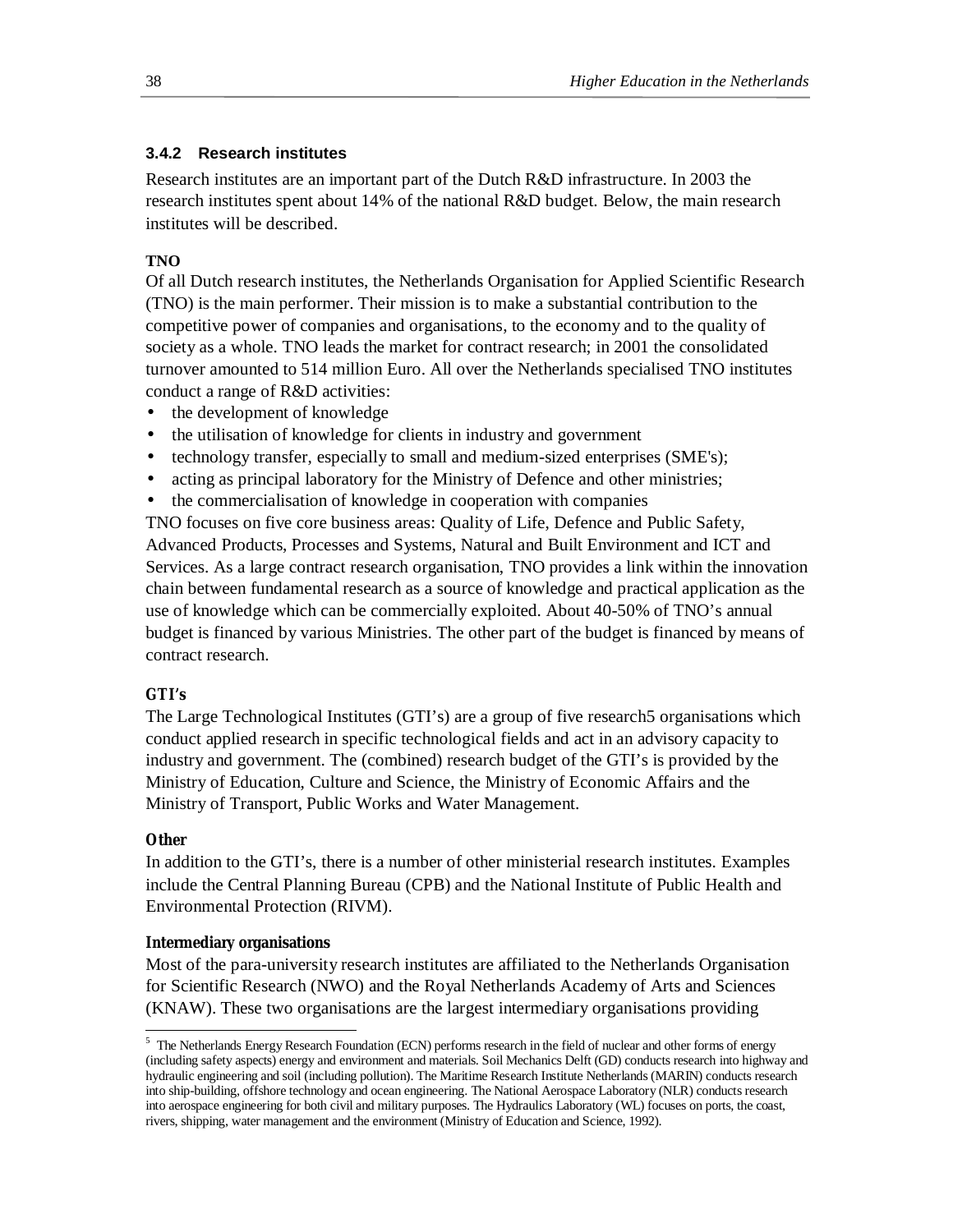funding for research at higher education institutions. In addition, these two organisations also perform research. See for more information about both the NWO and the KNAW chapter 5.

## *3.5 Research personnel*

In the year 2000, one of the main topics concerning research in the Netherlands, was the discussion about research personnel at the universities and especially about the gender balance in scientific positions. During spring/summer of 2000 a projectgroup, chaired by Lieteke van Vucht Tijssen published the report "*Talent voor de toekomst, toekomst voor talent*". On behalf of the Dutch Ministry of Education, Science and Culture this projectgroup conducted a research about the situation of the problems in personnel at universities and other research organizations. The recommendations of the report showed that:

- Talented young scientists have to be paid higher salaries
- Universities have to think about career planning opportunities for all of their scientific staff
- Improvement of the image of the universities as employers
- More efforts have to be developed in order to attract more women for (higher) scientific positions.

Considering this report, the Minister made extra money available to deal with the above mentioned recommendations. For example, about 33 million Euro a year is put aside to cover the price and wage adjustments. Furthermore about 18 million Euro a year was made available to offer young scientists a better perspective on a scientific career (arrangements will be made in higher salary payments, career planning, conditions of employment, etc.) and an extra amount of about 13,5 million Euro is transferred to the NWO for the so-called "*Vernieuwingsimpuls*" (see for more information about the *Vernieuwingsimpuls*, chapter 5). Other programmes and special prizes (Spinoza scholarships) have been established to reward good researchers as well as scholarships to attract foreign top students (Huygens Scholarship programme).

One recommendation of the projectgroup "Van Vucht Tijssen" dealt with the gender balance within universities and other research organisations. In the Dutch situation, it is very clear that women are underrepresented in (senior) scientific positions. While more than half of the number of undergraduate students and about one third of the doctoral students is female, women only make up by 5% of university professors. The Dutch Minister of Education, Science and Culture, sees this as a precarious situation and decided to make some money available in order to strengthen the position of female senior academic staff. The money has been transferred to the NWO, and this organisation started a stimulation fund (3,4 million Euro for the next 10 years) to strengthen the position of women in sciences. One of the programs of this stimulation fund is the Aspasia program (a budget of about half a million Euro). By means of this program the NWO wants to stimulate the circulation of women from the lower (*universitair docent*) to the higher (*universitair hoofddocent*) scientific positions.

The position of young researchers, doctoral students and postdocs remains a special concern. In the report '*Onderzoekstalent op waarde geschat'* (Research talent assessed) ((Ministerie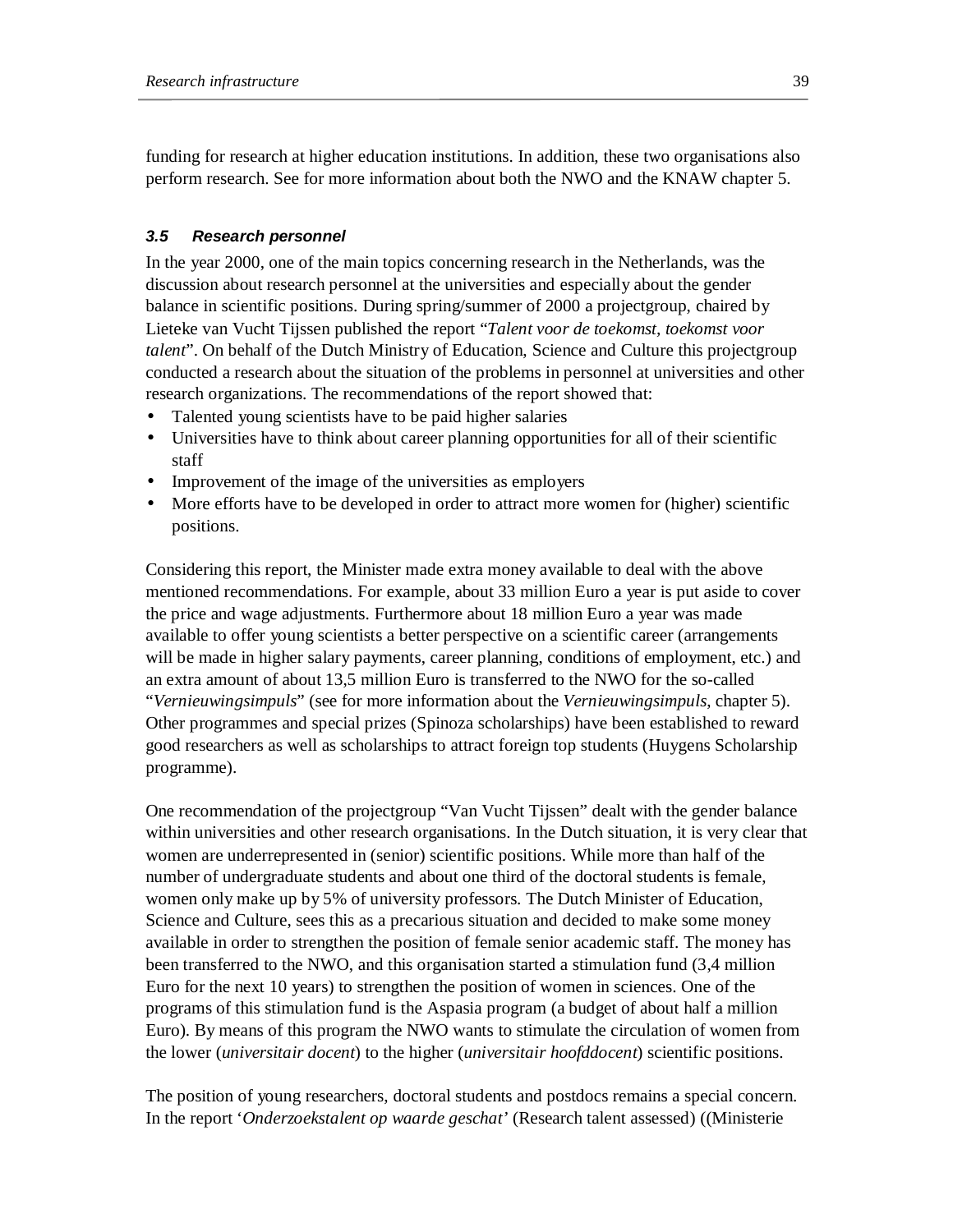van Onderwijs Cultuur en Wetenschappen 2005), the minister presents a coherent policy about the research training, the careers of young researchers, and the position of women and ethnic minorities in science. Major elements of this policy-document are:

- in order to control the quality of research training, universities are required to assess the quality of the organisational setting in which promotion trajectories take place. In the new HE law this (external) quality assessment task will be assigned to the Royal Netherlands Academy of Sciences.
- More diversity in promotion trajectories is needed: not merely for an academic career but also for employability outside science. Also the development of 'professional doctorates'is strongly advocated.
- Continuation of special programmes for young researchers, such as the 'innovation impulse' which provides young talented researchers with financial opportunities to develop their own research into a research programme, and the Aspasia programme for women scientists to develop their research further, as well as new programmes such as the Rubicon-programme which is especially intended for those who are in the period between their doctoral traineeship and postdocs.
- More attention for career perspectives of young talent in science, such as the development of tenure tracks and the maintenance of the employee status of research trainees. This is a reaction to the VSNU who in its 2004 paper advocates more diversity regarding employment conditions of young researchers, including the student status with scholarships and zero appointments (VSNU 2004)
- Stimulation of geographical and inter-sectoral mobility of researchers, international mobility, participation in European Framework Programmes. More generally the attractiveness of the Dutch trainee system both nationally and internationally should be maintained and where possible strengthened.

The Government stressed that more permanent positions for young people should be created and that a tenure track system should be considered which includes the question what this would imply for the total volume of researchers. This is unclear. Perhaps: The Government also recognized a need for an effective policy that would focus on talented researchers and a need for changes in universities' HRM policies, within the existing budget. In this context the universities indicated their preparedness to develop tenure tracks for starting scientists, to increase of the number of research positions, to improve the employment conditions, as well as a better counselling of doctoral students and enhancement of challenging career perspectives for (young) researchers (VSNU 2006). In the Science budget 2006 the government decided to increase the budget for research and science with a particular investment for 'creative doctoral students' who can start their doctoral research in the field of their own choice. This involves an amount of four million Euro and will start in 2007 on an annual basis. This new programme is in addition to the existing programmes for young researchers, such as the Rubicon (encouraging researchers to do work experience abroad), Casimir (encouraging public-private mobility) and the veni-vidi- and vici scholarships.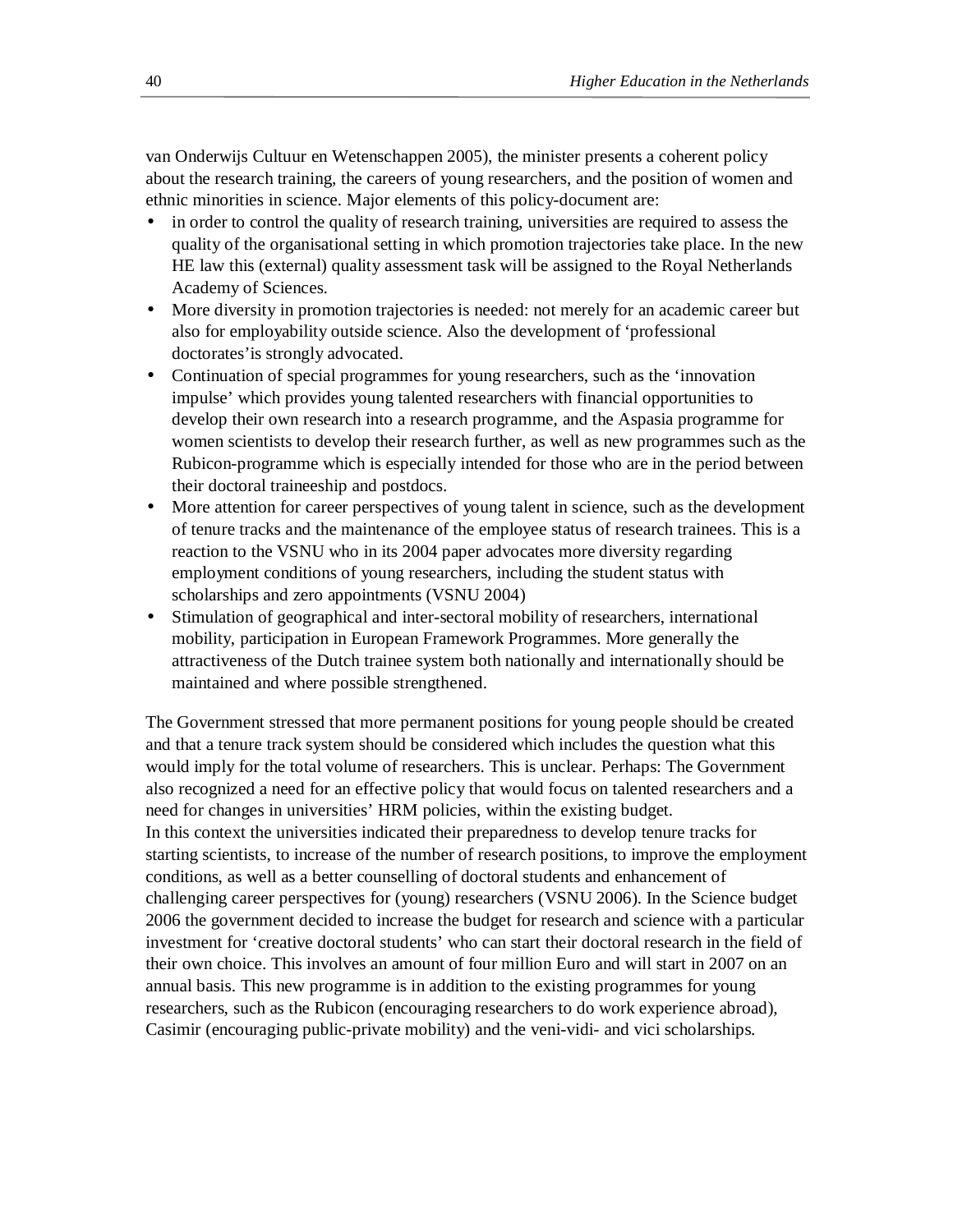### *3.6 Policy developments: science dynamics*

An important consideration of subsequent governments has been to shift a substantial part of the research budget from the basic allocation to the budget of the research council. The underlying objective is to bring about a more dynamic element in science policy and to steer research in the direction of more socio-economic relevance. In that context the emphasis currently is on establishing thematic or targeted research areas both in the fundamental research at universities as well as research funded by the research council. One of the key elements is whether and to what extent greater competition and incentives are needed in order to foster a more dynamic research landscape.

The independent committee on Science Dynamics established mid 2005 to advice the government about the relationship between outcomes of external peer reviews and university research programmes, presented its findings. According to this Committee the Netherlands has a relatively efficient research system which performs very well in qualitative terms against relatively low funds and which as far as the interaction with non-university centres is concerned compares well with other countries. In order the increase the efficiency and effectiveness of the system the Committee proposes a number of concrete measures, some of which require extra financial investments in research in a structural way. This concerns extra investments both for first stream funds (allocated directly to universities) and for the research council (NWO). Other proposals do not require extra investment. One such a proposal regards the provision of structural funds on the central university level which can be used on the basis of the outcomes of external research evaluations. Another proposal is to stimulate the involvement of companies and other social organisations in research policy (participation in boards of the research council) and stimulate companies with large R&D funds to invest part of their budget on a jointly basis in university research. Furthermore, the Committee states that university policy makers should take the outcomes of research evaluations into account, which however, would not imply financial consequences for example by rewarding top research groups. Some doubts are expressed about the new system of quality assessment. Whether visiting committees should be organised on a jointly basis or not should be considered more explicitly than currently is done. The Committee suggests universities to submit proposals which aim to maintain research in the humanities and social sciences which are considered important for the Dutch knowledge economy, and to formulate long term research plans which indicate what universities can contribute to the Dutch knowledge economy in the coming 20 years (Commissie Dynamisering (Commissie Chang) 2006).

Apart from the report by the Committee, the Research Council (NWO) presented its report "Science assessed". This report discusses the needed of more investments in scientific research, excellence in research, more focus and mass, valorisation and appropriate personnel management of the institutions (NWO 2006).

The reaction of the Government to both reports is generally quite positive and many views and proposals have been supported. The government refers to its Science Budget which advocates concrete steps to a more dynamic approach in order to realise more focus and mass and a stronger exchange between research and society. For this purpose the 'smart mix' has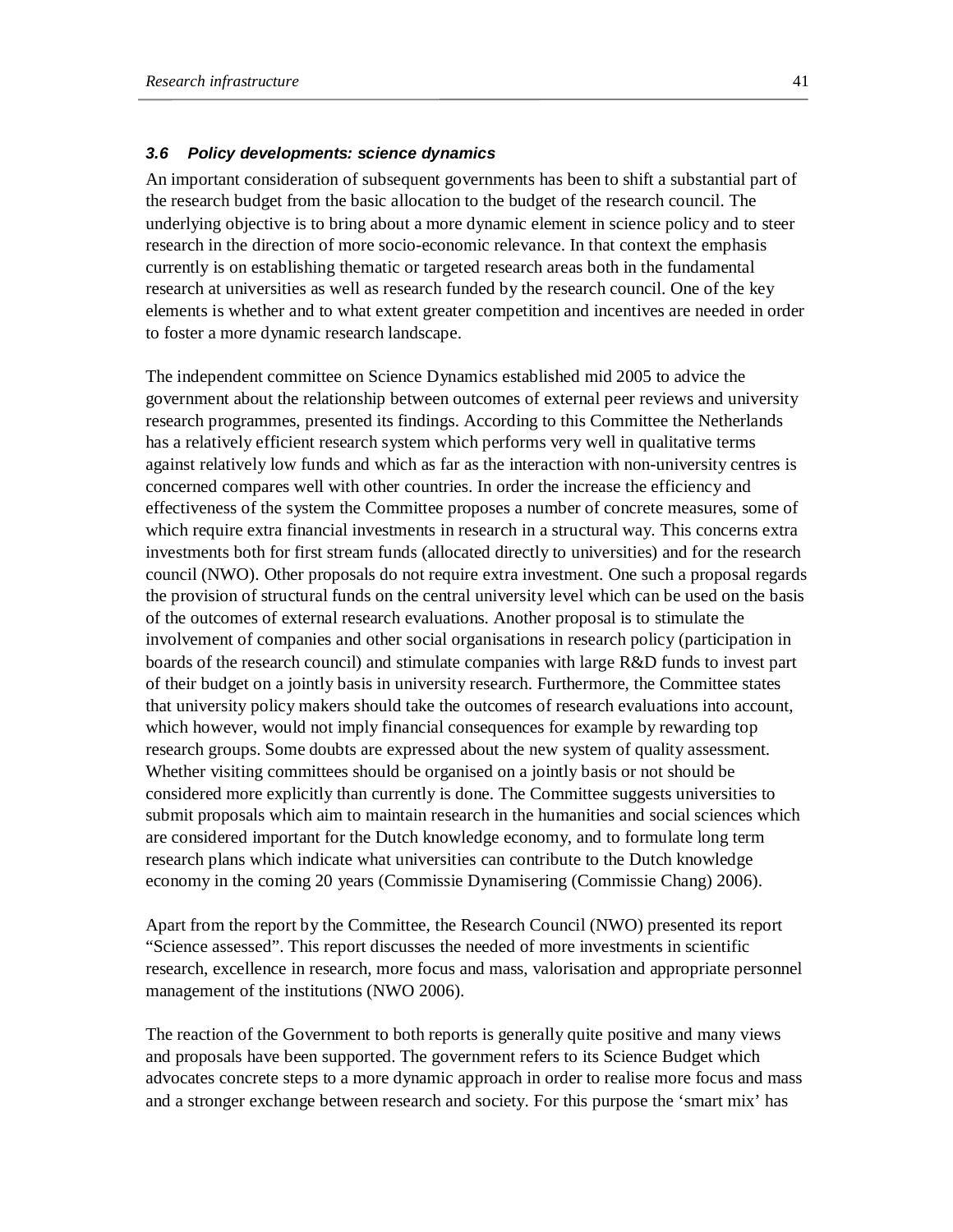been developed, for which an extra amount of €100 million is available. The government aims with this policy to enhance the excellence in research and the valorisation of (the results of) research by making the funding more performance-depended. One way to enhancing the valorisation is to give social parties and companies a bigger say in the advisory and administrative structure of the research council. The Government agrees with the Committee on Science Dynamics that valorisation is no one way direction: It is not merely offering relevant knowledge by universities and research groups, but it involves a clear articulation of demands by companies, also for long term research<sup>6</sup>. In the annual higher education budget, the Government launched to increase the budget for research and science with particular investments for:

- excellent scientists and strong research groups. From 2007 on about €100 M. is available on an annual basis
- research and knowledge transfer in the field of a new generation of game technology
- knowledge and innovation claims
- a special programme meant for 'creative doctoral students' who can start doctoral research in the field of their own choice.

 $\overline{a}$ 

<sup>6</sup> Kabinetsreactie op rapporten Commissie Dynamisering en NWO 22-09-2006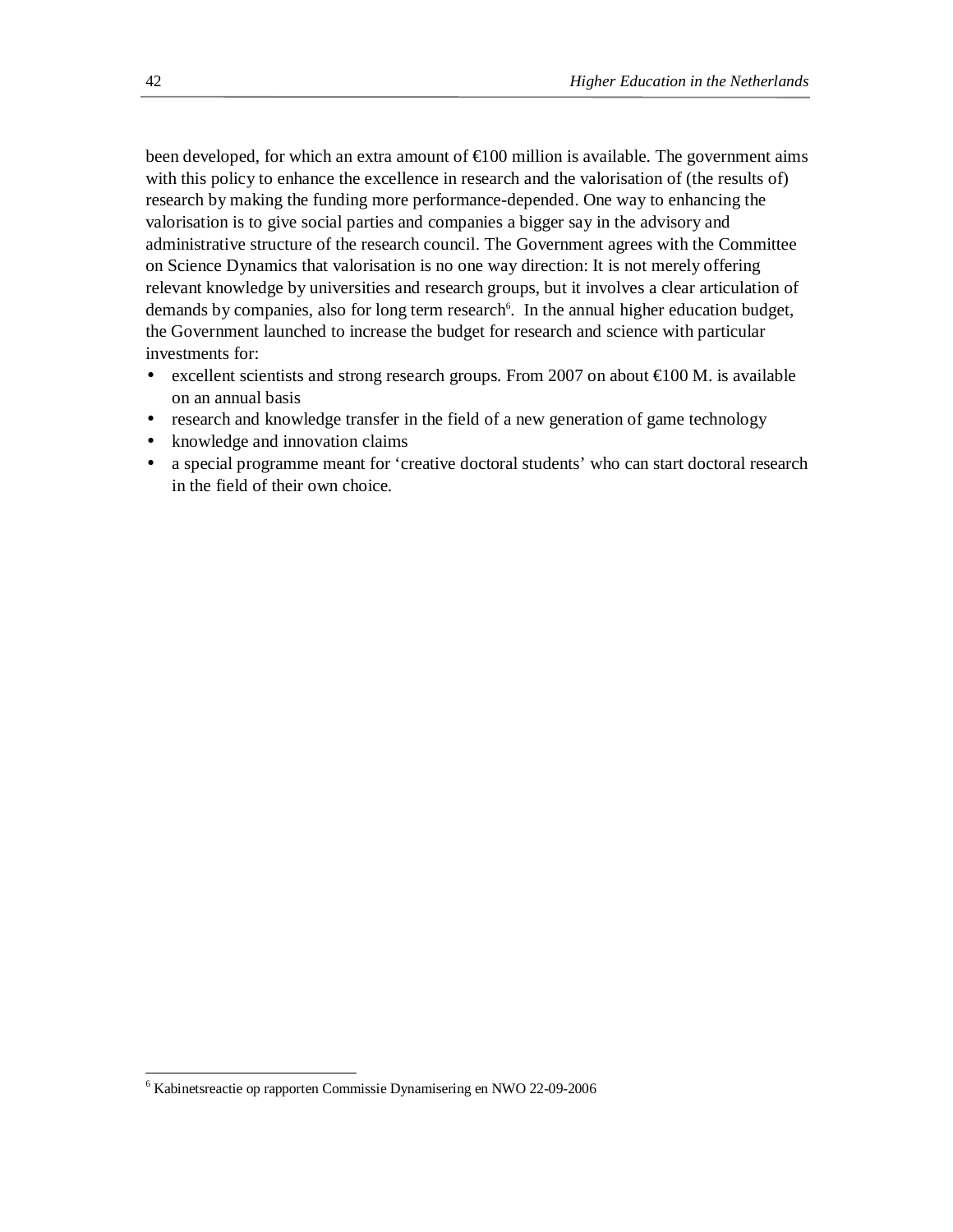# **4 FINANCIAL ASPECTS**

# *4.1 Introduction*

In addition to publicly funded universities and *hogescholen*, there are a number of designated institutions who are formally part of the higher education system. Their programmes are officially recognised but not funded by the Minister of Education although their students are eligible for (public) student support.

# *4.2 Public expenditure on higher education*

In the Netherlands, for the past two decades, public expenditure on higher education has been decreasing steadily in relation to GDP growth. The figure below shows the trends for universities as well as for *hogescholen* during the last decade.



**Figure 4-1: Public funding of universities and** *hogescholen***, as a % of GDP** 

# *4.3 Funding structure*

# **4.3.1 Flow of funds**

The income of universities and *hogescholen* derives from three so-called *flows of funds*. Apart from these, there are tuition fees paid by the students. Below we give a description of these sources of income (see table 15). The *first flow of funds* represents the core funding of the higher education institutions. It consists of block grants (i.e. lump sums) which are allocated in proportion to the teaching, research and related activities of the institutions.

Source: CBS, Statline, 2007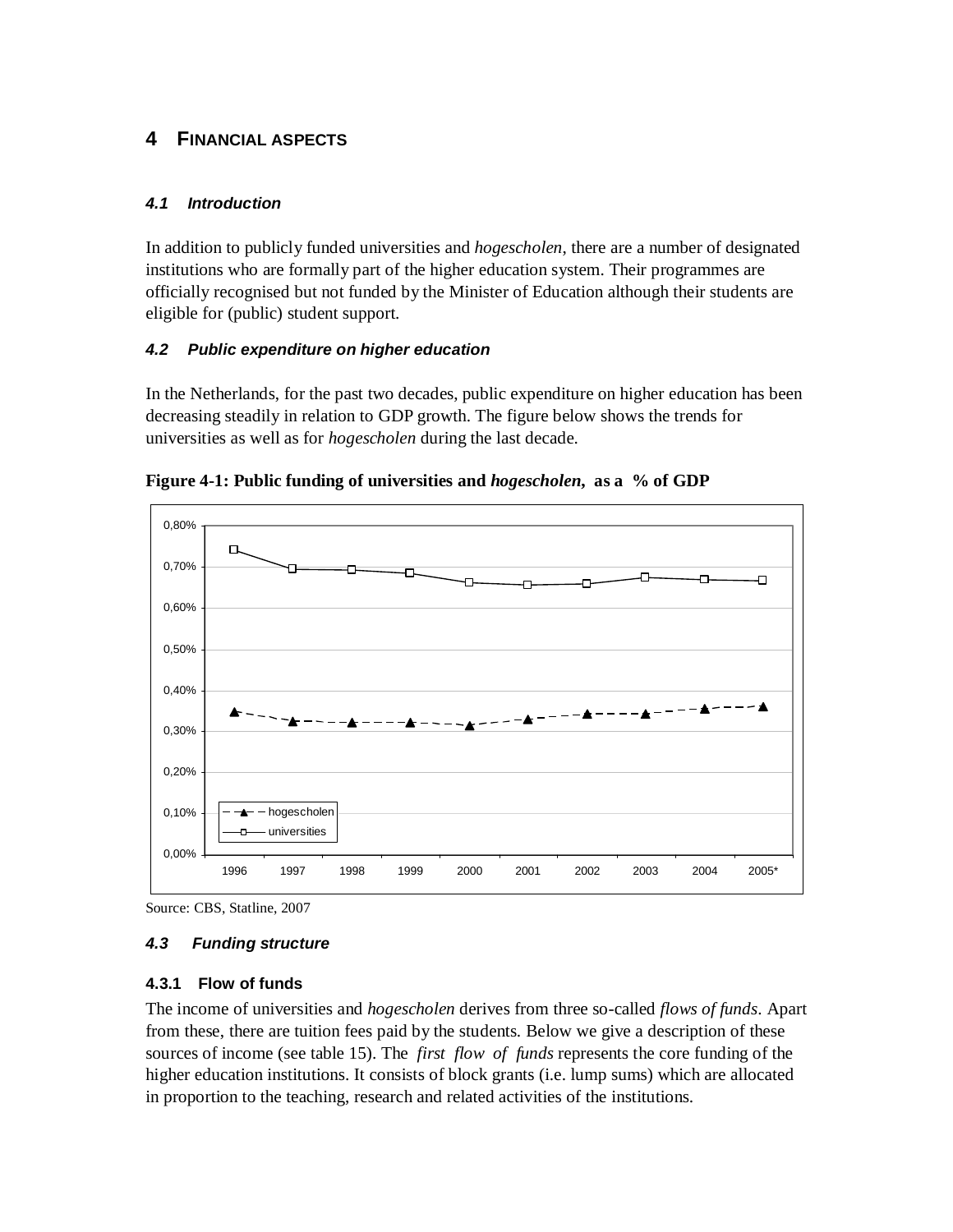

**Figure 4-2: Income of higher education institutions, by source of income, 2005** 

Source: CBS, Statline, Onderwijsfinancien Instellingen, 2007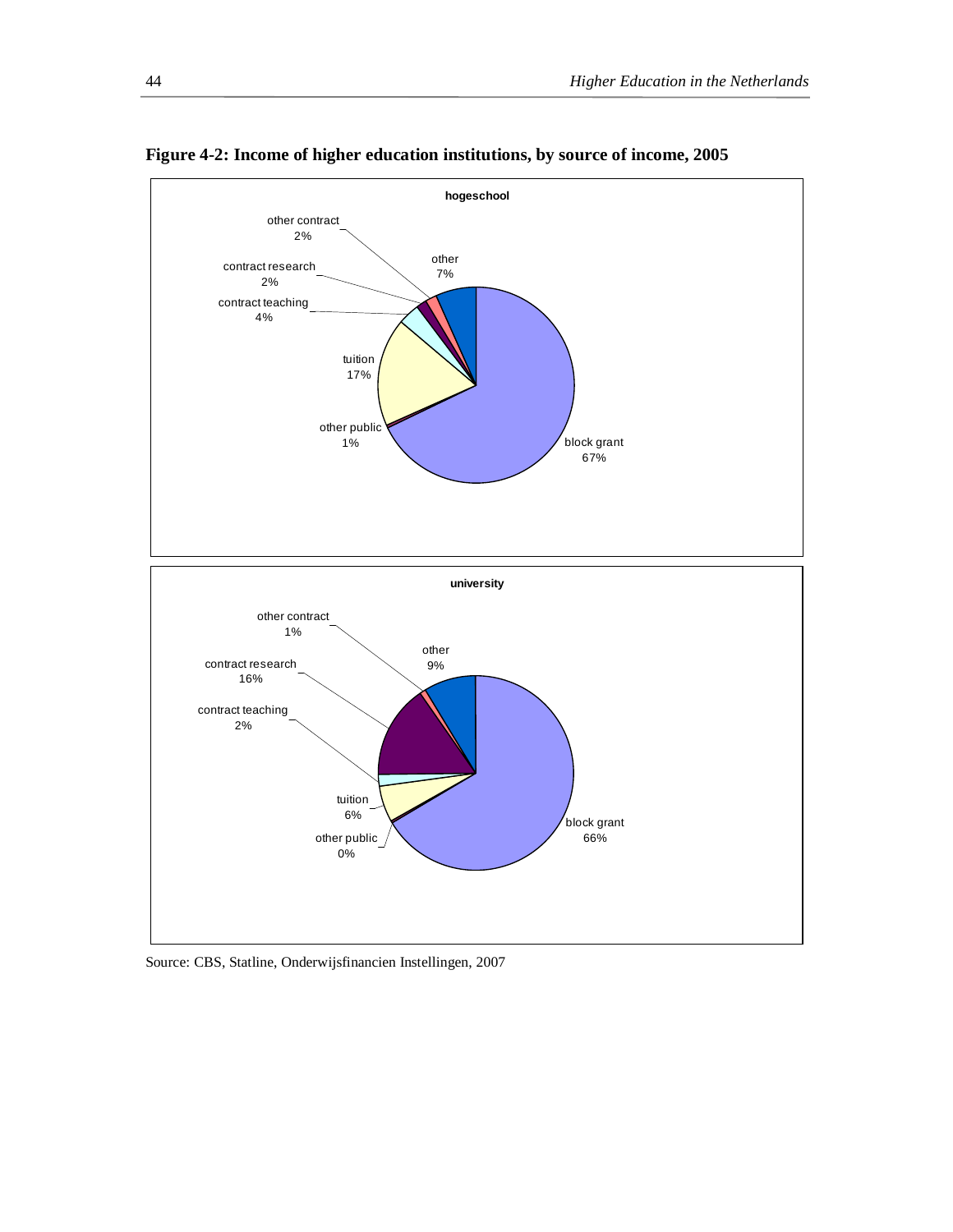The first flow of funds for both the universities and the *hogescholen* is supplied by the Ministry of Education, Science and Culture. Agricultural institutions (one university and six *hogescholen*) receive their grant from the Ministry of Agriculture. Universities are allowed to make their own decision with regard to the distribution of resources across teaching and research. They also make their own distribution across faculties, departments and institutes. For *hogescholen*, the block grant only covers teaching tasks. The way the block grant for both the universities and the *hogescholen* is calculated and built up is described in the next two paragraphs.

Starting from 1994 in *hogescholen* and 1995 in universities, the public subsidies, the public subsidies supplied for covering the higher education institutions' capital costs (for the institutions' property, i.e. buildings and equipment) have been integrated into the recurrent (i.e. block) grant. From these years on, *hogescholen* and universities own their buildings and land.

The *second flow of funds* consists of projects-based public payments for research, allocated by the Dutch Organisation for Scientific Research (NOW) and the Royal Netherlands Academy of Science (KNAW). NWO acts as an intermediary in granting funds for separate research proposals submitted by individual researchers or research teams. Projects are funded on a competitive basis. NWO pays the salaries of the researchers (and support staff) it funds. It also contributes partly to non-staff costs (mainly investments). However, the larger part of material and overhead costs are to be paid (i.e. 'matched') by the receiving university. Research council funds represent around 5% of total university revenues (and 7 to 8% of the universities' total research income).

The *third flow of funds* concerns income from contract research and contract teaching. Contract activities are carried out for government organisations (especially ministries), nonprofit organisations, private companies, charitable boards, and (increasingly) the European Community. For universities, this supplementary source of income has been growing fast since the early 1980s. It currently represents around 20% of university income for teaching and research. For the *hogescholen*, it is difficult to obtain figures for income from contract work. Surveys reveal that this lies in the neighbourhood of 8% of their income.

For all modes of attendance students are required to pay a *tuition fee*, which is equal for students in *hogescholen* and universities. Income from tuition fees represents some 6% of total university revenues. For *hogescholen* the figure is about 17%.

### *4.4 Funding of universities*

Under the *first flow of funds* heading, the Dutch university sector receives the major part of its public funding according to the so-called *performance-based funding model* PBM (in Dutch: *PrestatieBekostigingsModel*). PBM is operational from the year 2000 on. It is a *distribution* model, that means that it is not an 'open-ended' allocation model. The Minister of Education (or rather: Parliament) determines the budget for the university sector as a whole, and subsequently distributes this budget across the individual universities according to a set of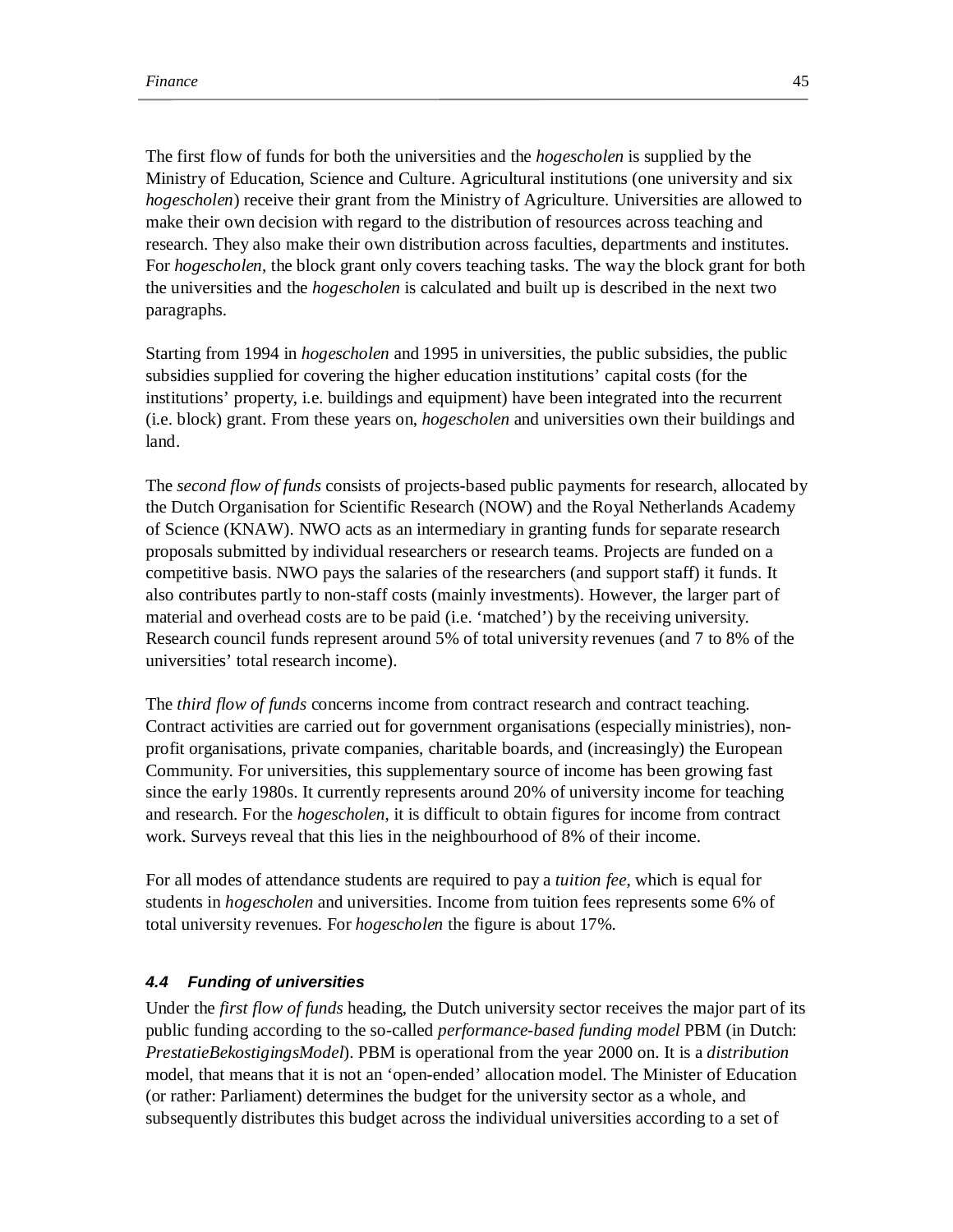fixed rules (a formula). In addition to the PBM allocation, the universities receive allocations for academic teacher training,

for academic hospitals, and for unemployment benefits paid to former university employees. The PBM allocation consists of a *teaching* component and a *research* component.

The teaching component has the following parts:

- fixed amounts for each university (i.e. a basic allocation, with a historical base)
- diploma-based allocation (number of degrees awarded)
- new entrants allocation
- allocation for facilities related to training in veterinary sciences and dentistry.

From the total amount available for the teaching component, allocation (d) for veterinary science and dentistry facilities (i.e. laboratories and equipment) is subtracted. The remaining budget is distributed across the parts (a), (b) and (c). The relative shares are 37%, 50% and 13% . To avoid large fluctuations in financial flows, two-year moving averages are used for measuring the number of degrees and new entrants.

The rationale for component (a) is to guarantee a minimum teaching capacity for each university, independent of the number of students. Part (a) consists of fixed amounts per university. The amounts differ across universities; they have a historical basis. Roughly, the large and relatively older universities receive a larger allocation compared to the smaller ones. The fixed allocations serve as a stabilising factor in the financial flows to universities. Component (b) serves as an incentive to increase the universities' efforts in making students complete their programmes. The rationale for component (c) partly lies in the belief that students base their enrolment decisions on the quality of the programs offered by the university. Through part (c), universities that are successful in attracting large numbers of new students are rewarded.

To account for differences in costs of programmes, funding rates (*tariffs*) are applied to the number of students (new entrants) and degrees. The tariffs for teaching make a distinction between two categories of students and diplomas, namely:

- 1. programmes in arts, humanities, law, social sciences, and languages; (low tariff)
- 2. programmes in science, engineering, agriculture, and medicine (including dentistry, pharmacy and veterinary science); (high tariff).

The *research component* of PBM consists of five parts:

- 1. a fixed amount for each university, the basic allocation
- 2. allocation for PhDs and designer certificates (in Dutch: *ontwerperscertificaten*)
- 3. allocation for research schools (in Dutch: *onderzoekscholen*)
- 4. allocation for top/excellent research schools (in Dutch: *toponderzoekscholen*)
- 5. strategic considerations allocation.

The first part – the basic allocation – is 15% of the research component and consists of fixed allocations per university (see table 16). The allocations are different for each university and,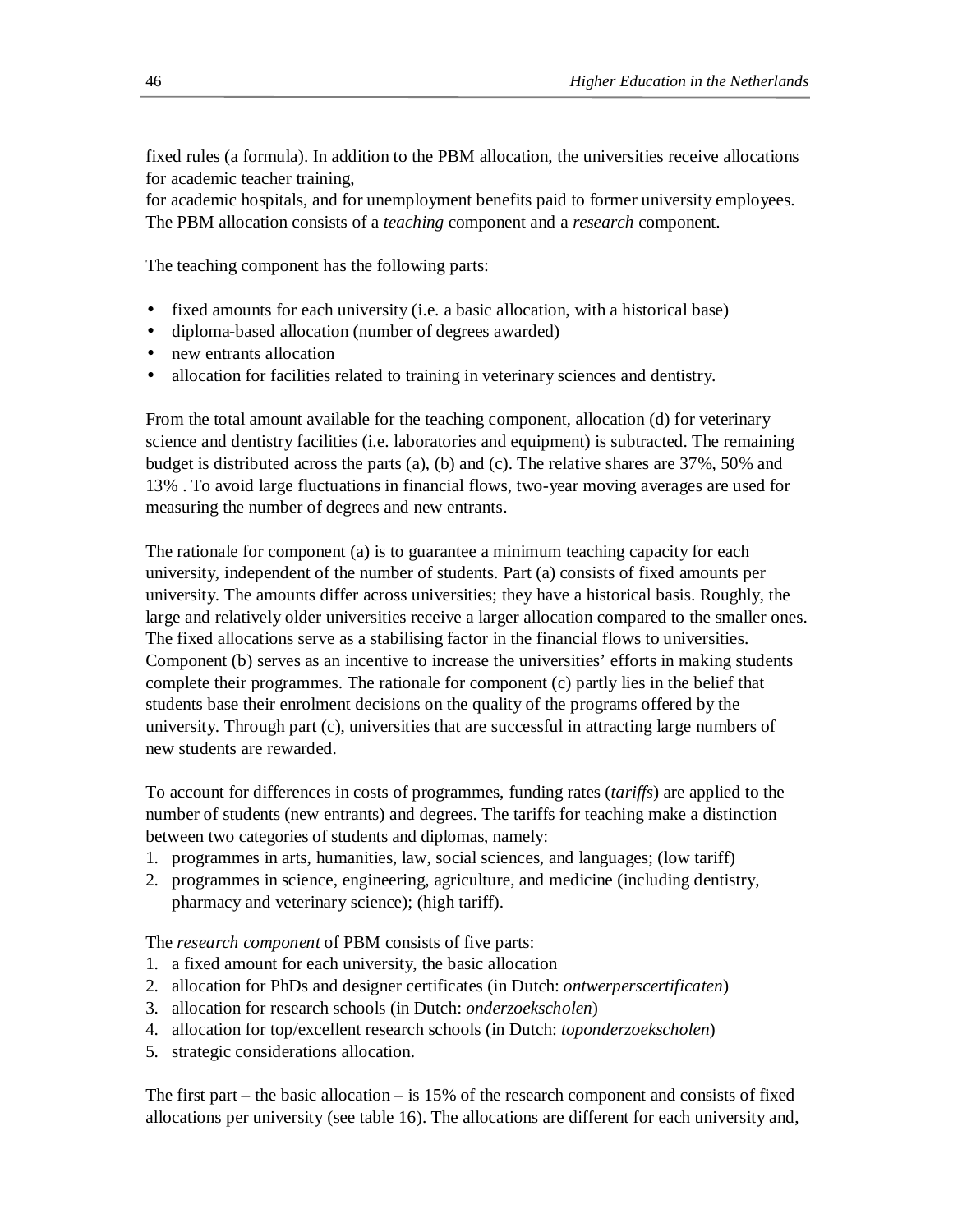like part (a) of the teaching component, vary according to the size of the university. In the allocation models that preceded PBM, part (a) was dependent on a university's teaching budget (or enrolment level).<sup>7</sup>

As part of their research budget, Dutch universities receive a premium for each postgraduate degree  $-$  i.e. PhD, designer certificate<sup>8</sup> – awarded (based on two-year averages). For PhDs, two funding rates apply. The same distinction between fields of science as used for teaching tariffs is used (see above). The rates for science PhDs are twice as high compared to social science PhDs.

From the early 1990s onwards, the establishment of the *Research Schools*, consisting of researchers and PhD students from different universities but working in the same field, has been used as an instrument for the integration, concentration and proliferation of research. Part (c), the first of the two components for research schools, is allocated to the universities proportional to the sum of parts (a), (b), and (e). This allocation, which exists from the year 1998 onwards, is meant to stimulate universities to establish accredited research schools. From the year 1999, the minister of Education allocates funding to a limited number of research schools that are regarded as excellent. This is part (d) of the PBM research component. Six schools – all of them in the natural sciences – receive extra funding for a limited period. The selection was made by the Minister after consultation of the Dutch research council (NWO). Although the Minister had planned to extend this so-called *depth strategy* to the social sciences and humanities, he abandoned this policy and introduced an Innovation Fund (in Dutch: *Vernieuwingsimpuls*), based on resources freed up by NWO, PBM, and the universities themselves. NWO administers this Innovation Fund and allocates competitive research funding on the basis of proposals from researchers.

Most of the research component, is allocated under the heading of *strategic considerations*  allocations. It consists of fixed allocations<sup>9</sup> per university, based on historical reasons. The name derives from the original plan that the Minister of Education would base his research allocations on the quality of a university's research and an assessment of the relevance of a university's research for society. However, this plan was never realised, partly because of the consequences this would have in terms of reallocations between universities and the ensuing unemployment benefits. Another important reason was that a reshuffling of research funds would be a major intrusion on the university's autonomy. So far, the universities have been successful in avoiding any relocations within this component for more than 15 years, although some (relatively new and expanding) universities have sought to get a higher strategic considerations allocation. Therefore, unlike for the teaching component, the major part of the research component is still distributed mainly by referring to historical reasons.

-

 $<sup>7</sup>$  In the successor to PBM (to be introduced in 2003), the link between part (a) of the research budget and the number of students</sup> will be reintroduced.

A two-year degree awarded in engineering.

<sup>&</sup>lt;sup>9</sup> When from one year to another, there is a rise in the number of PhDs or designer certificates, the strategic considerations component is lowered in favour of the 'performance' part (b). The result being that the total PBM research component remains within the budget available for PBM.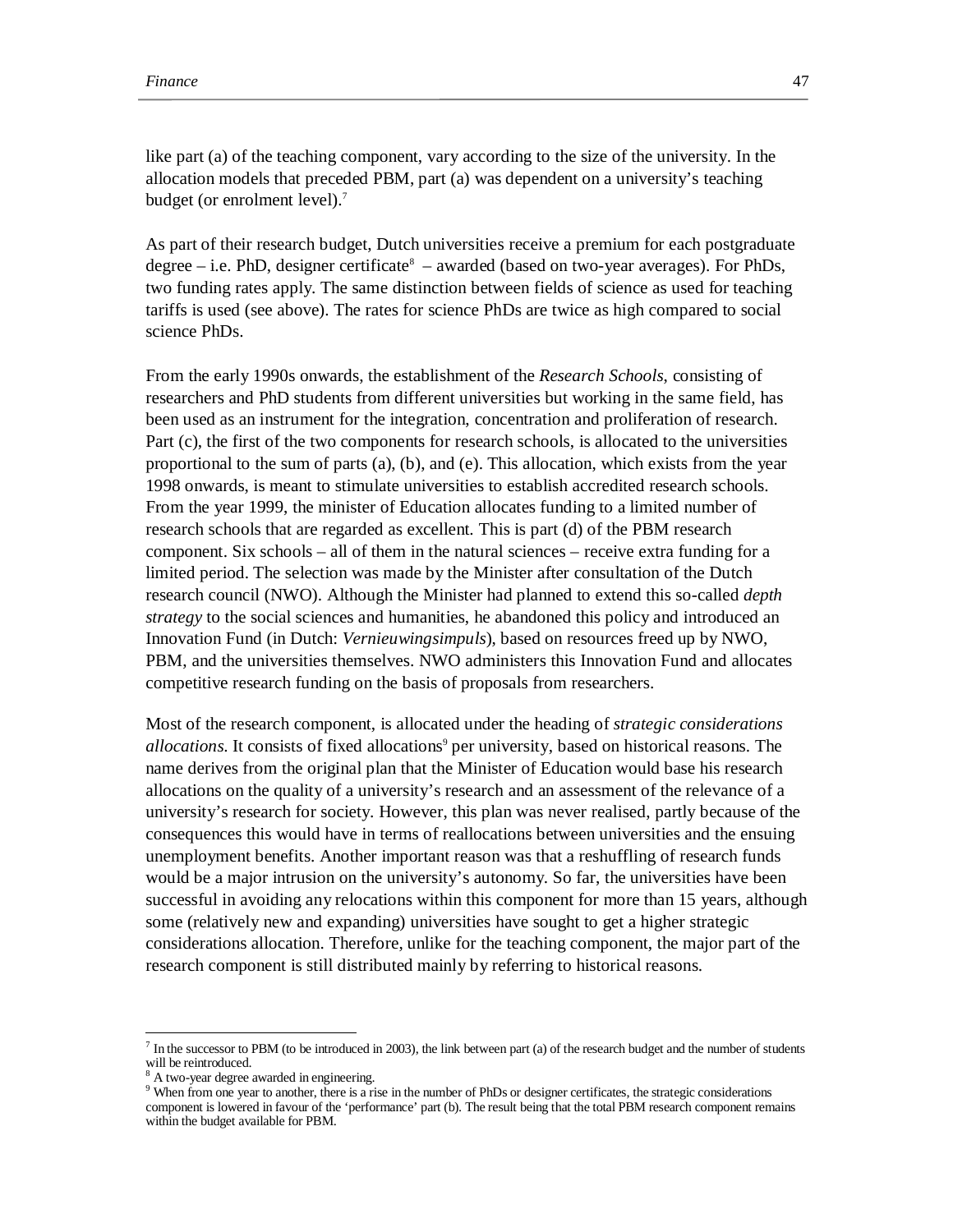The PBM allocations are made to the university's central management. The PBM allocations are not targeted to faculties or departments. The idea is that the university's central management is responsible for distributing the first flow of funds across its various faculties, programmes, departments, institutes, et cetera.

## **4.3.3 Funding of** *hogescholen*

For the funding of *hogescholen* the following basic formula generates the amount of funds allocated for teaching:

amount = funding tariff \* dynamic demand factor \* enrolment

There are two funding tariffs for full-time students, one for programmes with a strong practical character and a 20% lower one for programmes with a social science (so-called gamma) character. Previously there were six, so-called *profiles*. Still, there are some special arrangements for students in performing arts, music, theatre and teacher training. Until January 1998, part-time students were funded at a rate of 75 per cent. From that date on, the tariffs for part-time students have been raised up to the level of full-time students.

The funding rates are not applied to the number of registered students, but to an estimate of the teaching load (`student demand'). This teaching load is a multiplication of enrolment and a so-called dynamic demand factor. The formula for the latter is as follows:

dynamic demand factor =  $[DG x 4.5 + DO x 1.35]/(TG + TD)$ 

where:

DG the number of degrees awarded (during previous year)

DO the number of students that have dropped-out (during previous year)

4.5 the normative funding period for graduates (4.5 years)

1.35 the normative funding period for drop-outs (1.35 years)

TG total period (in years), during which graduates have been registered before graduation

TD total period (in years), during which drop-outs have been registered

The dynamic demand factor can be interpreted as the ratio of the normative funding period and the actual registration period for graduates and drop-outs. In case graduates or drop-outs take more time before leaving the *hogescholen* , the operation of this factor implies that the *hogescholen* receives less funding. In case an institution would be able to bring down the time to degree or the time to drop out, this will only affect funding if the graduation (or success) rate rises simultaneously. This is due to the fact that total enrolment also decreases along with shorter periods of stay. A *hogeschool* thus has two options to raise its funding amount:

- 1. through a permanent rise in numerical success rates
- 2. through a rise in student intake.

However, both options bring along larger costs for the institution. In any case, the funding formula intends to stress performance, especially in terms of graduation rates.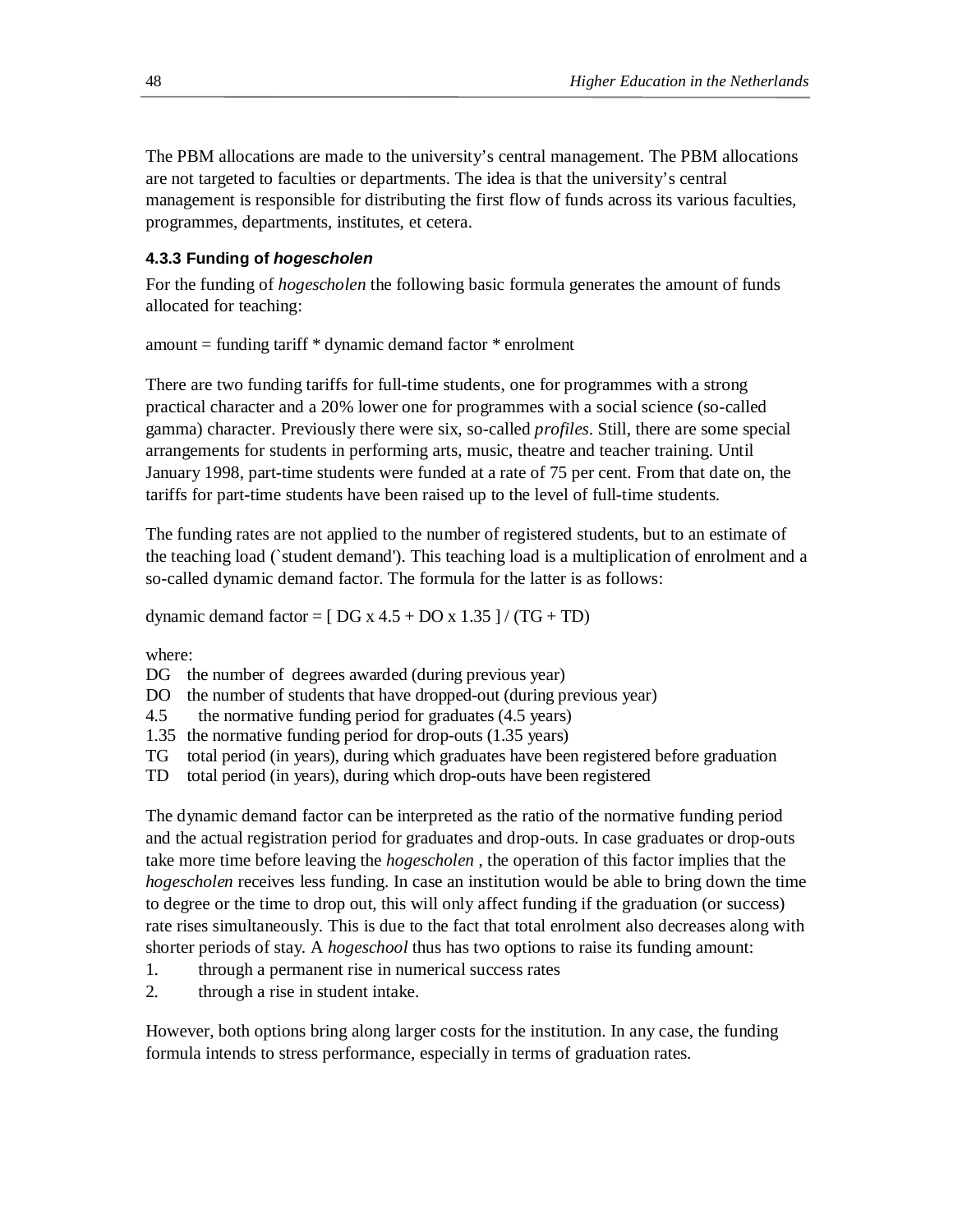### *4.5 Student support and tuition fees*

#### **4.5.1 Student support**

All Dutch full-time pupils and students of 18 years old and over are eligible for student financial support. This means that they are entitled to a basic grant and further support by loans and additional grants, depending on their own or parental income. Students may substitute parental contributions by voluntarily taking up a loan. By these means, a student is supposed to meet the total budget needed for study costs and maintenance. Amounts vary for students living at their parents house and those living independently. All direct public support for students is provided by the Information Administration Group (*Informatie Beheer Groep*, IBG) in Groningen on behalf of the Ministry of Education, Culture and Science. The IBG determines for each individual student the amount of allowances and loans he or she is entitled to and the IBG also administrates student debts and the repayment of these debts. All financial assistance to students in the Netherlands is provided through one system of direct student financial support by the introduction of the Student Finance Act (*Wet op de Studiefinanciering*, WSF) on 1 October 1986. Although a large number of reforms have been introduced since 1986, the system basically consists of the following elements:

- a basic grant for all full-time students
- a supplementary contribution, depending on parental income
- a loan, depending on parental income
- an additional grant, depending on parental income
- a public transport seasonal ticket (OV-kaart)

This originally rather generous system of student financial assistance has been subject to several changes. The amounts of grants awarded have been reduced, parental contributions increased and progress demands have been imposed. From September 1996 on, the system has been called the *performance grant* system, which will be described in detail here.

### **The 'performance grant' system**

By introducing the *performance grant* at 1 September 1996, one of the major changes in the national system of student support in the Netherlands was conducted. In fact, students receive their previous grant-aid as an initial loan. As such, the performance grant can be regarded as something of a misnomer. It should be rather called a performance loan. If students meet study progress requirements, the conditional loan will be converted into a non-repayable grant. This means that students must pass 50% of the exams in the first-year to get the grant portions of the first year converted into a gift. The grant portions of succeeding years only become a gift if students complete their degree within the nominal duration of the program plus 2 years (6 or 7 years in total). In 2000, the time limit to complete a degree was relaxed. Students can now take up to 10 years to complete their degree, regardless of the nominal duration of programs. The previous time limits were regarded as a kind of straightjacket, having negative consequences for student activism. In addition, a more relaxed time frame would enable students' increased involvement in part-time work during term time (Ministerie van Onderwijs Cultuur en Wetenschappen 1999). Under these new regulations, the maximum age at which students are entitled to student support has been raised from 27 to 30 years. However, the basic grant and the additional grant are only provided for the period of the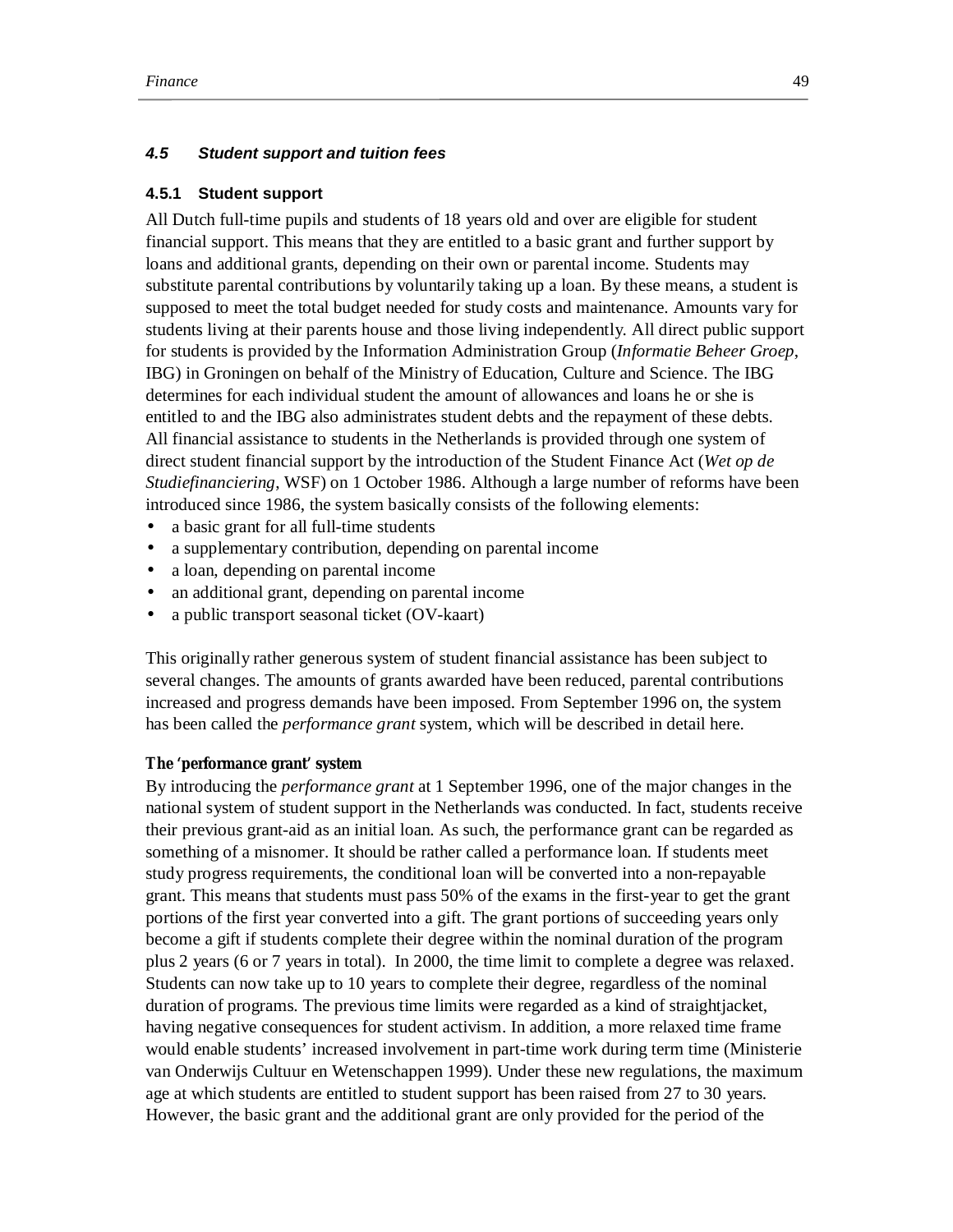nominal duration of the programme a student attends. When the nominal duration of a programme is over, a student may apply for student aid in terms of full-loans only. This implies that no gifts are available to students in the extra time they use to finish a programme.

The amount of basic support available to a student depends on his/her residential status (living in the parental home or "independent"). For example for the year 2007 the sums for the basic grants were  $\epsilon$ 253 for an independent student and  $\epsilon$ 91 for students living at their parents' home. This budget includes study costs (tuition and study materials) and living expenses. Both students living at home as well as the "independent" students can expand their monthly budget via a mix of parental contributions and/or supplementary grants up to a maximum of  $\epsilon$ 224 monthly, and a student loan and/or income from work of up to  $\epsilon$ 277 per month (data 2007). Several empirical studies have shown that actual student expenditure is substantially higher than the standard budget allowed by the government. This implies that either parents contribute to a larger extent than they are expected to or that students are involved in the labour market. With regard to this latter option, students can earn up to  $\epsilon$ 9125 per annum before they start to lose any of their grant entitlements.

## **Criteria to be eligible for direct public student support**

To be eligible for student financial support, one has to meet a number of criteria:

- one has to have Dutch nationality. Of course some exceptions can be applied to this rule, such as for people without the Dutch nationality but residing in the Netherlands;
- one has to be younger than 27 years old when one starts studying;
- one has to be enrolled in a full-time study programme provided by a higher education institution funded by public means, or which is appointed ('*aangewezen opleidingen'*) or recognised as a higher education institution by the government or one has to be enrolled in a full-time secondary vocational programme (MBO).

Finally, students eligible for student support also receive a public transport pass, entitling students to free public transport either on working days or in the weekends (the days public transport is not for free, the transport pass entitles them to a 40% discount on all fares).

## **Conditions for repayment of student loans**

In general, amounts awarded as a performance grant are considered a loan if students drop out of higher education without getting a degree. There is one exception: if students pass 50% or more of the exams in the first year, that is 21 out of 42 study points, then all initial loans become a grant. The initial loans students receive in the second, third, and fourth (and in some cases fifth) years, can be turned into a grant if they complete their study within ten years (after they first started). Note that voluntary loans cannot be transferred into a gift. After a grace period of 2 years, debts must be repaid for those above a certain income level. The time period for graduates to pay their study debts back has been extended from 15 years to 25 years.

If graduates have difficulties in repaying their monthly instalments, they can ask for an annual means test. Based on that, monthly repayments can be reduced (even to zero). Any remaining debt after 25 years is acquitted.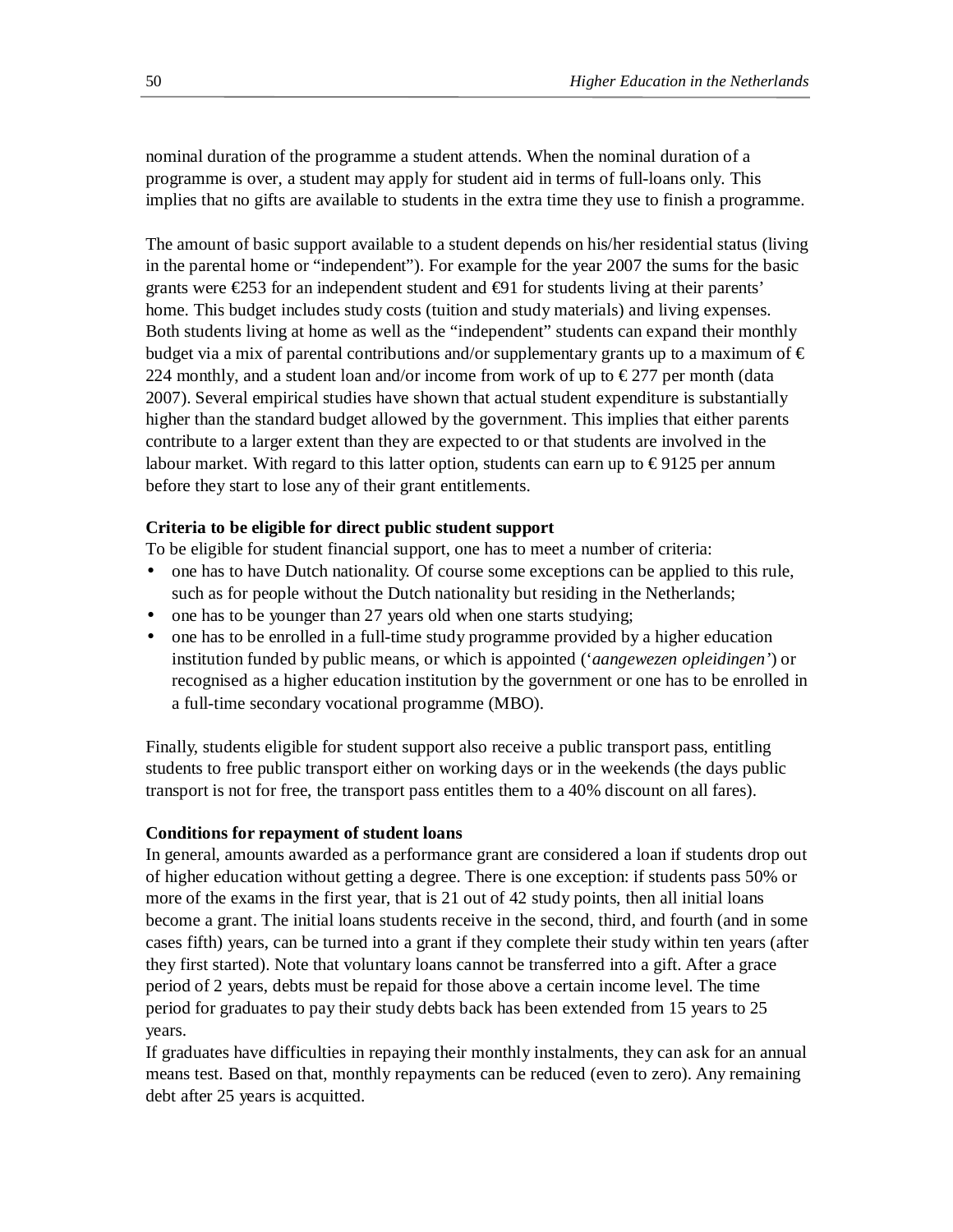### **Study abroad**

Until recently Dutch students were eligible for student support only in the context of an international exchange project. From 2007 on, however, students who want to study at a foreign institution without being enrolled at a Dutch institution are eligible for financial support. They can move to any of the 44 countries which signed the Bologna Declaration. So the Dutch financial support system has become international in nature. One condition is that students in the previous six years have lived in the Netherlands for at least three years.

## **4.5.2 Tuition fees**

The only charges imposed on students are tuition fees. Since 1991, the amounts charged are identical for both university students as well as *hogescholen* students. In principal, these amounts charged by the individual institutions are centrally determined by the Ministry of Education, Culture and Science and are regulated by law. Since 1991/92, full-time students enrolled in higher education have to pay a general amount of tuition. In 1995, the Minister of Education determined that tuition charges would be increased by  $E227$  over a three year period. This means that tuition increased from  $\text{\textsterling}021$  in 1995/96 to  $\text{\textsterling}248$  in 1998/99. In 2006 the general tuition fee was  $\text{£}19$ .

Students do not have to pay any other education-related charges, such as library fees, student union fees, laboratory fees, computer access fees etc. Administration and examination fees are rare. If a student is enrolled in a university or *hogeschool* he may use the facilities of the institution. As far as computer services are concerned, students may get an account number and an annual budget. If they exceed their budget, they have to pay for the computer services. Students are not obliged to become a student union member. If they join a student union, they have to pay a fee. This is the same as for joining any sports club, cultural or political organisation.

For some categories of student higher education institutions have to set the tuition fee themselves. These categories include full time students older than 30 years, non EU students or other foreign students not eligible for student support, and part time students.

There have been also some experiments differentiated tuition fees at five institutions. These institutions are allowed to charge higher tuition fees as long as the programmes they provide have a exceptional value to society and offer students something extra..

### **4.5.3 Recent developments**

Because of the introduction of the Bachelor Master system, the university funding system (PBM allocation) will be changed, starting in the financial year 2003. The successor of the PBM model is labelled as the "BaMa" model. Compared to the PBM allocation model, two main changes can be seen. The first change is related to the teaching component. As has been explained above, the teaching component consists of the following parts:

- 1. fixed amounts for each university (i.e. a basic allocation)
- 2. diploma-based allocation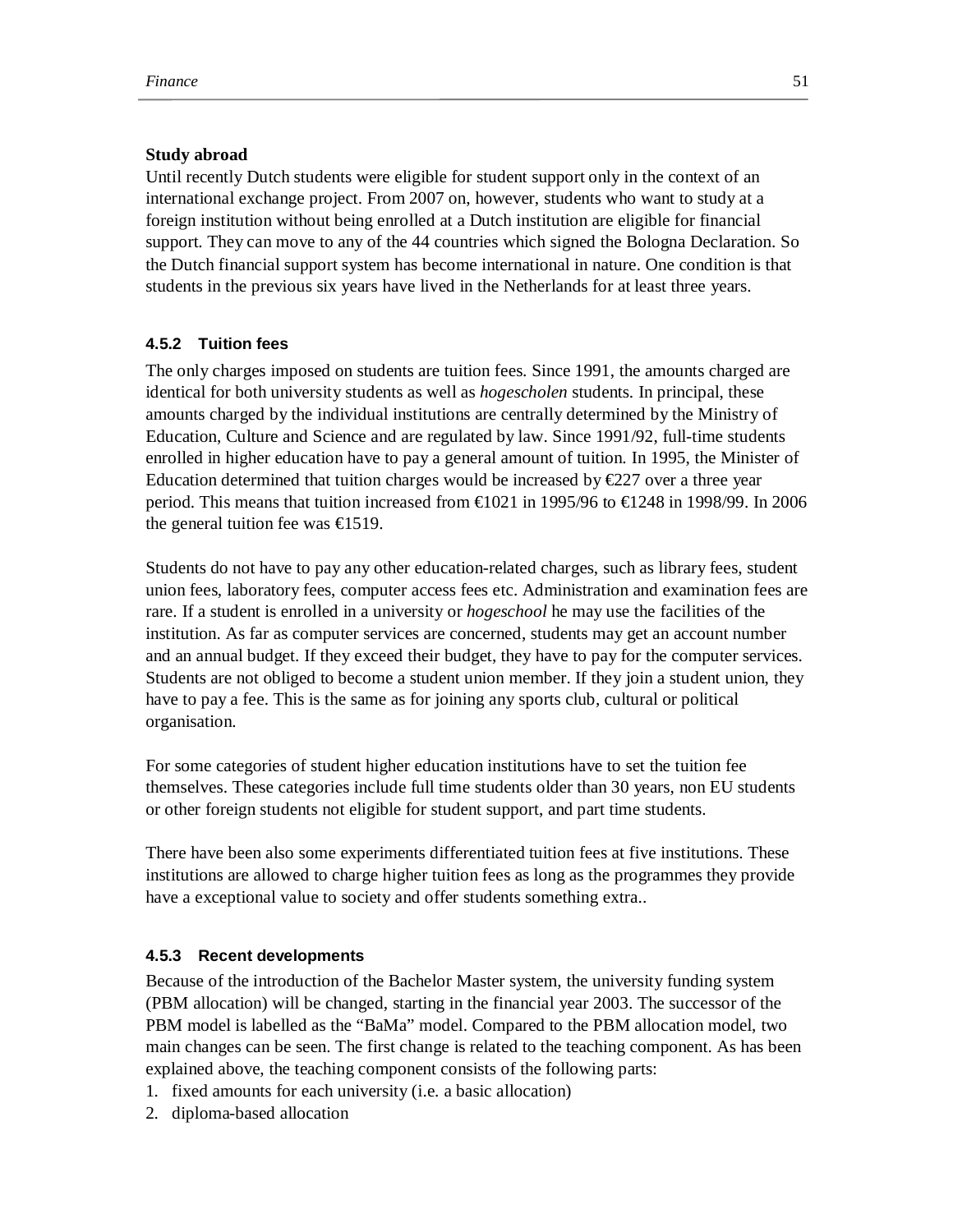- 3. new entrants allocation
- 4. allocation for facilities related to training in veterinary sciences and dentistry.

In the existing PBM model component (b) serves as an incentive to increase the universities' efforts in making students complete their programmes. So, universities receive part of their finance based on the total number of graduates. In the new BaMa model, component (b) also serves as an incentive to increase the number of graduates, but contrary to the existing PBM model in which only one type of university diploma can be obtained, in the new bachelor master structure, the diploma-based allocation is based upon both the bachelors and masters diplomas. The difference in tariff between Bachelor and Master degrees will be 2 : 1, implying that universities will receive twice as much for a bachelor degree as for a master degree. The tariffs further differ between humanities/social studies versus science/engineering versus medically oriented sciences in the relationship 1 : 1,5 : 3.

A second change can be seen in the research component. As stated above, the research component consists of the following parts:

- 1. a fixed amount for each university
- 2. allocation for dissertations and designer certificates (in Dutch: *ontwerperscertificaten*)
- 3. allocation for research schools (in Dutch: *onderzoekscholen*)
- 4. allocation for excellent research schools (in Dutch: *toponderzoekscholen*)
- 5. strategic considerations allocation.

In the existing PBM model component (a) is based upon fixed allocations per university. In the new BaMa model, the link between the research budget and the number of diplomas (both bachelor and masters) will be (re)introduced, as was also the case in the allocation models that preceded the PBM model.

Furthermore, the transition towards the BaMa system led to extensive debates on the principles of the funding methods for higher education. With relation to Master programs, questions concern issues like whether a demand driven funding model should be implemented, whether Masters that differ in duration will also receive different levels of public subsidy, and whether Master programs from *hogescholen* and private higher education institutions can also be eligible for public funding. A second discussion relates to the question whether Bachelor programs of universities and of *hogescholen* should be equally treated according to one single funding model.

Also the debate about tuition fees continues to be an issue. The call for differential tuition fees becomes louder, particularly for university masters. Those in favour argue that high quality programs (top masters) will require higher tuition fees, which can be justified from the perspective of higher expected future returns to education. Opponents argue that this will lead to access problems creating a small elitist top-layer in the higher education system. Another issue, closely related to the tuition debate, is the system of student support. In December 2002, the Committee Vermeend has been installed to investigate the opportunities of a graduate tax system or income contingent loans in the Netherlands. The debates are still vivid and are likely to continue in the coming years.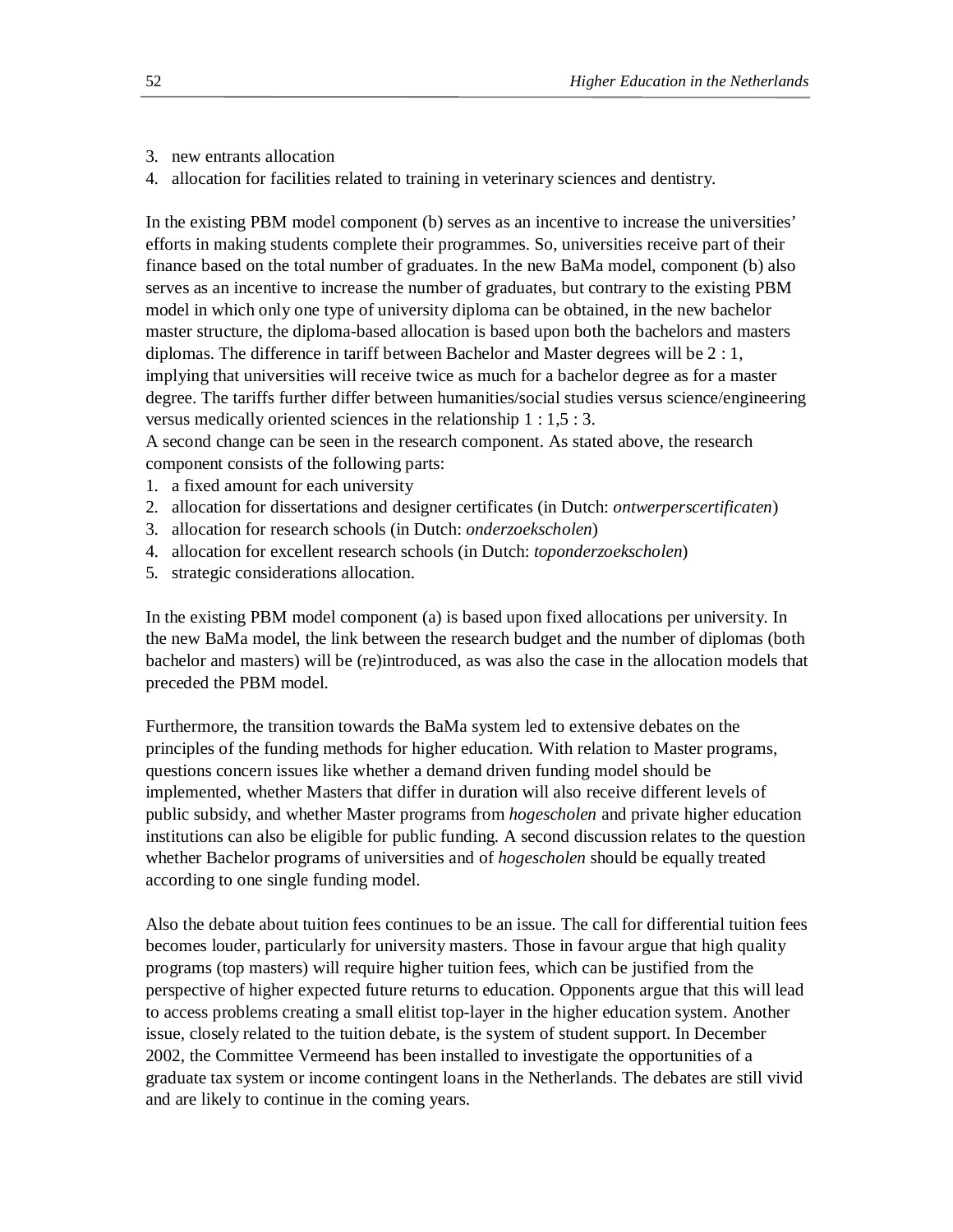The new student support system introduces the tuition fee loan ('*collegegeldkrediet'*). This increases the total amount of the loans. To accommodate the possible higher tuition fee students have to pay if they do not graduate in time, a student can obtain a loan for the tuition fee to be paid, up to a maximum of  $\epsilon$ 7500 per year. By extending the loans the minister expects the students to be able to study more efficiently, and invest more time in their studies.

Another issue which got much attention recently concerns proposals launched by the government for a new funding structure. The aim is to transform the HE system into a more differentiated and market-driven system where students and institutions obtain more freedom and more responsibility. Central idea of such a system is the provision of learning entitlements which allows students to 'cash' their entitlements for (parts of) education at any place and time. Such a demand –led system - already operational in Australia - aims to increase the flexibility and freedom of students within the available time limits. Students that run out of entitlements will have to pay higher tuition fees. HE institutions will receive public funding on the basis of number of students with learning entitlements. This demand-driven system is supposed to turn students into critical consumers, and HE institutions into responsive providers, offering quality and meeting the needs of an increasingly heterogeneous student population. The proposals have met much criticisms from various stakeholders. Since the change of government in 2007 this reform was put of.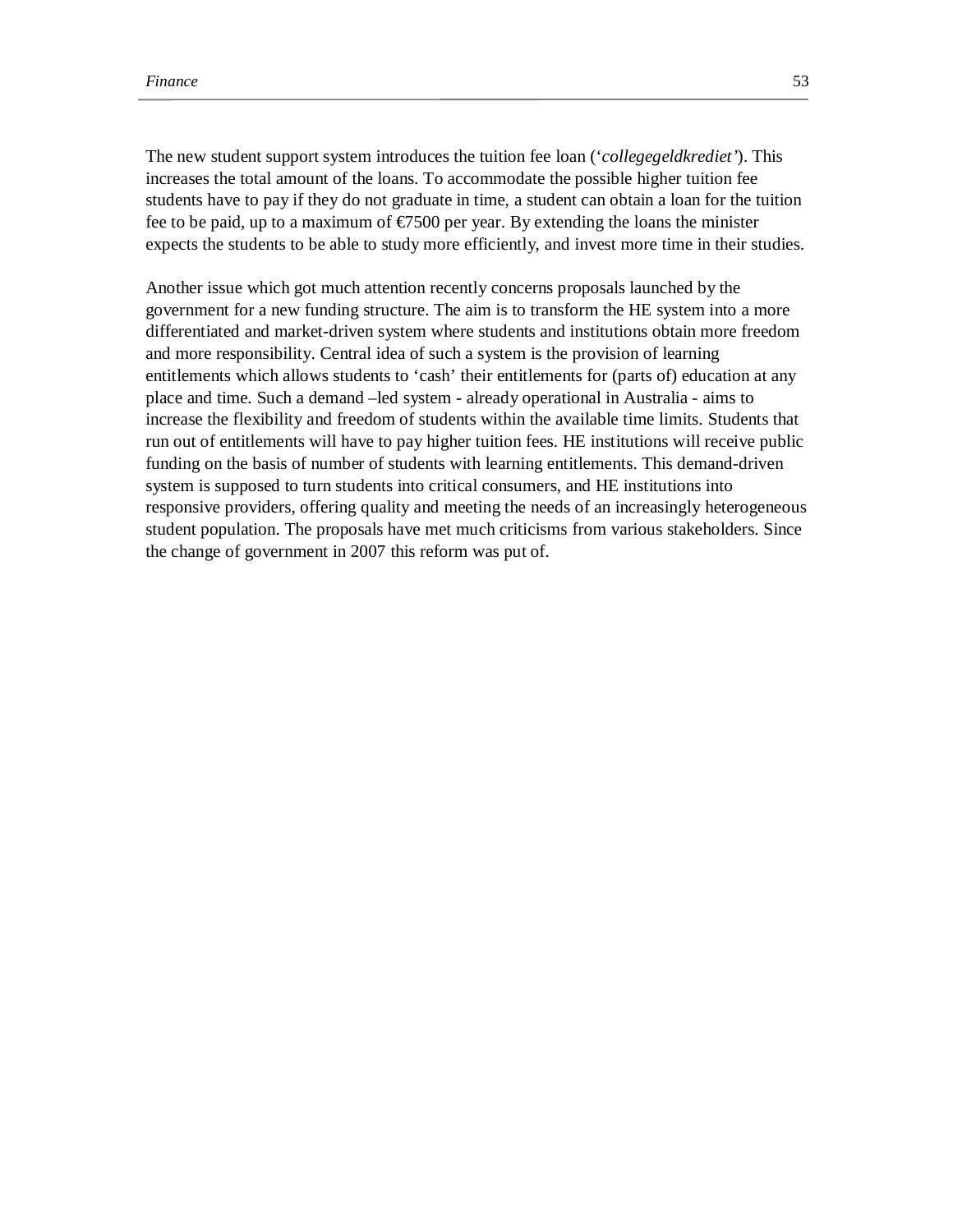# **5 GOVERNANCE STRUCTURES**

## *5.1 Introduction*

A distinctive feature of the Dutch education system is that it combines a centralised education policy with the decentralised administration and management of educational institutions. However, institutions of higher professional education and universities have different management structures.

# *5.2 Federal and regional governance*

## **Ministry of Education, Culture and Science**

The Ministry of Education, Culture and Science is headed by the Minister of Education, Culture and Science. There are currently two State Secretaries (junior ministers), each with specific areas of responsibility within the general policy lines laid down by the Minister. The chief civil servants together form the Executive Board, which bears overall policy responsibility.

Approximately fifty per cent of the budget is spent on salaries for teachers, university lecturers, researchers and other personnel. 1,400 people work directly for the Ministry. 800 work for the agencies, 500 for the state services, and 500 for the inspectorate. The Executive Board (made up of the Secretary General, Deputy Secretary General, and the Directors General) ensures that the Ministry's political leaders receive policy proposals that are feasible and comply with their own political and strategic wishes.

## **Student Financial Assistance Policy**

Around 250,000 pupils and 500,000 students receive public money in the form of financial assistance and grants to meet the cost of studying and the fees charged by educational institutions. The Student Financial Assistance Policy Department is developing the Student Financial Assistance Act in consultation with other interested parties.

## **Conditions of Employment and Professional Standards**

The quality of education depends largely on the quality of teachers and other staff. 350,000 people work in education and science. The Conditions of Employment and Professional Standards Department is dedicated to protecting the interests of teaching staff. The current objective is to give teachers an extra incentive for life-long learning. Good terms of employment are important. The Department speaks on the Ministry's behalf in its annual negotiations with representatives of teachers in primary, secondary, vocational and adult education. The collective agreements provide guidelines on pay, working hours and important social insurance issues.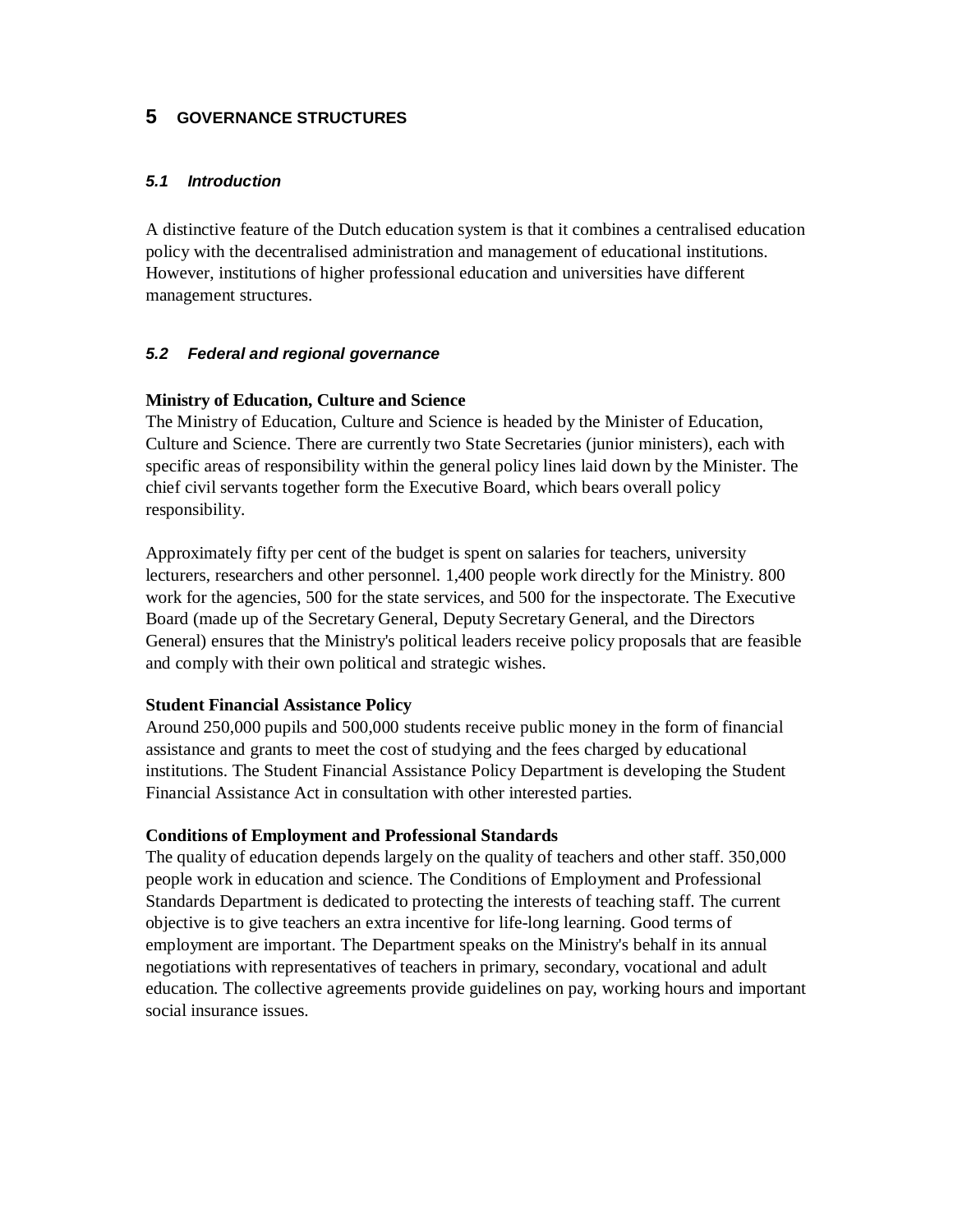### **Information and Communication Technology**

New communications media provide both teachers and pupils/students with new means of preparing the latter for the next stage in their education, an eventual job or an active role in society. The Information and Communication Technology Department is committed to ensuring that by 2003 all 12,000 educational institutions in the Netherlands - from primary schools to regional training centres – are connected to the fast, cheap broadband *Kennisnet* ("Knowledge Network"), a limited-access Internet site specifically for schools. The Department is also responsible for training teachers, developing educational software and managing networks, and devotes a great deal of attention to providing the services schools require.

#### **International Policy**

What is the European Union doing for Dutch students? And what makes the Netherlands attractive compared with other Member States? The International Policy Department coordinates the Netherlands' contribution to consultations on education in the European Union, the OECD and UNESCO. It develops the Ministry's international strategy and commissions comparative research. It examines issues from a national and international angle, putting the Netherlands on the map and helping it learn from developments elsewhere. In addition, the International Policy Department runs bilateral projects with priority countries such as Germany and South Africa, in close cooperation with the Ministry of Foreign Affairs. Most international educational cooperation is implemented by intermediary organisations such as the European Platform, the Netherlands Organisation for International Cooperation in Higher Education (NUFFIC), and the CROSS implementing agency (in Central and Eastern Europe).

#### **Information Management Group**

The Information Management Group (IBG) is a semi-independent part of the Ministry of Education, Culture and Science with responsibility for implementing the Student Finance Act (WSF) and the study costs and allowance schemes. Its other duties include the collection of school and course fees, the provision of administrative support for examinations, the placement and registration of prospective students, the evaluation of diplomas and the implementation of benefit schemes for education personnel (Ministry of Education Culture and Science 1996).

### **Central Funding of Institutions Agency**

The Central Funding of Institutions Agency (CFI) is an executive agency which is responsible for funding the education system on the basis of legislation and regulations and in accordance with the established financial frameworks. Its duties also include providing information for policymaking and funding purposes. The CFI is responsible for the proper and efficient funding of institutions. Since 1 January 1996 when the CFI acquired agency status, it has formed an autonomous part of the Ministry of Education, Science and Culture (Ministry of Education Culture and Science 1996).

### *5.3 Advisory bodies*

The Education Council (*Onderwijsraad)* is a permanent advisory body established by Act of Parliament in 1919. The Council may make recommendations on its own initiative as well as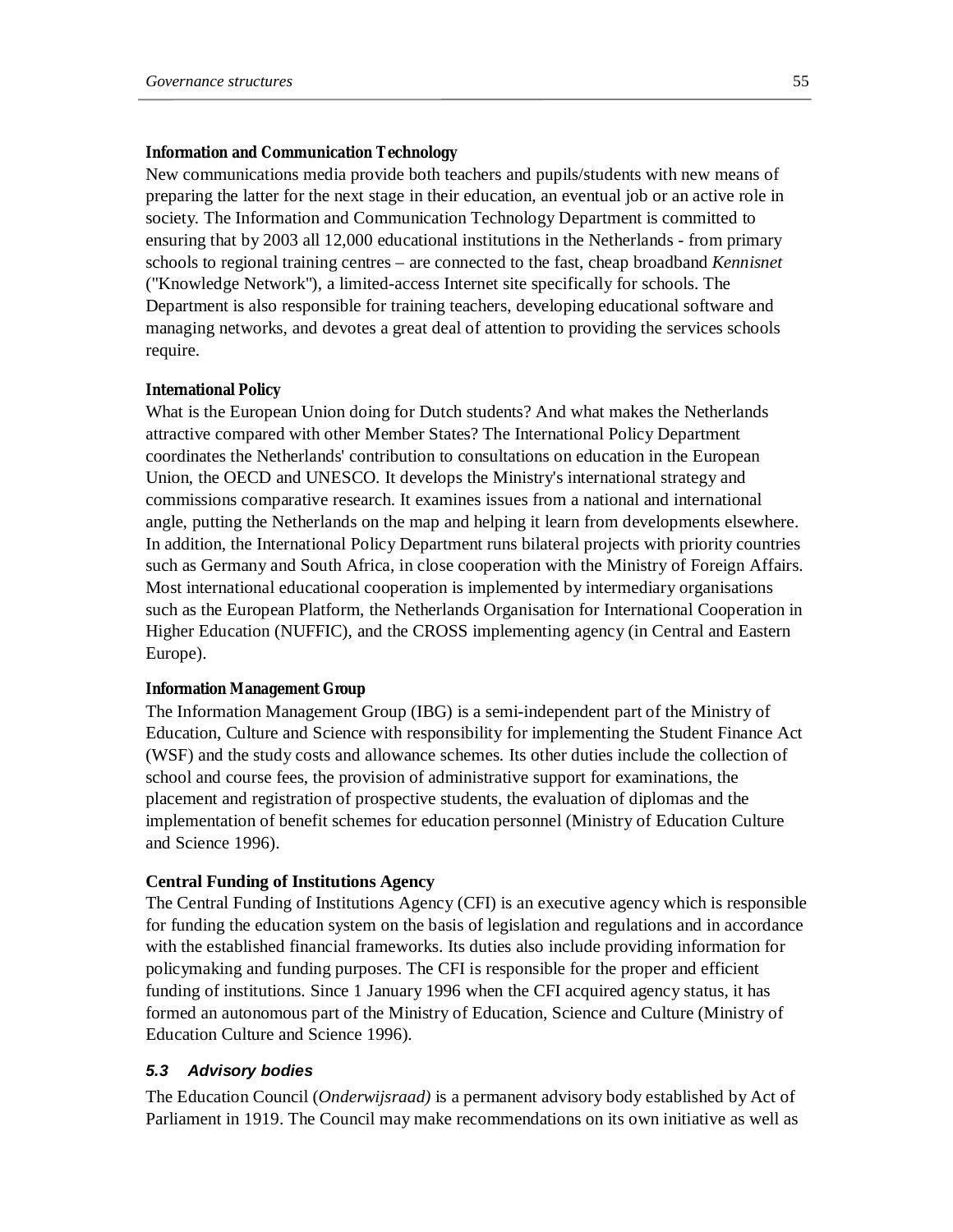at the request of the Minister. From 1 January 1997 the Education Councils' main task is to advise the government on the broad outline of educational policy and legislation on the basis of a working programme. In this working programme the Minister of Education, Culture and Science will specify the topics on which he wishes to be advised. Other bodies which advice the government on science and education are: the Socio-Economic Council (SER), the Advisory Council of Government Policy (WRR), and the Advisory Council for Science and Technology (AWT).

## *5.4 Consultative bodies*

With regard to higher education, the Minister consults within the Higher Education Consultative Committee (*HO Kamer*) with the HBO Council (*HBO Raad*), association of universities (*VSNU*) and teaching hospitals and with the national research organisations. Consultation takes place within the Student Consultative Committee (*Studentenkamer*) between the Minister and representatives of the national student organisations.

## *5.5 Intermediary organisations*

As described in chapter 3, the Netherlands Organisation for Scientific Research (NWO) and the Royal Netherlands Academy of Arts and Sciences (KNAW) are the largest intermediary organisations providing funding for research at higher education institutions. In addition, these two organisations also perform research.

## **NWO**

The Netherlands Organisation for Scientific Research (NWO) is the most important intermediate organisation in the field of fundamental and strategic scientific research. The NWO is an independent organisation established by an Act of Parliament in 1988. It succeeded the Netherlands Organisation for the Advancement of Pure Research (ZWO). NOW promotes scientific research at Dutch universities and research institutes and seeks to raise the quality of that research. Innovation is a key element in this endeavour. NWO also promotes the dissemination and use of research results achieved wholly or partly with NWO support. To help it achieve these aims NWO receives funding of around EUR 450 million from the government. Most of this funding comes from the Ministry of Education, Culture and Science, though other ministries also contribute. NWO targets all fields of research activity pursued in the Netherlands, from physics to theology and from information technology to research on ethnic minorities. The NWO organisation encompasses all fields of scholarship and consists of six Councils, representing six scientific fields: Humanities, Social Sciences, Physical Sciences, Geosphere and Biosphere Sciences, Medical Sciences and Technical Sciences. Most Councils cover several foundations of departments. Together they are responsible for the implementation of research policy and resource distribution in their area.

NWO is committed to ensuring that the level of the research carried out in the Netherlands is and remains among the highest in the world. NWO research funding (the so-called second flow of funds of higher education) is allocated through a stringent selection process based on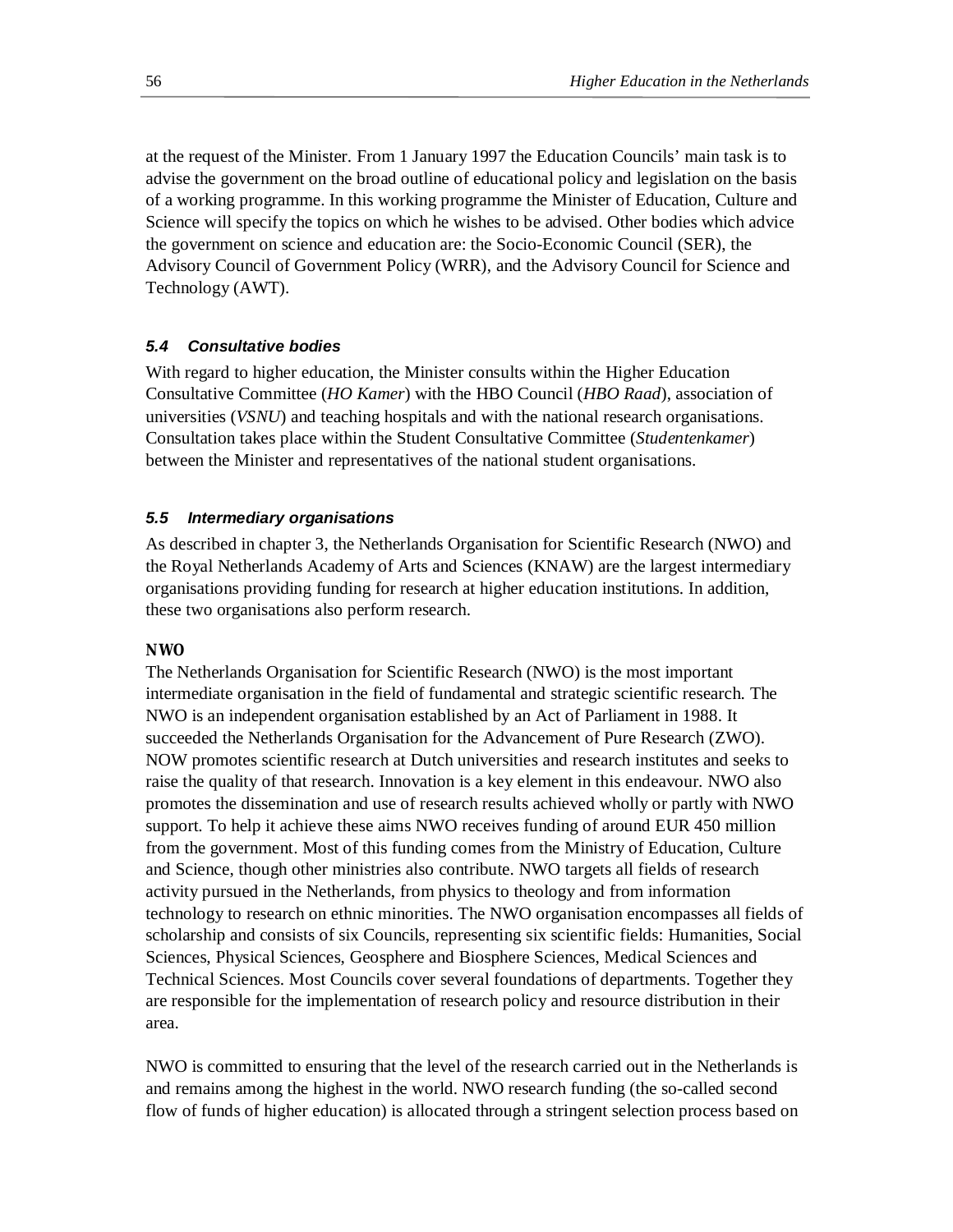the quality of the research proposals submitted each year, as well as through the provision of support to individual researchers. In 2001 a new NWO Strategy Document, "Themes and Talent" (*Thema's met Talent*) has been published (NWO 2001). One of the new policy elements in this document is the introduction of themes with a view to placing the emphasis on *interesting, innovative or strategic* scientific developments. Nine themes have been identified which meet these requirements:

- 1. Cultural heritage
- 2. Ethical and Social Aspects of Research and Innovation
- 3. Administrations in flux
- 4. Cognition and Behaviour
- 5. Fundamentals of Life Processes
- 6. System Earth
- 7. Digitalisation and Information Technology
- 8. Nano-sciences
- 9. Emerging Technologies

In addition to its thematic activities, NWO also places a strong emphasis on making scientific careers a more attractive proposition for talented young people. Of particular importance in this context is the *Vernieuwingsimpuls* grant scheme, which offers talented young researchers at varying stages of their scientific careers an opportunity to develop their own ideas and so to qualify for a tenured position at a university or research institute. In this way NWO contributes to the renewal and rejuvenation of the scientific staff of these establishments. Another core element in the NWO mission is to promote international, and in particular European, co-operation between researchers and scientific organisations.

NWO is itself responsible for prioritising research topics and for setting up and implementing grant schemes.

# **KNAW**

The Royal Netherlands Academy of Arts and Sciences' (KNAW) main objective is advising the Government in all fields of science. The Academy is in its advisory capacity supported by councils and committees. These bodies are composed of both members and non-members of the Academy, including university professors and researchers from public and private research institutes and industrial laboratories. The solicited and unsolicited advice is given to: government, parliament, universities, research institutes, funding agencies and international organisations. Besides this advisory role the KNAW's functions are:

- Judging the quality of scientific research (peer review, academy fellowship programme, accreditation committee for research schools in the Netherlands)
- Providing a forum for the scientific community and promoting international scientific cooperation (international contacts, congresses, funds and endowments)
- Acting as an umbrella organisation for institutes engaged in basis and strategic research, scientific information services and biological collection management.

The KNAW's budget is about  $680$  million, mainly provided by government (6.3% of the total R&D budget of the research institutes), of which 86% is allocated to KNAW's own institutes.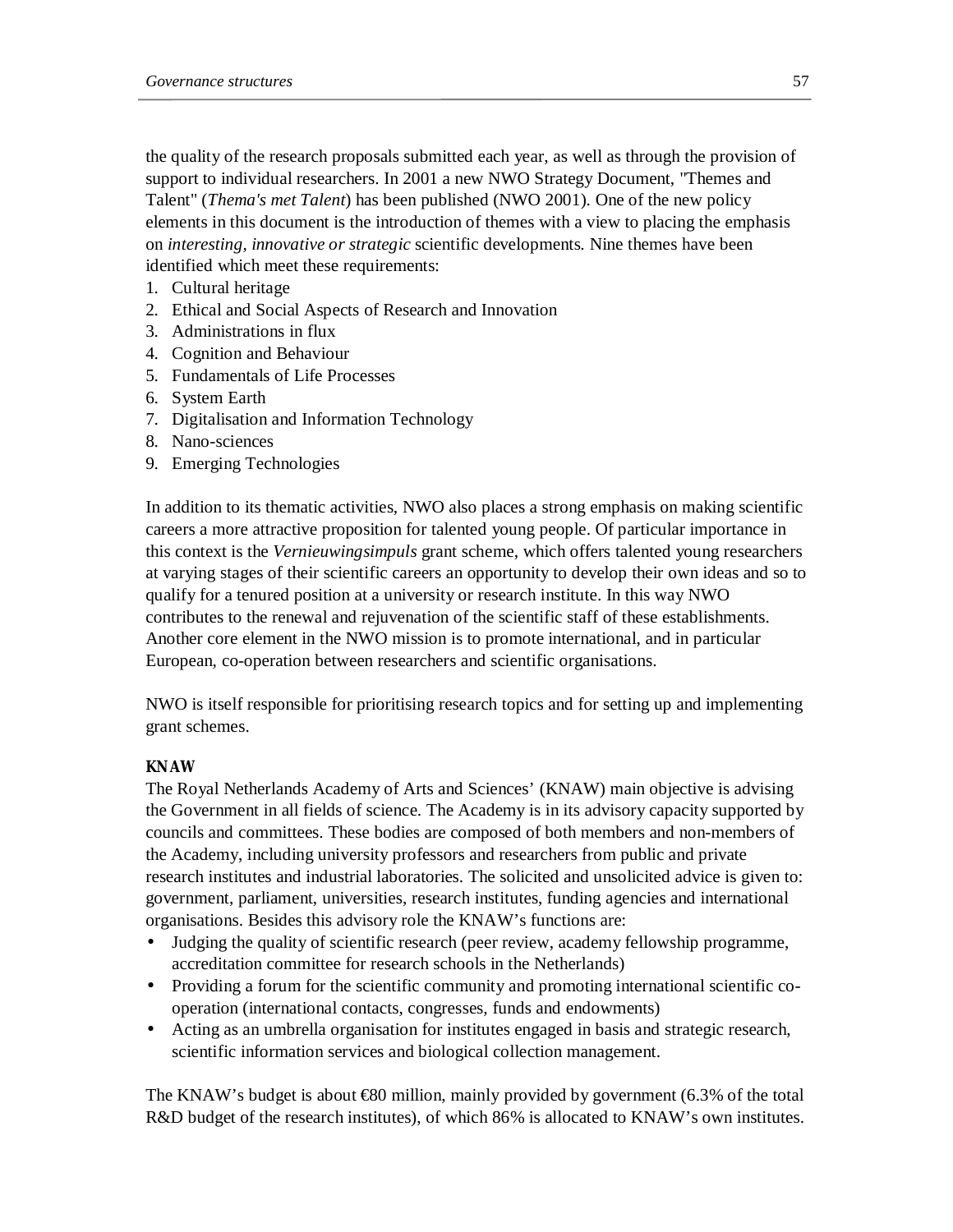There is little overlap between the research fields covered by these institutes and those covered by the NWO. The KNAW institutes focus on the humanities, social sciences and life sciences. The other 14% of KNAW's budget is allocated to the universities to fund post-doc positions.

### *5.6 Governance in higher education institutions*

### **5.6.1 University governance**

During the 1960s there was a growing concern about the effectiveness and the efficiency of the traditional forms of university governance in a new era of unprecedented expansion of participation in higher education. In 1967 these concerns about effectiveness and efficiency resulted in proposals by an important academic advisory committee (Maris) to centralise the structure of university governance. This committee proposed concentrating the major decision-making powers in the hands of a presidium of three persons which would be accountable to the Minister of Education and Science. According to the Maris committee, the relationship between the presidium and other governing bodies should be a hierarchical one. The proposal, however, was not taken up. The publication of the Maris' report more or less coincided with a radical change in public opinion. Political and social democratisation were high on the public and political agenda. The previous worries about the effectiveness and efficiency of universities were overshadowed by demands for democratic participation of junior academics, staff and students in university decision-making.

The spirit of this democratic movement left deep marks in the Act on university governance (the WUB) which passed parliament in 1970. In the first place, this Act created a system of functional representation in which academics, non-academics and students were given the right to elect representatives in university and faculty councils. At the university level, these councils also included a limited number of laymen appointed from outside the university, representing the general public. Secondly, these university and faculty councils were made the centres of power in what was basically a system of representative leadership. Although the university and faculty boards had some important independent authorities, the balance of power was definitely tilted in favour of the councils.

In 1981, the minister of Education and Science put forward a new bill for the university sector: the WWO. On the basis of an evaluation of the WUB (Polak 1984), this bill proposed, among other things, to redistribute the powers between councils and boards. According to the Polak committee, the powers of the boards should be extended. The presumption in the WWO was that such redistribution would reduce the lack of decisiveness in university governance and improve the efficiency of faculty and university governance. In spite of these amendments, the new bill did not call into question the *'raison-d'être'* of the councils with significant decision-making powers as such. The WWO was effectuated in 1986 and provided the legal basis of university governance until March 1997. In 1993 the WWO was replaced by the WHW, but the governance structure of universities was left unchanged in this new Act.

### **Situation before the MUB**

Until the introduction of the University Government Modernisation Bill (MUB) in 1997 the management structure of the universities encompasses a number of bodies at three levels. At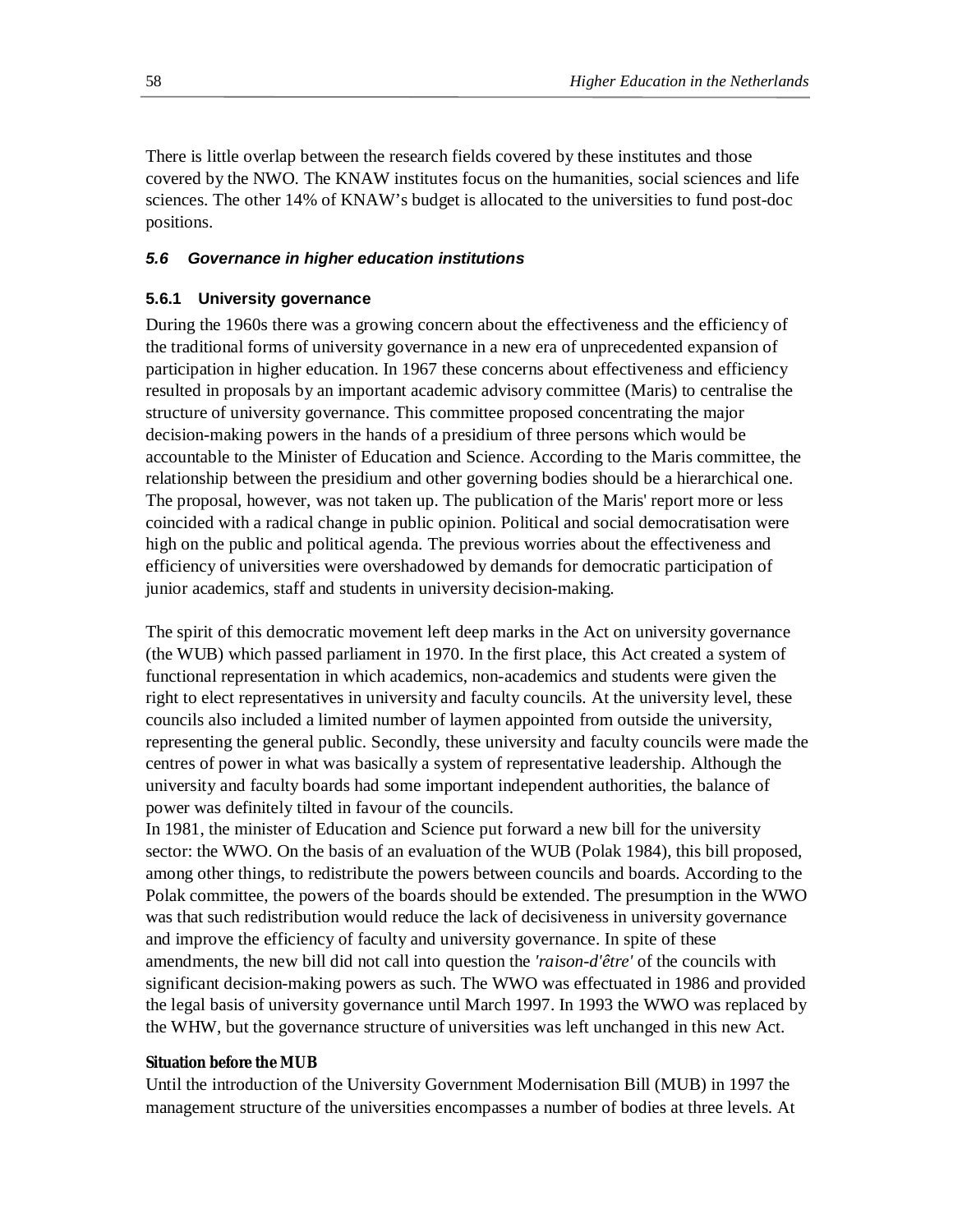the *central* level there are several actors: the university council, the executive board, the *rector magnificus* and the board of deans. The *university council* is a representative body and consists of 25 members drawn from the university community: at least one third are academics, a maximum of one third are non-academic staff, and a maximum of one third are students. The number of council members may be extended by a maximum of five external lay members who represent the general public. All members, except for the lay persons, are elected by and from the university community. Members serve for at least a two year period, except for students who serve for a one year period. The meetings of the university council are public. The chair of council is elected from its own members. The university council has the final say with respect to the budget, institutional plans, annual reports, general academic procedures, and rules and regulations. The authority of the council is stipulated in the national law. Some responsibilities are delegated to sub-committees.

The *executive board* consists of three members: the *rector magnificus* who is a member *ex officio* and two appointed members. All three persons are appointed by the minister of Education, Culture and Science. Even though the mechanism for appointment is not election, but selection, the university community (especially the board of deans (see below) and the university council) have the right to place nominations before the minister. The meetings of the executive boards are not public, though the boards report to government. According to the WHW, all powers (except those that are specifically assigned to the university council) are assigned to the executive board at the university level. The main functions of the executive board concern policy design, financial advice, building and grounds, personnel matters, and policy implementation. The executive board and the university council govern the university.

The second level of governance within a Dutch university is at the *faculty level*. At this level the following main actors can be distinguished: the faculty board, the faculty council, the dean, and two standing committees: the 'research committee' and the 'education committee'. The role of the faculty board and the faculty council as well as the relationship between them, is similar to that at the central level with respect to council and the executive board, though of course decisions at this level concern faculty matters. The *faculty board* is the executive body at faculty level, and it consists of a maximum of five persons. The dean holds the chair. The majority of board members are academics. The faculty board has the authority to govern the faculty except for those responsibilities which fall under the jurisdiction of the faculty council. The faculty board is accountable to both the faculty council and the university-wide executive board, which it has the right to advise. The *faculty council* consists of maximum 15 persons, of whom at least half are academics. Remaining members represent non-academic staff and students. As at the central level, the faculty council can extend its membership by the appointment of five lay persons. One of its main duties is approval of the faculty budget. The faculty council may delegate some of its responsibilities to the faculty board. *The dean* chairs both the faculty board and council and is elected by the faculty council from the full time professors of the faculty. In most cases the dean is in office for two or three years.

The faculty council appointed the members of the '*education committee*', half of the members of which were students. This committee had advisory powers with respect to faculty teaching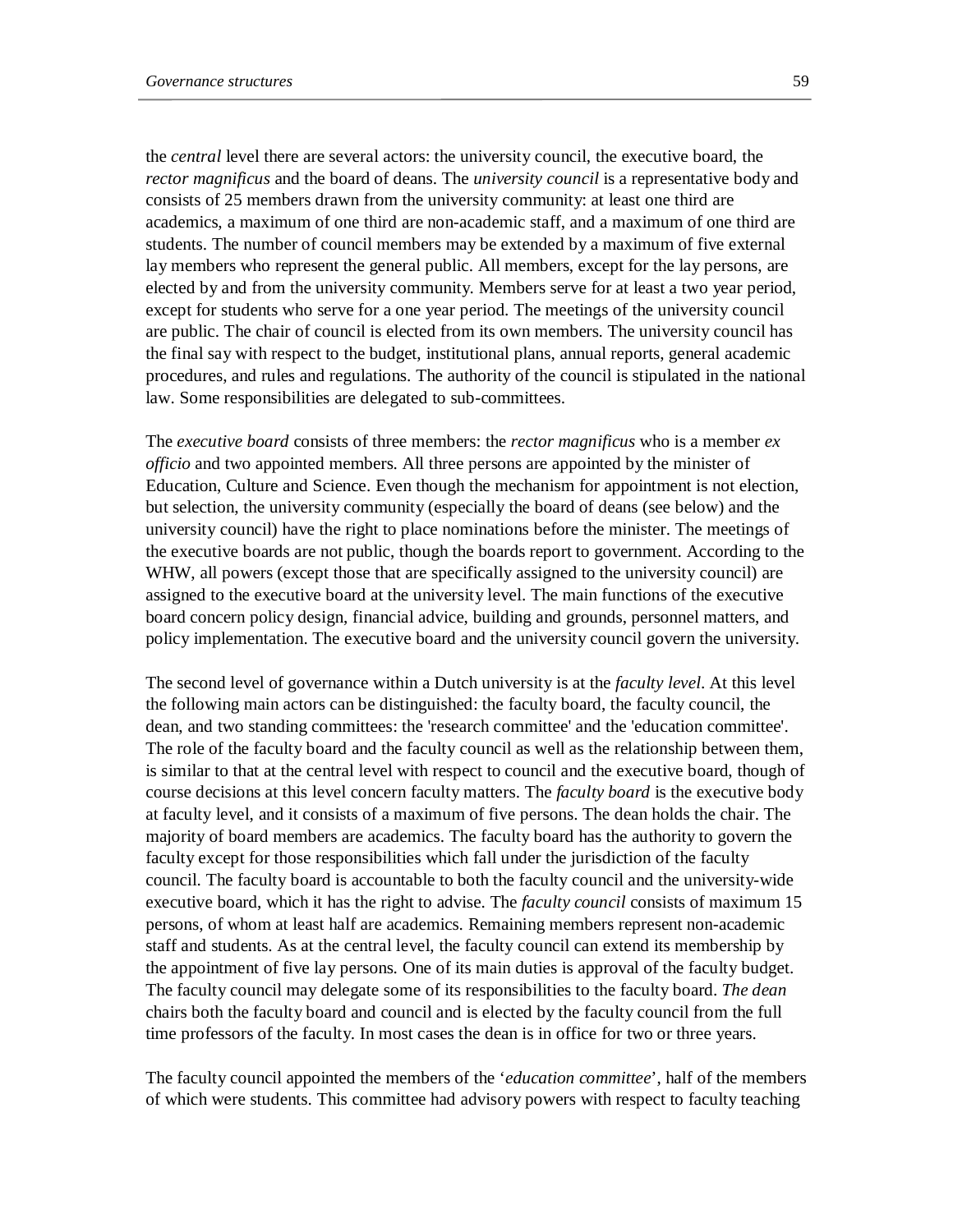programmes and it evaluated examination procedures annually. The *'research committee'* was also appointed by the faculty council and had a majority of academic members. This committee had advisory powers with respect to the design and implementation of faculty research programmes. At the *base unit level* - the third level of governance in the old system the 'disciplinary research group' (DRG) was an important governing body. These DRGs were small clusters of professors and their assistants working in the same disciplinary area, but might also include non-academic staff and students. The faculty council and faculty board determined the procedural rules of the DRGs. Their main functions were the design of study and research programmes. The proposals of the DRGs had to be approved by the faculty council. The DRGs were accountable to the faculty board.

### **Situation after introduction of the MUB**

In 1995 the Dutch minister of Education, Culture and Science launched a bill, called Modernising Universities' Governance structure (MUB), which was put into effect in March 1997. Six main problems were identified with respect to the former governance structure of universities as laid down in the WHW. These problems were:

- the governance structure is inadequate with respect to the organisation of teaching;
- responsibilities with respect to teaching are not clear. Due to the collective mode of decision-making no individual seems to feel responsible. In addition, the structure is highly fragmented;
- the formal separation of powers with respect to governance on the one hand, and management on the other, is unsatisfactory, especially at the faculty level;
- as a result of the second and third point it is difficult to ascertain who is accountable for the quality of teaching;
- the strong orientation towards research at the expense of teaching has a negative impact on the quality of teaching;
- coherence and communication among the various levels is inadequate. This is in part the result of the ambiguous separation of powers between the key academic decision-making units.

The MUB leads to a different administrative structure where responsibilities are clarified and administrative participation of staff and students will disappear. The main changes in the governance structure of universities concern (1) the strengthening of executive positions vis a vis the position of councils at both the central and faculty levels, (2) the university and faculty councils becoming representative advisory bodies for students and employees instead of 'heavily equipped governing bodies', (3) the integration of governance and management/administration (the new structure combines governance and management functions in the one body), the abolition (at least formally) of the disciplinary research groups (DRGs), which until 1997 were quite powerful, (4) the increase in power of the dean at the faculty level, and (5) the introduction of a new governing body, the supervisory board (more or less comparable to a 'board of trustees').

Another distinguishing feature of the MUB is that it leaves ample room for universities to design their own structures within its legal framework. The legislature explicitly gives several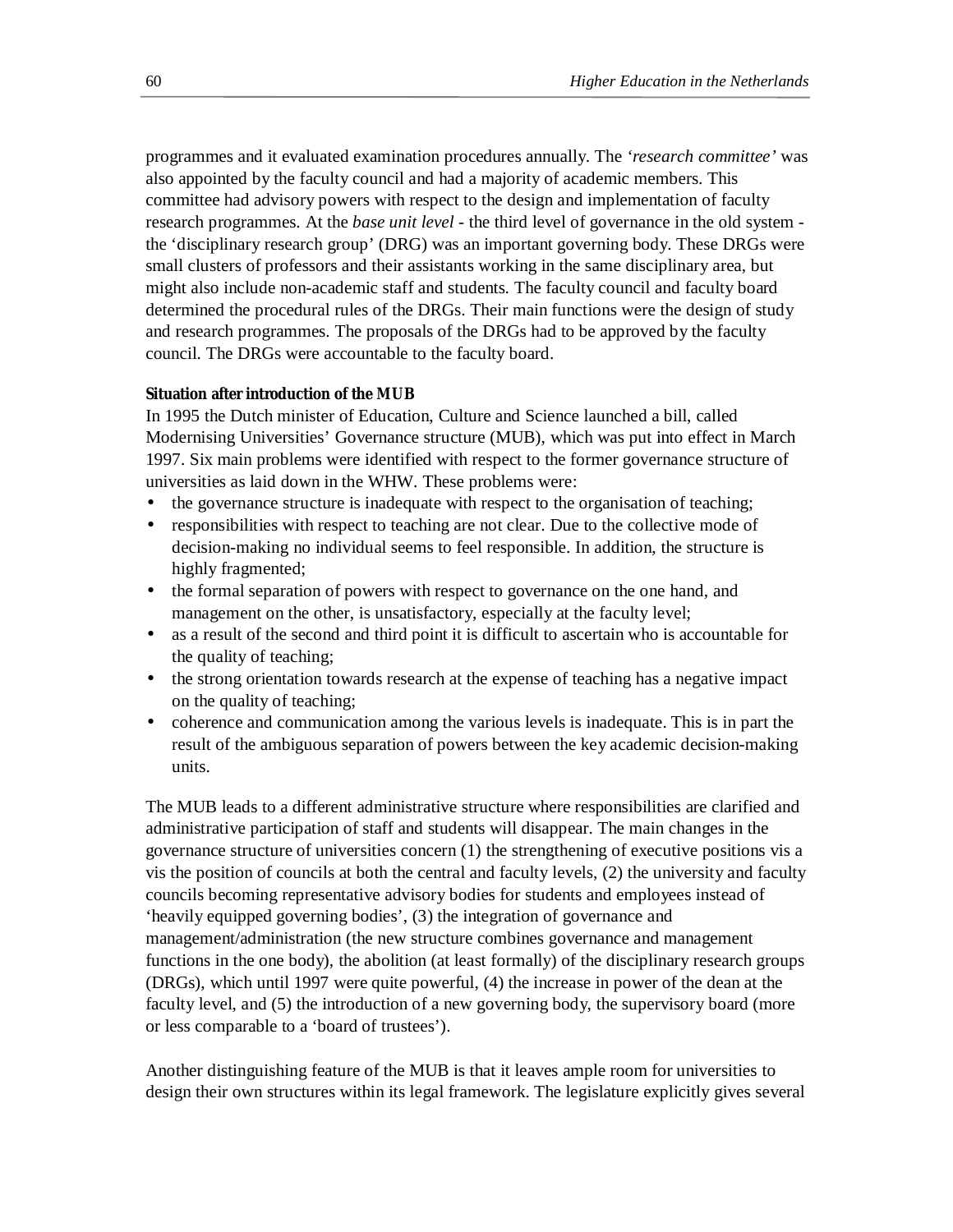options to universities to create internal institutional arrangements to meet their own challenges.

### **Central structure**

At the central level the following actors can be distinguished: the supervisory board, the executive board, the 'university council', the *rector magnificus* and the 'board for doctoral degrees'. The *supervisory board* consists of five persons appointed by and accountable to the minister. The most important plans of the university (such as strategic plans, and budget plans) will be submitted to the supervisory board for approval. The supervisory board will also arbitrate in the case of disputes between the executive board and the council. The *executive board* consists of three persons who are appointed by the supervisory board. One of these persons is the *rector magnificus*. This executive board which functions as a *collegium* has significantly greater powers than its namesake in the old governance structure.

The new *university council* no longer has decision making powers; one of its most powerful rights (approval of the budget) has been removed. It is to a large extent a representative advisory body. It has the right of comment with respect to institutional rules and regulations and important policy documents, such as the strategic plan. The MUB-Act offers two options with respect to the new university council. The first option entails a so-called divided system of representation in which there are separate advisory bodies for employees (academic and non-academic) and for students. The second option is a so-called undivided or combined body, referred to as the 'university council new style', and consisting of representatives of both employees (50 per cent) and students (50 per cent). The *board for doctoral degrees* more or less replaces the former board of deans, though in most cases the new board is a little less powerful, and persons other than deans can be members.

At the faculty level the new Act favours single-headed authority in the form of a deanship, although universities are permitted to retain a *collegium* as the executive body (i.e. a faculty board). The *dean* or the *faculty board*, however, has more powers than in the previous governance system. The executive board of the university appoints the deans, who may be drawn from inside or outside the university or faculty. Most universities have opted for deanships in preference to faculty boards. As at the central level, *faculty councils* have lost most of their powers and have become advisory bodies. Again there is the option of a divided or a combined structure, provided that the choice is the same as that made at the central level. The Act prescribes that half of the members of the faculty council must be students. Students also participate in the *education committee*. The executive board will resolve disputes between dean and faculty council. The size of the faculty councils varies from 3 to more than 20 members.

A major change at the base unit level is that *disciplinary research groups* have lost their legal status. They are no longer a formal governing body in the university structure. However, since universities do have some degree of freedom to design their own structures, they may choose to have a form of disciplinary research group, without legal powers. The abolishment of the DRGs has far-reaching consequences for the organisation of the primary processes, as the DRGs were the key actors with respect to both teaching and research, which were from an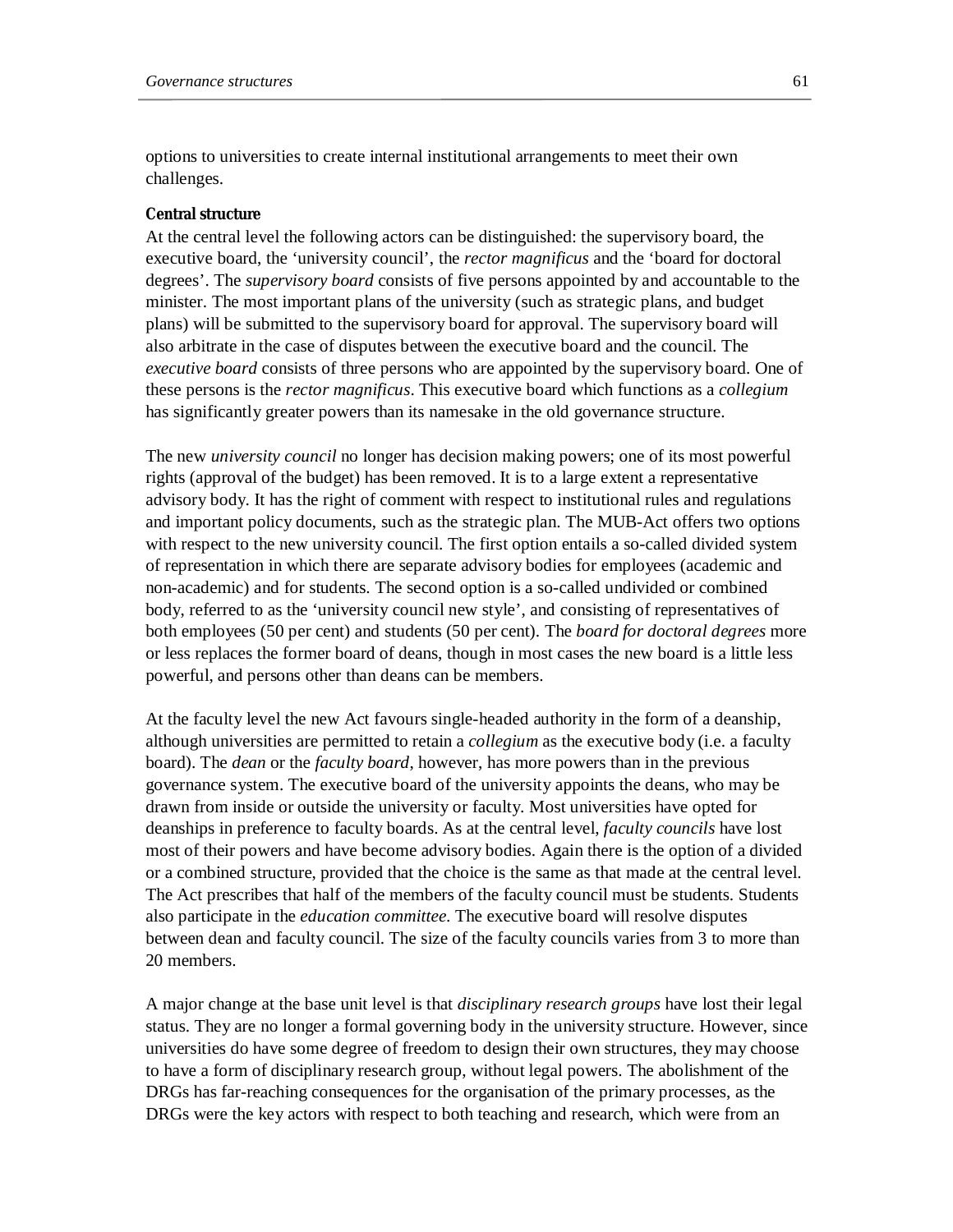organisational point of view closely related. In terms of the new Act, the organisation of teaching and research is separated. Although there is variation across faculties, generally speaking a *course director* (or a board) is responsible for the organisation of teaching programmes and a *research director* (or a board) is responsible for the organisation of research. Both directors are accountable to and appointed by the faculty dean.

### **Evaluation of MUB and other procedures**

In 2005 the MUB was evaluated among policy-makers, academic and other staff, and students of Dutch universities. The most important conclusions were (Boer 2005):

- On average managers, academic staff and students are satisfied with the governance model, although not enthusiastically.
- Dutch universities have clearly strengthened their executive leadership, without categorically excluding staff and students from key decision making processes.
- Autonomy is seen as sufficient, although most board members would like to see a more distant role for the central government.
- The level of participation and involvement of academics and students in decision-making processes is a problem, and few of them are willing to participate in these councils.
- Academic staff is more critical about the way of governing than students. This may be partly due to tension between formal and informal structures within universities.
- The role of the supervisory board is unclear to almost everyone in the university.

Generally a strong university management is not considered as negative by most respondents. What is of concern – and not particularly related to the MUB governance structure as such - is the increasing administrative burden and the information institutions have to deliver in the context of the expanding accountability procedures. Several studies have been carried out to measure the amount of bureaucracy, for example in terms of a larger part of the higher education budget spent for management and information requirements at the cost of budget spent for the primary process and particularly 'knowledge transmittance'. Reference can also be made to the report on Science Dynamics mentioned before that states that there is no clear view on how the financial means are distributed between the primary processes (education, research, and knowledge transmittance) and the secondary processes and that more transparency is needed. The research council (NWO) emphasises that further streamlining of administrative procedures are necessary in order to reduce the overhead costs. Because of all these concerns, the Minister has invited all educational sectors to develop a 'bureaucracy benchmark' on the basis of which the Minister will present a number of measures to the Dutch Parliament which aim to diminish the administrative burden for institutions.

### **5.6.2 HBO sector**

Contrary to the universities, the management structure of *hogescholen* only comprises an executive board or central management board and a supervisory board. Besides these two boards every *hogeschool* has a participation council. The executive board consists of a maximum of three members. The chairman of the executive board is appointed by the Minister of Education, Science and Culture. According to the WHW all powers and duties have been delegated by the competent authority to the executive board. The executive board is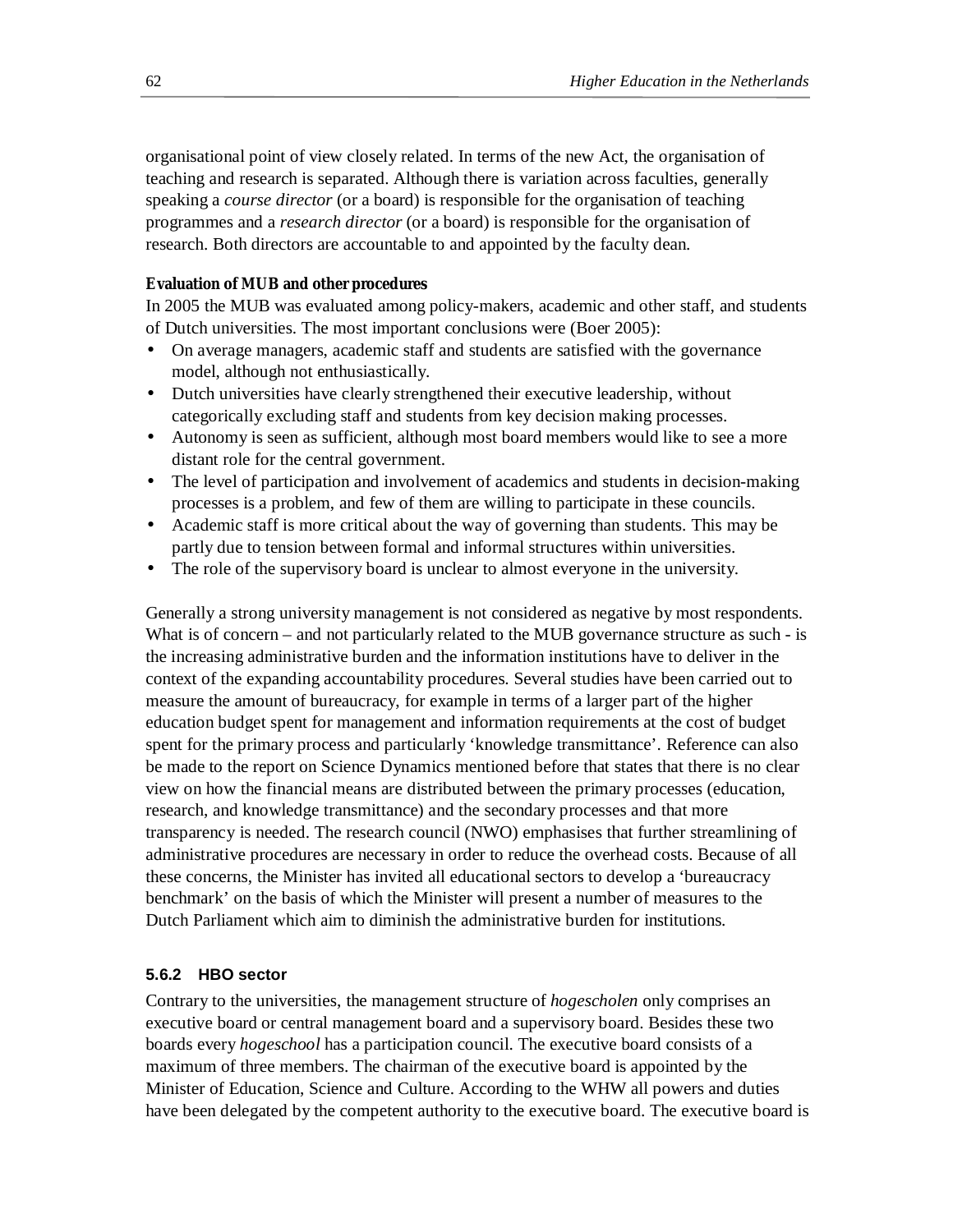responsible for managing policy preparation and implementation, co-ordinating the day-today affairs of the institution as a whole. The supervisory board consists of a chairman and at most 11 other members. According to the WHW the supervisory board oversees the policy formation process of the executive board.

Until 1996 the executive board had no legal distribution of power among the different layers of administration, because the W.H.W. only regulated the principal structure in which the executive board has all powers of authority. With the introduction of the Administrative Organisation Bill in 1996 the competent authority has the possibility to introduce faculties or other organisational units to which the executive board can decentralise some of its functions.

#### **Participation councils**

Unlike the universities, the HBO sector has participation councils, consisting half of staff and the other half of students, since 1981. These participation councils are to a large extent derived from the Participation Act in education (WMO) 1981, which was in force for primary and secondary education. At that time the HBO sector was formally part of secondary education and this meant that *hogescholen* were legally obliged to introduce participation councils. The WMO 1981 included a long list of subjects of which the advice or approval of the participation council was required. With the introduction of the HBO-Act in 1986, in which the HBO sector was formally placed in higher education, the rules according participation were adopted from the WMO 1981. In 1992 this WMO was modernised and one of the main characteristics of the modernised WMO is the fact that for most cases the right of advice and approval is regulated by the WMO. It lasted until 1996 before the modernisations of the WMO of 1992 were adapted to the HBO-sector. 1996 Was the year in which the Higher Education and Research Act of 1993 (WHW) was amended by the Administrative Organisation Bill. However, in contrast to the WMO of 1992 the Administrative Organisation of 1996 has no extensive catalogue of powers. In the Administrative Organisation Bill there is a limited number of cases for which the power of approval of the participation council is granted. Other cases can be settled per *hogeschool* through regulations (Hoefnagel, Vermeulen, 1997). The participation council consists half of staff and the other half of students and has the authority of advice or consent.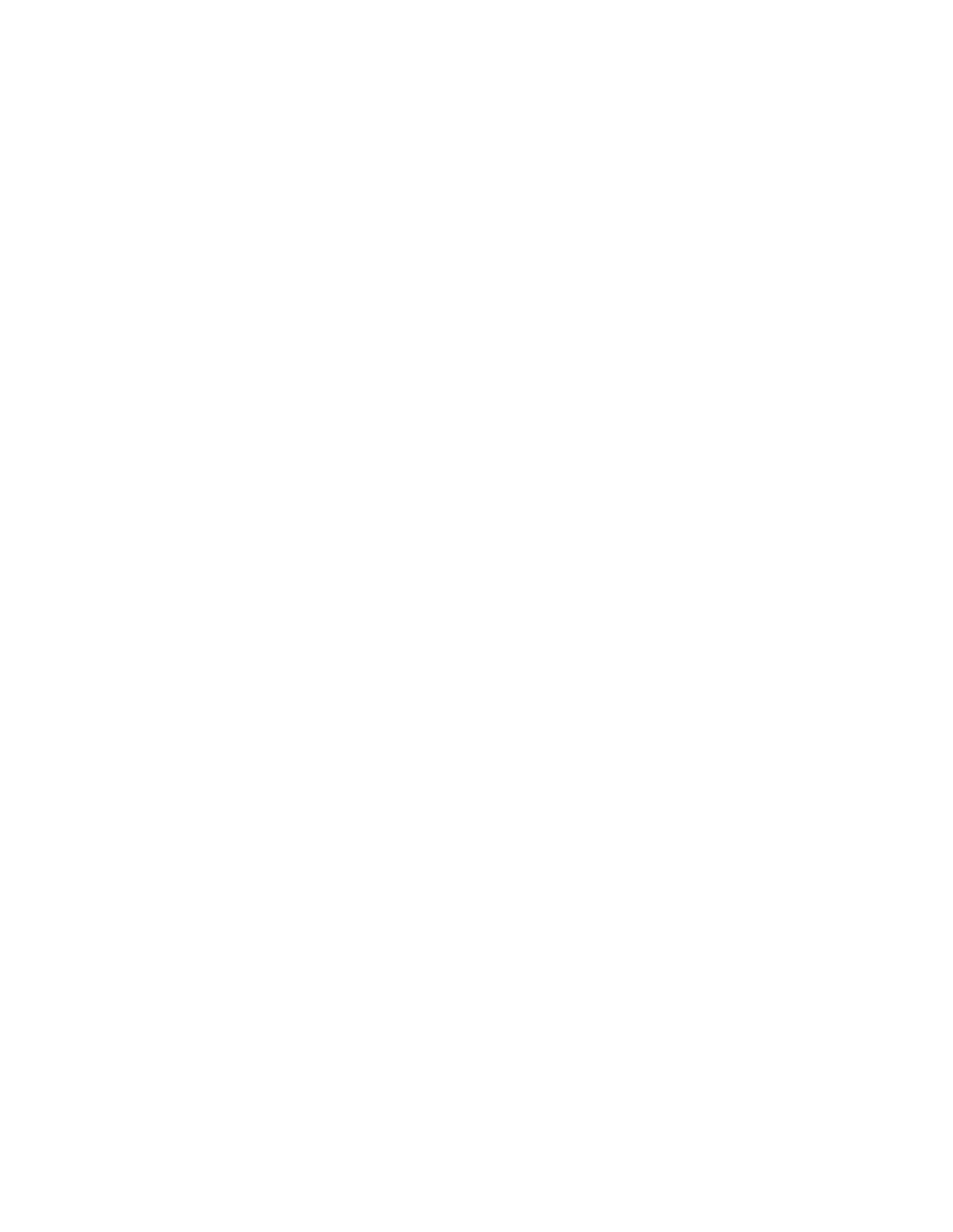## **6 QUALITY ASSURANCE**

### *6.1 Introduction*

The Netherlands was the first to develop a formal system to assess the quality of teaching and research. In the 1980's a new steering philosophy was adopted. Instead of detailed control of all kinds of input, the government would only check afterwards whether the *self-regulation* of the higher education system led to outputs in an acceptable range. In other words, the higher education institutions were given more institutional autonomy on the condition that they would show that they 'delivered' quality education. True to a historical process, this 'new steering philosophy' was first implemented before it was formulated. That happened in a policy initiative started in the Dutch universities in 1983 concerning research, the 'Conditional Funding' (CF) policy.

This policy was intended to 'promote both quality and systematic discussion of priorities and the use of resources' in research in Dutch universities —accountability regarding government funding can be seen as an ulterior goal. The Conditional Funding policy was the first effort to assess how governmental funding for higher education was being used, changing the funding of fundamental university research from a 'give away model', included in the general grant to universities, to an 'exchange model'. A successful and satisfying exchange presupposes that the receiving party can assess whether it gets 'value for money'. The government was confronted with a new problem in this way: "Because of the specific nature of fundamental research no governmental control can be placed in the actual research process. The necessary expertise for an effective control mechanism is simply lacking. If nevertheless tried, such an imposition of outside control would lead to the senseless meddling of the funding party in the operations of the funded organisation".

The alternative for the government is to put faith in assessments by scientists, by *peers*: they are the only ones who know, because of their long training in a field of knowledge, what counts as a valid knowledge claim, hence whether a research project leads to sufficient output. To attain legitimacy in the government's eyes, these peers have to be external to the units evaluated. Thus, the procedure chosen for the CF model, was to have external committees assess the research submitted by the universities, and to guarantee funding of the research group performing it for the next five years if the research was assessed positively. The information about research aims, activities and outputs (mainly publications) was to be supplied to the peers by the faculties themselves. The external committees were appointed by the Royal Academy of Arts & Sciences (KNAW). By using the principle of peer review, which is well known in academia, and through the involvement of the Royal Academy, legitimacy of the procedure in the eyes of the academics was undoubtedly sought.

The research funding was allotted to the universities, not to faculties or research programmes. It was up to the universities, therefore, to re-allocate funds from 'unprotected' to 'protected' research as they saw fit. However, very few re-allocations took place. The universities' decision-makers did not use the outcomes of the CF assessments for re-allocations, mostly because the assessments were very uniformly distributed. Very few research programmes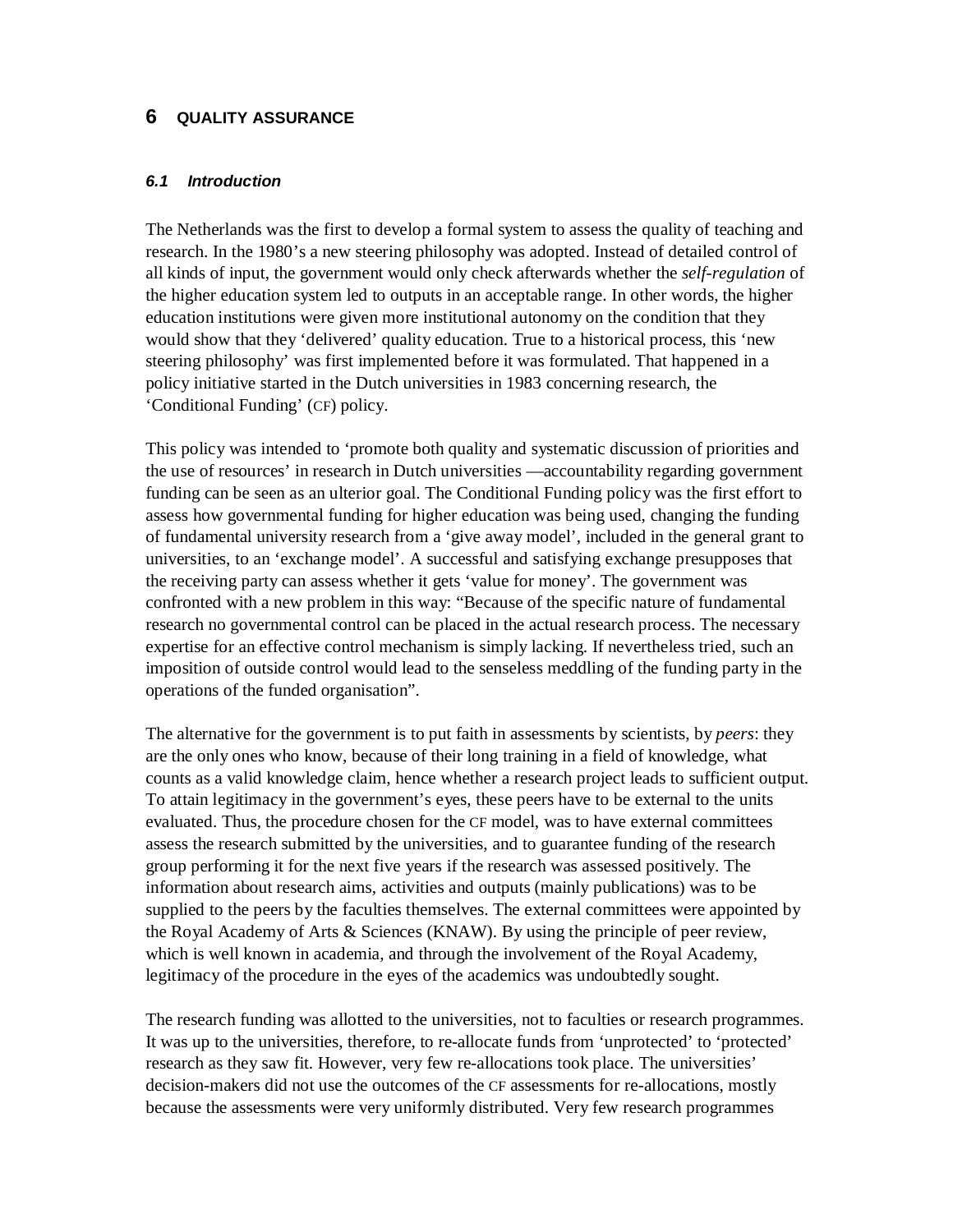were judged 'insufficient', and the peers declined to indicate 'excellent' research. As a policy instrument for re-allocation of funding the CF failed.

What proved to be a much more influential aspect of the CF, was that all research submitted for assessment is grouped into *research programmes*. Grouping together the research activities of several individuals started to become the main policy level in higher education research policy. The 'CF research programmes' became a lasting characteristic of research in the universities in the Netherlands, covering, at first, a significant percentage of all their fundamental research, later practically all university-based fundamental research. Even when after two five-year rounds the CF faded away on a national scale, most universities kept these research groupings for their internal administration, and they were at the base of other research policies developed by the Ministry of Education & Science.

## *6.2 Quality Assessment of Teaching*

Two years after the introduction of the CF, the HOAK policy paper, was published (Ministerie van Onderwijs en Wetenschappen 1985). The idea of quality assessment was to be extended from research only to all major primary activities of higher education institutions — meaning, in fact, that quality assessment of teaching had to be developed. Note that as a historical accident separate procedures for the assessment of teaching and research were well selfevident at the time. It was equally self-evident that the universities and the *hogescholen* developed separate approaches to quality assessment, although after a few years they ended up with very comparable procedures.

In their negotiations about the implementation of HOAK, the Minister of Education  $\&$  Science and the umbrella bodies of the universities, the Association of Universities in the Netherlands (VSNU) and the Association of *hogescholen* (HBO Raad), in 1986 reached the compromise that the umbrella bodies would co-ordinate the procedures to assure the government that they 'produced' quality teaching without too much waste of students and time. The focus was on accountability with a special emphasis on drop out ratios and time to degree. In the spirit of self-regulation, the government would not use the outcomes of the quality assessments for further changes to funding of higher education after the cut-backs of the period before 1985. However, if a study programme was shown to be of low quality, and no improvements took place over a number of years, the government reserved the right to strike this study programme from the official register, meaning that its diploma would no longer be recognised officially and that it would no longer be funded by the government, nor would students have a right to the study grant every student of a recognised programme is given. In the hands of the umbrella bodies, the governmental goals of accountability and quality improvement changed to quality improvement and accountability —the change in order indicates a significant difference in emphasis.

## **6.2.1 The Principles, and their Implementation in Universities**

For the design of the quality assessment procedure, the VSNU borrowed from the CF assessment procedure and from the decades-long US experience with programme review and specialised accreditation. Accordingly, the entity to be evaluated through the new procedure is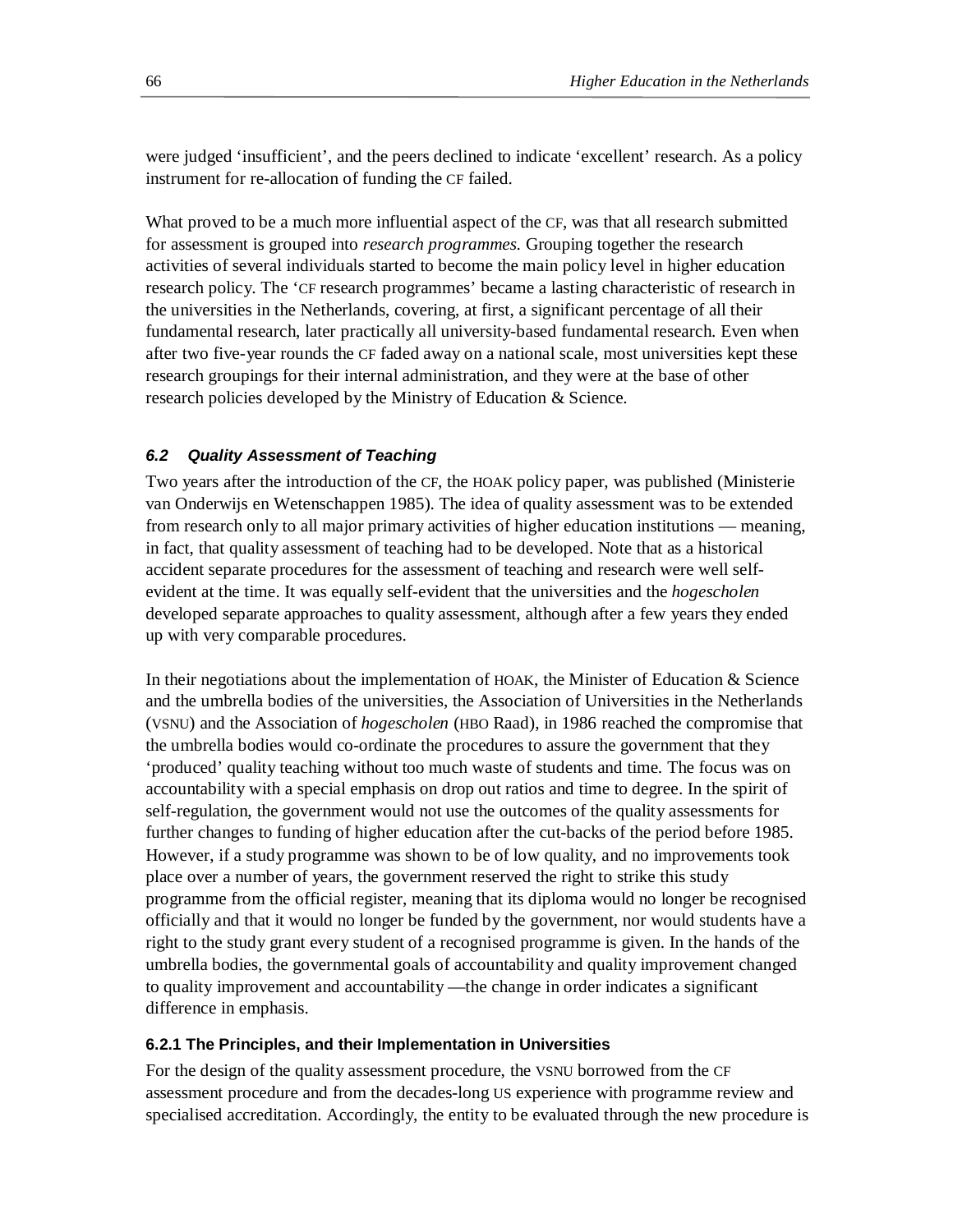the *programme of study*, i.e. the collection of courses leading to a specific *doctorandus* degree (equivalent to a Master's level). Ad hoc *visiting committees* of external peers are to pass judgements on all programmes of study in an area of knowledge in the country, basing their judgements on the information contained in the faculties' *self-evaluation reports* and on their own observations during two-day *site visits* to each of these faculties (see also figure). At the end of each visit, preliminary comments and judgements about the study programme are given by the chair of the visiting committee. The final version of this text, after being commented by the study programme, is included in the national, public *report of the visiting committee*.

The requirements on the self-evaluation report structure the self-evaluation process in the faculty. The VSNU guidelines for the self-evaluation report prescribe which topics should be addressed, such as programme aims, programme structure and content, student and staff information, data on graduates, issues of internationalisation and internal quality management. Partly, the structure of the report and the data to be used are prescribed in detail to ensure comparability across the country, but for another part the faculty can emphasise issues it considers to be important while de-emphasising others.



#### **Figure 6-1: Self-evaluation and Visiting Committees in Assessment of Teaching**

The self-evaluation reports are also the cornerstone of quality improvement: through the selfevaluation process, faculties ought to become aware of their strengths and weaknesses, and start to ameliorate the weaknesses, even if no external committee were involved —this is of course a normative, perhaps even idealistic picture, as sketched by proponents of selfevaluation processes. The peer committee's judgements are collected in a national, public report, including an exposition of the committee's frame of reference for judging the faculties, a chapter on the general state of affairs of teaching in the discipline in the country, and chapters on each of the programmes of study, with its strengths and weaknesses and the committee's recommendations for improvement. The visiting committees do emphatically not give a single, summary judgement of a study programme's quality. To do so would be contradictory to the multi-dimensional nature of the concept of quality. This procedure is in

Source: (Westerheijden 1997)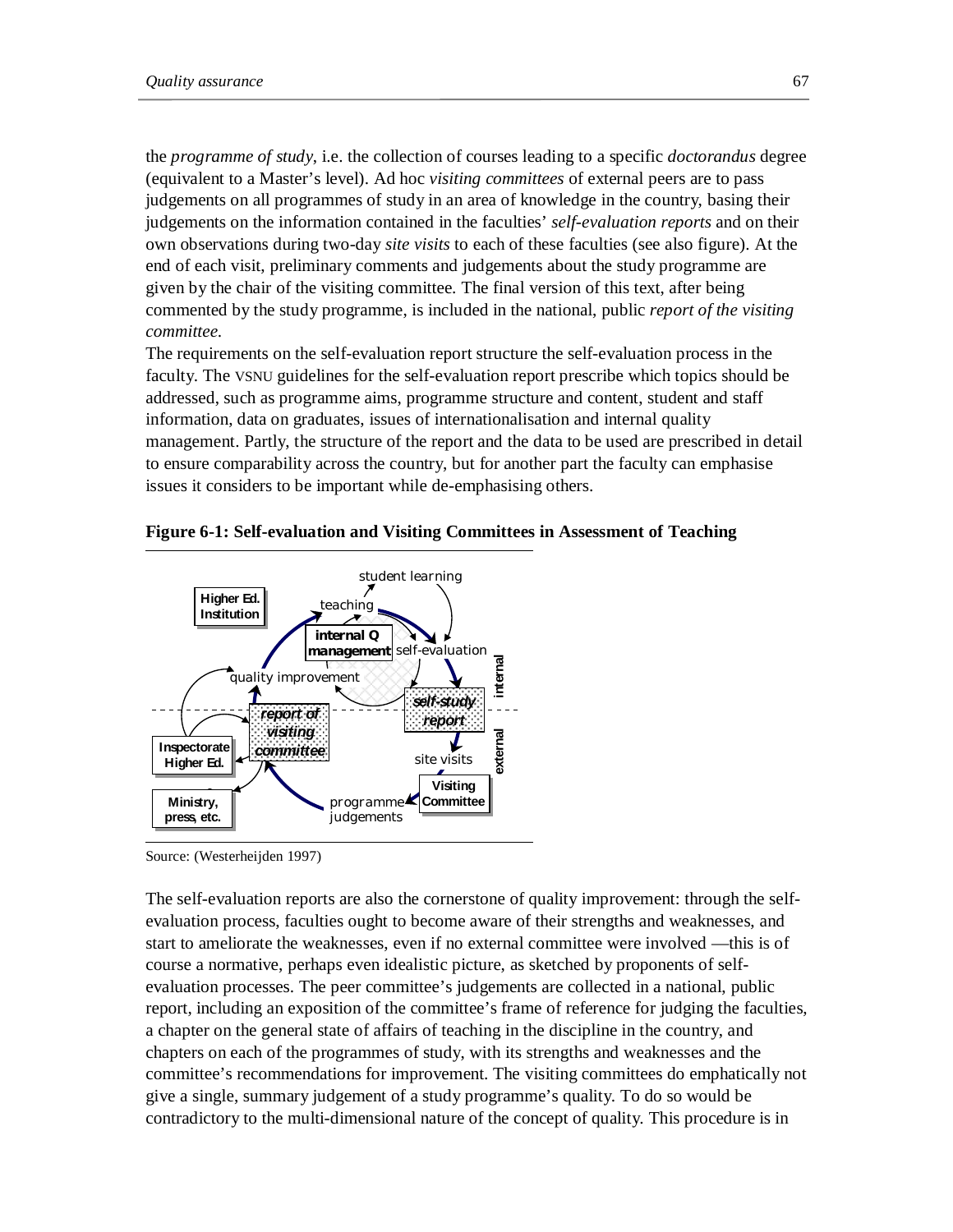operation since the academic year 1987–1988 —the first year as a pilot project. Every year the VSNU appoints a number of ad hoc visiting committees to evaluate all programmes of study in their respective disciplines, thus covering all<sup>10</sup> programmes of study in a six-year cycle.

### **6.2.2. The Same Principles Implemented Slightly Differently in** *Hogescholen*

As mentioned above, the universities and the *hogescholen* applied the same principles in their assessment of the quality of teaching. The HBO Council, the umbrella organisation of the *hogescholen*, started assessing programmes of study in 1990, and because of the larger number of programmes it operates on a seven year cycle to cover all areas of knowledge. In some areas with very many study programmes, two or more sub-committees share the burden of visiting them. Also, the visits last, as a rule, no more than one day per study programme. The most important differences stem from the fact that the HBO study programmes are intended to be more 'practice oriented' than the academic programmes in universities. Applicability and job orientation accordingly have a higher priority. This influences the character the quality judgements should have, and therefore also the ways to form those judgements. Thus, the HBO Council issues its own guidelines for self-evaluation, which differ in some respects from the guidelines used by the VSNU; also, the HBO sector still being in the first round of evaluations, these guidelines are in some ways less prescriptive than the VSNU ones. And it shows in the composition of the visiting committees: whereas the VSNU mainly uses academic peers, the HBO Council visiting committees consist mainly of practitioners in the area of application of the study programme.

### *6.2.3 VSNU* **Quality Assessments of Research**

After the demise of the CF procedure, the government desired a new procedure for quality assessment of research in the universities. The procedure that the VSNU then designed can briefly be characterised as an extension of experiences: of the CF experience on the one hand, and of the VSNU experience with quality assessment of teaching on the other.

Since 1993, *external peer committees* judge fundamental research taking place in the universities in the Netherlands along four dimensions of quality: productivity, quality of output, relevance and long-term viability. *All* of a faculty's fundamental research is to be submitted, organised into *research programmes* as in the CF. The faculties provide the information again; bibliometric analyses of publication data are made by an independent bureau in a number of cases —this is new and not always part of the procedure. The committees may judge on the basis of this written information only, but they can also interview research programme leaders or visit the faculties and laboratories. National, public reports are the main output of this procedure. In contrast to the teaching assessments, the research evaluations are given in summary figures for each research programme on the four dimensions of research quality. Productivity, quality of (key) publications, relevance of the programme and long-term viability of the research group, are judged separately on five-point

-

<sup>&</sup>lt;sup>10</sup> With very few exceptions, mostly consisting of programmes that are unique in the country. For such 'orchid programmes' tailor-made solutions are developed.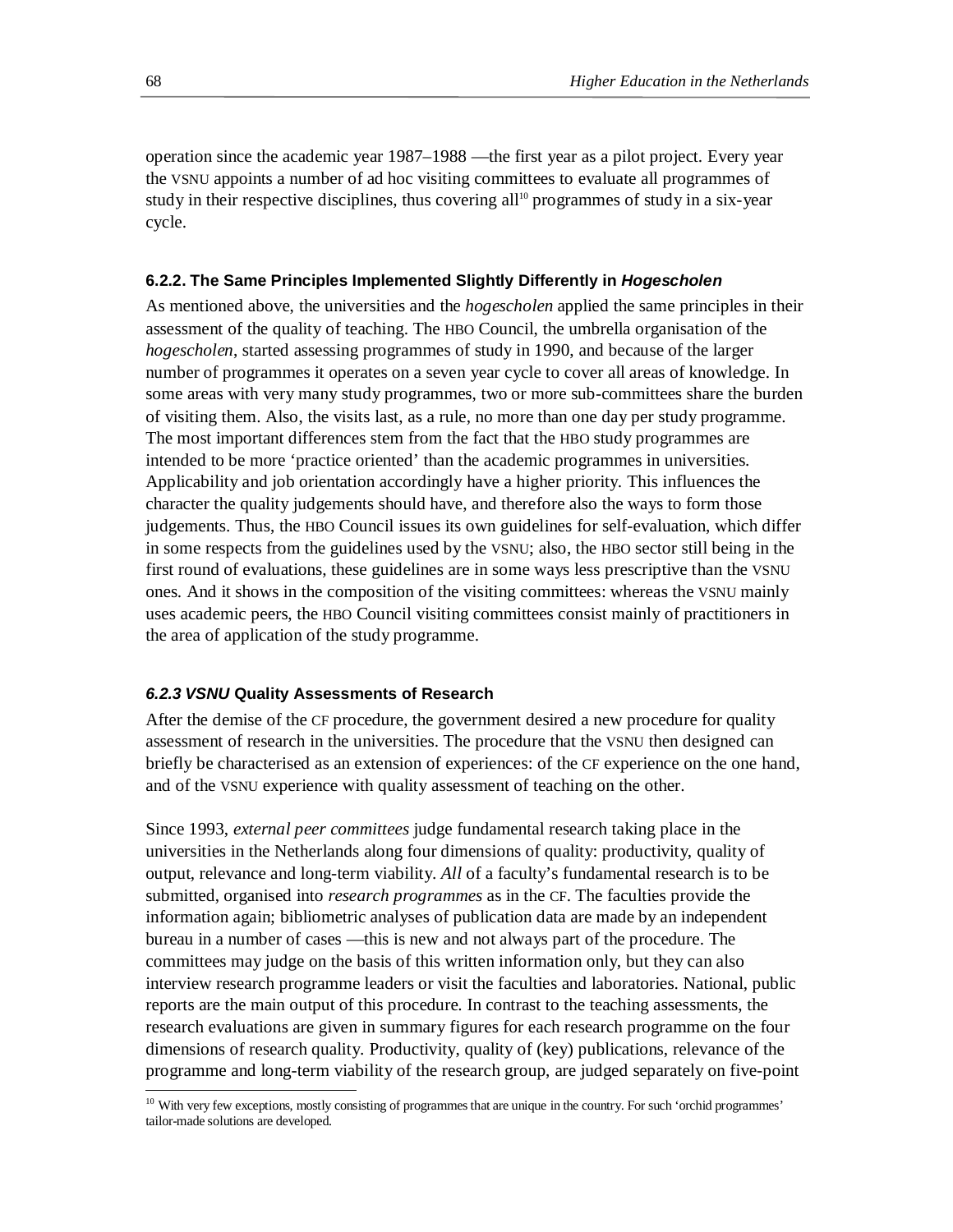scales ranging from (1) insufficient to (5) excellent. As with the quality assessment of teaching, there is no direct connection of quality judgements with the government's (funding) policy for higher education. How the universities and faculties use the outcomes of the quality assessment procedures, is a subject for the next section.

An important issue dealt with by the Commission on Science Dynamics concerns the role played by research assessments in the programming and resourcing of university research (Commissie Dynamisering (Commissie Chang) 2006). What is the relationship (if any) between the outcomes of the external peer reviews and university research programmes? Do such ratings affect decisions about structure, funding and staffing dedicated to research? Although research assessments provide overviews of the quality, productivity, relevance and sustainability of research at Dutch universities, it is not clear to what extent this should have implications for funding. To date performance-based funding of research does not take place on a large scale, but there is clearly a movement towards developing performance indicators, including the academic and societal impact and networking of research (Jongbloed 2005). The Advisory Council on Science and Technology Policy (AWT) advocates such a movement, the ministry is interested, but universities are generally more reluctant.

## *6.3 Effects*

There is no direct connection between the quality assessments and government policy of higher education. Specifically, there are no financial rewards or punishments for the faculties concerned. The most important, but still marginal, financial consequence would ensue if students 'voted with their feet' (taking their tuition fees with them) by evading study programmes that are judged to be weak on many dimensions —but there is as yet no empirical evidence that they do. To ensure that the considerable amount of effort that goes into the quality assessments is not a 'paper tiger', but that they are serious and that recommendations are acted upon, the government, through the Inspectorate for Higher Education, monitors closely the visiting committees' reports and the follow-up by the universities. In the jargon of Dutch politics, this is called 'meta-evaluation'.

In terms of cybernetics, the Inspectorate for Higher Education is the 'sensor' to discover whether critical variables are within an acceptable range. The Inspectorate's role is, first, to check whether a visiting committee's report has the right quality of information for the 'sensor': did the committee follow the agreed-upon procedure and are its conclusions and recommendations based on information? In more than seven years and after tens of committees to universities, one university visiting committee's report was not accepted, and the quality assessment of teaching in this area had to be repeated. In the HBO sector, in 1997 for the first time a visiting commitee's report was not accepted either. Next, since 1993 when the institutional arrangement about follow up was re-negotiated between the government and the higher education institutions, the Inspectorate checks whether the universities react adequately on the visiting committee's remarks. Note that the

Inspectorate does not prescribe a certain way of follow-up. To decide on its own way of follow-up is part of the university's autonomy. The Inspectorate only requires that some follow-up is planned, to be put in writing in an 'Action Plan'. If no adequate Action Plan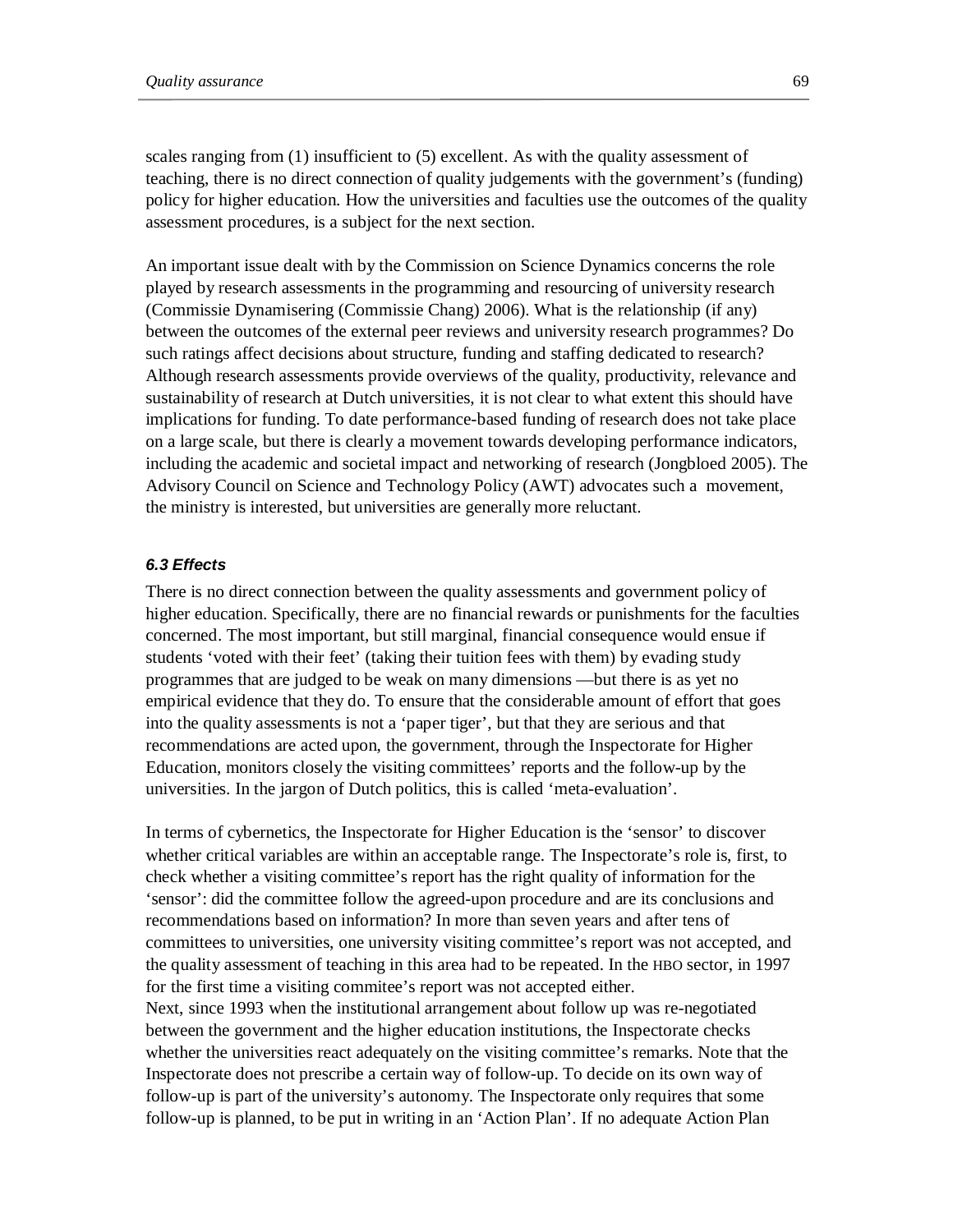ensues, the Minister of Education issues a 'yellow card', i.e. a warning that unless thorough improvements are made quickly, the programme would be stricken from the register next year. Such warnings are also given when study programmes are judged to be very weak on crucial aspects. If the Inspectorate discovers such 'worrisome cases', the university is asked through the Minister of Education to make rapid improvements. Till 1997, a warning was issued once in the university sector of higher education and on about a handful of cases in the HBO sector —until now, this threat of sanctions has been sufficient to induce the wanted improvements. Finally, the Inspectorate has taken upon itself to check the actual follow-up in a mid-term review, three years after a visiting committee report is published. This is to ensure that quality improvement plans are implemented, and do not remain paper plans until the next visiting committee comes around in six or seven years' time.

The proof of the pudding is, of course, in what happens with these evaluations. They are not 'ritual dances' —the Inspectorate for Higher Education looks after that, also, it has been established independently that non-utilisation by the higher education institution (usually, the faculty) is a relatively small category. This does not imply that all faculties slavishly follow all recommendations of visiting committees. Frederiks (1996) has estimated that about half of the recommendations are followed up as intended by the visiting committees. Among this part, the recommendations that are in fact repeated from what the faculty itself had concluded in the self-evaluation process and report may be a large portion. On the other hand, it may be argued that faculties do not need to follow all recommendations, because it is their (legal) responsibility to care for the quality of their teaching and of their research. Consequently, as long as they seriously use the recommendations and observations of the visiting committees in one way or another as inputs to their decision-making pertinent to the quality of teaching or of research, the evaluation of the quality assessment should be positive, even if that means that the faculty rejects recommendations (with explicit arguments). This latter position is, in fact, the stance of the VSNU, which sometimes seems to claim that the Inspectorate for Higher Education only looks whether recommendations are being followed up.

### *6.4 Accreditation*

With the introduction of the Bachelor-Master system in Dutch higher education the Dutch-Flemish Accreditation Organisation (NVAO) was established in 2004 to ensure and promote the quality of higher education in the Netherlands and the Flemish part of Belgium. The NVAO does not replace the existing quality assurance system, but is connected as much as possible with the prevailing quality assurance system. The internal self evaluation report as such is not part of the accreditation process as it is argued that in this way there is a better guarantee that the faculty will give affair self-analysis leading to an internal discussion among all those concerned, which in turn will enhance the chances for improvement. Thus, the improvement function of quality assurance will be maintained. The ranking of programmes or institutions is not the purpose and the accreditation system is dichotomous. On the basis of an independent assessment process it is determined whether a programme meets basic quality standards or not. The NVAO applies a rather broad framework which allows for differentiation of programmes in terms of distinctive profiles or special quality features. This makes it more difficult to draw up rankings and this is not what the NVAO pursues (Dittrich and Frederiks 2005).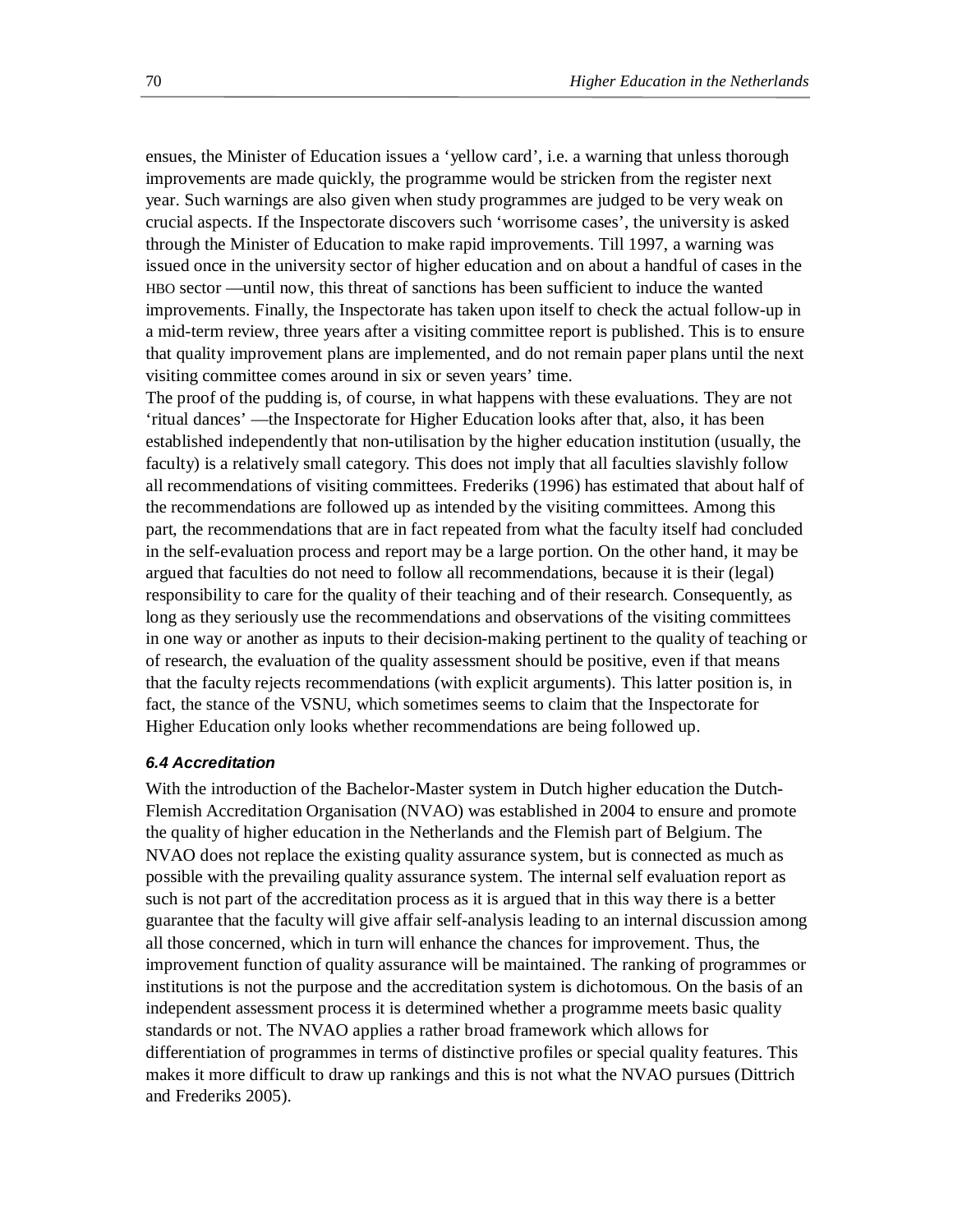The NVAO is organised along the bachelor–master model, and the reform plans include that accreditation will be mandatory for programs:

- to award recognised bachelor and master degrees;
- to make their students eligible for study grants and loans;
- to receive state funding (for public higher education institutions only).

Implicit in the above is that private higher education institutions will be included in the accreditation procedures on an equal footing with public ones, apart from the issue of public funding. This will open up the Dutch higher education system for globalisation forces. A potential problem relates to the issue that the Dutch accreditation system should be open for all (international) visiting and evaluating institutions. However, the practical criteria used for accreditation have a specific Dutch character. Nevertheless the NVAO operates increasingly on the European level, seeking collaboration with other accreditation agencies. The NVAO has contributed to the establishment of the European Consortium for Accreditation in Higher Education (ECA) and is an active member of the European Association for Quality Assurance in HE (ENQA). These initiatives are clearly in the context of enhancing the international mobility of students and researchers and the emergence of the European Higher Education Area. The participating organisations have agreed on a 'code of conduct' and on the involvement of peers for external reviews.

The first round concerns accreditation of all study programmes on an individual basis, but it was discussed to change towards institutional accreditation. To date, the general standpoint by most actors in higher education is that institutional accreditation is not desirable: for practical reasons and because the comparability of the same study programmes of different institutions would become less clear. One issue raised is the extent to which extent there is a balance between internal and external quality control: which aspects can be assessed on institutional level and which should be assessed on the departmental level. The central issue is that individual programmes should be assessed on a regularly basis and that the results of that assessment should be accessible for the public. An assessment of the institution as a whole would not be able to fulfil this function.

# *6.3 Ranking and classification*

An issue which has received more attention is the development of a classification system of institutional types and profiles and a ranking system in terms of performance of institutions. These topics provoke much discussion and resistance, particularly the ranking of performances which may reinforce the role of the prestige of institutions. There is a general belief that if rankings are unavoidable this should be done well and based on the purpose it should serve, namely for adequate information for stakeholders. It is said that their main purpose is to inform students and prospective students as part of the study information systems. Particularly for those candidates abroad with limited access to information such a system could be very helpful. The general view is that such ranking should be multidimensional, and should avoid a situation where institutions are ranked as a whole. Ranking should pay attention to both teaching and research, performance, based on objective criteria and have an international scope. Currently the Ministry supports a project by CHEPS which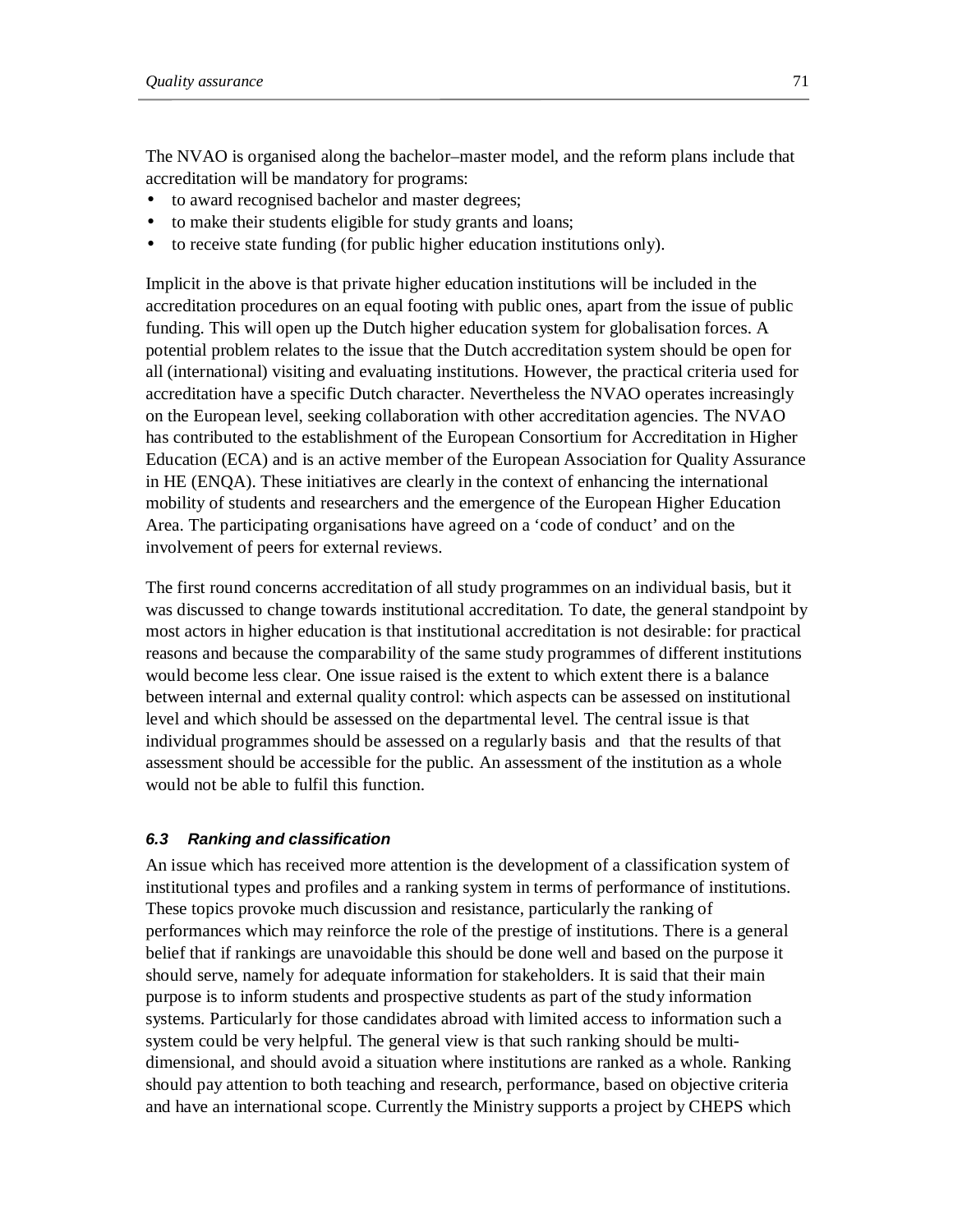explores the possibility of applying the ranking system as developed by the Centre for Higher Education Development (CHE) to Dutch higher education. With this initiative the Netherlands follows Austria and Switzerland, thereby contributing to a European initiative on ranking.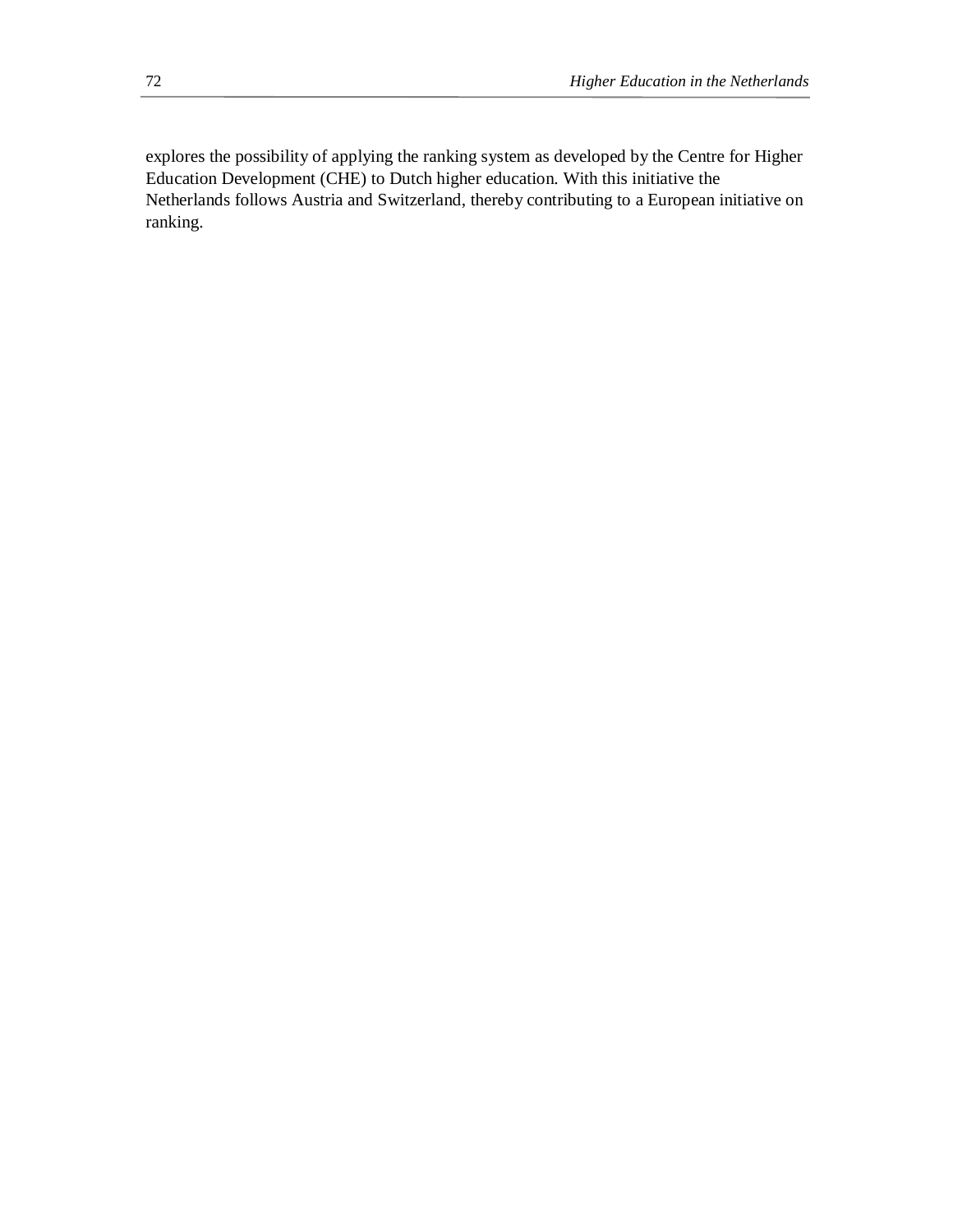## **7 REFERENCES**

Allen, J. and J. Coenen (2007). WO-Monitor 2004 en 2005. VSNU-kengetallen, Analyse en interpretaties. Den Haag, VSNU.

AWT (Advisory Council on Science and Technology Policy) (2005). Ontwerp en Ontwikkeling, de functie en plaats van onderzoeksactiviteiten in hogescholen. . Den Haag.

Bartelse, J. (1999). Concentrating the minds, The institutionalisation of the graduate school innovation in Dutch and German higher education,. Enschede, CHEPS.

Boer, H. d. (2005). Gezonde Spanning, Beleidsevaluatie van de MUB. Beleidsgerichte Studies Hoger Onderwijs en Wetenschappelijk Onderzoek. Den Haag, OCenW.

Boezerooy, P. and J. Huisman (2000). "From secondary to tertiary education in the Netherlands." Journal of Institutional Research **9**(1).

Centraal Bureau voor de Statistiek. (2007). "Statline; VO leerlingen en geslaagden." Retrieved 25 September 2007.

Commissie Dynamisering (Commissie Chang) (2006). Investeren in Dynamiek. Part 1 and Part 2. Den Haag.

Committee Review Degrees (2005). Bridging the gap between theory and practice, possible degrees for a binary system. Den Haag, NVAO.

Dittrich, K. and M. Frederiks (2005). "Accreditatie in Nederland en Vlaanderen: Een eerste balans." Tijdschrift voor Hoger Onderwijs **2005**(1): 2-17.

Frederiks, M. M. H., Ed. (1996). Beslissen over kwaliteit : verklaring van besluitvorming over het gebruik van onderwijsvisitatierapporten in Nederlandse universiteiten. Utrecht, De Tijdstroom.

Goedegebuure, L., F. Kaiser, et al. (1994). Higher education policy in the Netherlands. Higher education policy, an international comparative perspective. L. Goedegebuure, F. Kaiser, P. Maassenet al. Oxford, Pergamon Press.

HBO-Council (2005). Landelijk Rapport HBO-Monitor. Den Haag.

Jongbloed, B. (2005). Prestatiemeting: een internationale vergelijking. Beleidsgerichte Studies Hoger Onderwijs en Wetenschappelijk Onderzoek. Den Haag, OCenW.

Kaiser, F. and E. d. Weert (2006). "Retoriek of rationeel beleid: deelname en deelnamebeleid in internationaal perspectief. ." Tijdschrift voor Hoger Onderwijs **24**(3): 128-152.

Ministerie van Onderwijs Cultuur en Wetenschappen (1999). HOOP 2000. Den Haag.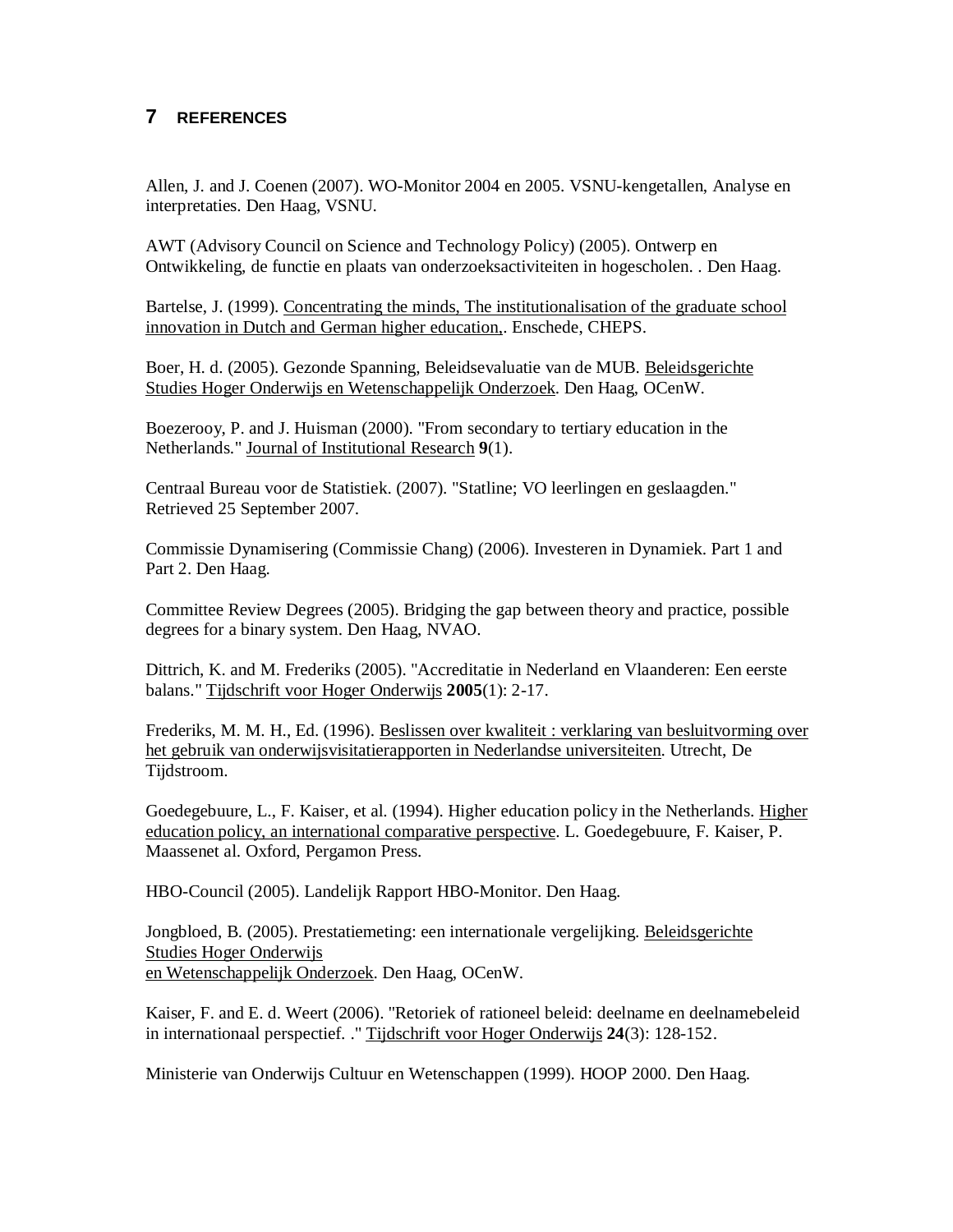Ministerie van Onderwijs Cultuur en Wetenschappen (1999). Nota Flexibele studiefinanciering, een stelsel dat past. Den Haag.

Ministerie van Onderwijs Cultuur en Wetenschappen (2004). Hoger Onderwijs en Onderzoek Plan. Den Haag.

Ministerie van Onderwijs Cultuur en Wetenschappen (2004). Koers op kwaliteit; Intermationaliseringsbrief hoger onderwijs. Den Haag.

Ministerie van Onderwijs Cultuur en Wetenschappen (2005). Onderzoekstalent op waarde geschat. Den Haag.

Ministerie van Onderwijs Cultuur en Wetenschappen (2006). Kennis in Kaart. Den Haag.

Ministerie van Onderwijs en Wetenschappen (1985). Hoger onderwijs : autonomie en kwaliteit. Zoetermeer, Ministerie van Onderwijs en Wetenschappen**:** 102.

Ministry of Education Culture and Science (1996). Information dossiers on the structures of the education systems in the European Union and the EFTA countries 1996. Zoetermeer, Ministerie van OCenW.

Ministry of Education Culture and Science (2000). Meer flexibiliteit in hoger onderwijs door introductie Bachelor – Masterstelsel. Den Haag.

Ministry of Education Culture and Science (2004). Science, Technology and Innovation in the Netherlands: Policies, facts and figures. Den Haag.

MKB-Nederland and VNO NCW (2006). Hogescholen en Branches: Partners in Professie. Den Haag.

NWO, Ed. (2001). Thema's met talent : strategienota 2002-2005. Den Haag, Nederlandse Organisatie voor Wetenschappelijk Onderzoek (NWO).

NWO (2006). Wetenschap gewaardeerd, NWO-strategie 2007-2010. Den Haag.

OECD (2006). Education at a Glance. Paris.

OECD (2007). Thematic Review of Tertiary Education. Country note The Netherlands. (Additionally: reaction from the Dutch Minister of Education, Culture & Science, 11 May 2007). Den Haag.

Onderwijsraad (2005). De helft van Nederland hoogopgeleid. Den Haag.

Polak, L. J., Ed. (1984). Effecten van tien jaar samenwerking tussen WO en HBO : verslag van een evaluatie-onderzoek naar 140 samenwerkingsprojecten WO/HBO. Den Haag, Studiecentrum OTO.